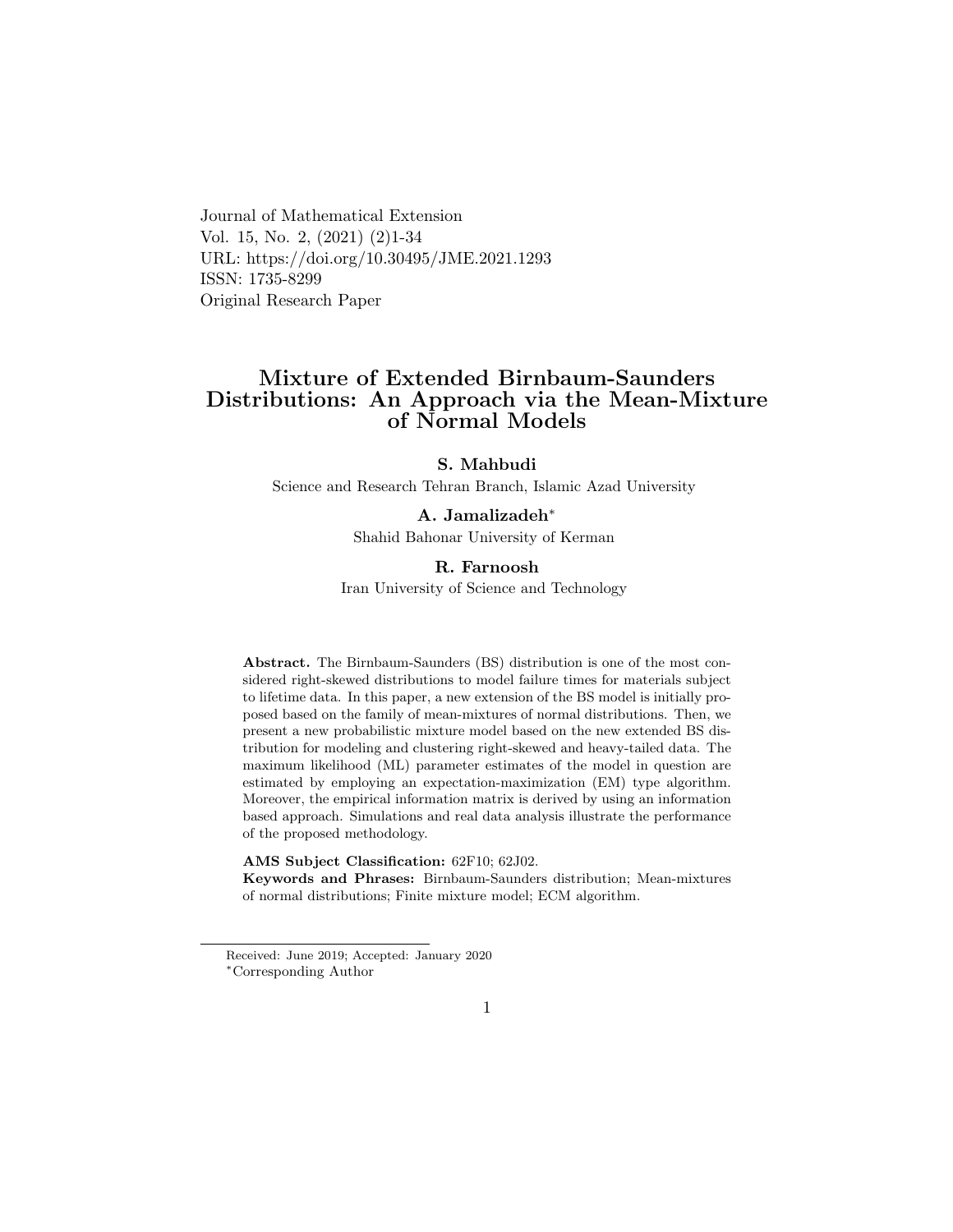### 1 Introduction

Finite mixture (FM) model is one the most considered statistical tools for cluster analysis in dealing with the various datasets in the biological and social sciences. Some recently applications of the FM model can be found biometrics [\[30\]](#page-31-0), genetics and medicine [\[37\]](#page-31-1), marketing [\[45\]](#page-32-0), pattern recognition problems [\[39\]](#page-31-2), and reliability studies [\[11\]](#page-29-0), among the others. The probability distribution function (PDF) of a random variable  $X$  distributed by the FM model is

$$
f(x; \mathbf{\Theta}) = \sum_{i=1}^{g} \pi_i f_i(x; \theta_i),
$$

where  $\boldsymbol{\pi} = (\pi_1, ..., \pi_g)^\top$  is a vector of mixing proportions  $(\pi_i \geq 0 \text{ and } \sum_{i=1}^g \pi_i =$ 1),  $f_i(x; \theta_i)$  is the mixing component for  $i = 1, ..., g$ , and  $\Theta = (\pi_1, ..., \pi_{g-1},$  $\theta_1, ..., \theta_q$  denotes the parameters set. Details of the FM models can be found in [\[41,](#page-32-1) [26,](#page-30-0) [27,](#page-30-1) [13\]](#page-29-1). Recently, the interest of using skew distributions in the FM model has been grown due to their flexibility. For instance, Jamalizadeh [\[19\]](#page-30-2) proposed the finite mixture of univariate scale-shape mixture of normal distributions (FM-SSMN) and studied some of its characteristics and properties. Wang [\[44\]](#page-32-2) extended the FM-SSMN distributions in to multivariate version and showed that the new model can provide interesting contour plots. Based on the other class of skew distribution, Naderi et al. [\[31,](#page-31-3) [32\]](#page-31-4) introduced the finite mixture of univariate and multivariate normal mean-mixture of Birnbaum-Saunders distribution, respectively.

Although all aforementioned distributions provide straightforward platform for data analysis, they are defined in the real line,  $\mathbb{R}$ , and using the  $\mathbb{R}$ distributions for positive valued (life time) data may leads to boundary bias problem [\[36,](#page-31-5) [32\]](#page-31-4). To cope with these datasets, Ali [\[3\]](#page-28-0) introduced the FM model based on the inverse Rayleigh distribution. Ali [\[3\]](#page-28-0) used this model for engineering processes and provided some properties of the proposed model. One can also find the mixture of gamma, exponential, inverse Gaussian and Weibull distributions in Wiper et al. [\[46,](#page-32-3) [21,](#page-30-3) [7,](#page-28-1) [20\]](#page-30-4).

The Birnbaum-Saunders (BS) distribution [\[10\]](#page-29-2) is one of most flexible life models. Applications of the BS distribution have been recently used for data analysis can be found in diverse fields such as econometrics Aslam and Kantam [\[4\]](#page-28-2), engineering Jamalizadeh et al. [\[18\]](#page-29-3) and environmental analysis Mohammadi et al.  $\left[29\right]$ . Theoretically, the random variable T generated from the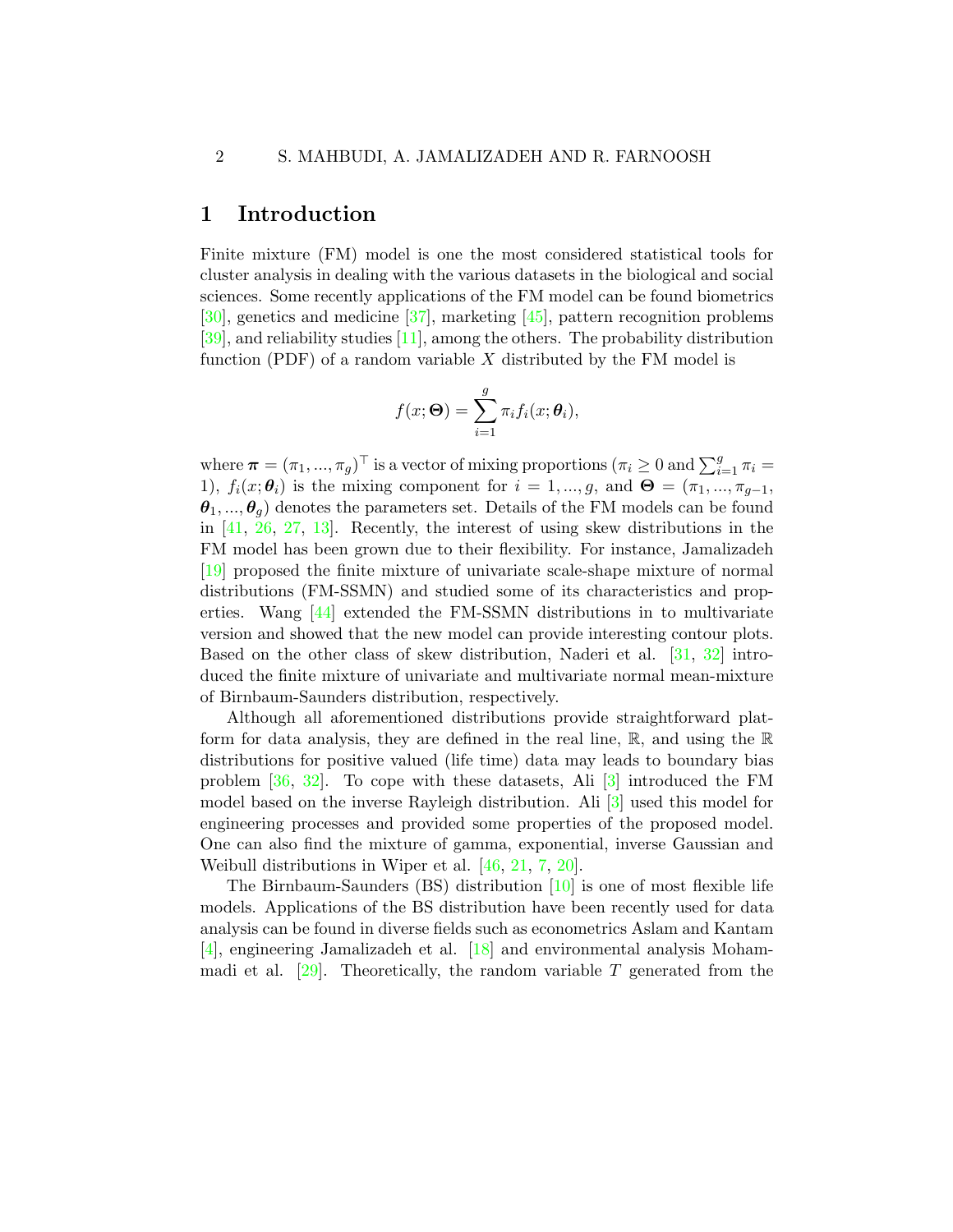linear transformation

<span id="page-2-0"></span>
$$
T = \frac{\beta}{4} \left[ \alpha X + \sqrt{(\alpha X)^2 + 4} \right]^2,\tag{1}
$$

is said to follow the BS distribution, where  $\alpha$  and  $\beta$  are the shape and scale parameters, respectively, and X has a standard normal distribution,  $N(0, 1)$ . Although the main motivation of the BS distribution originally came from the modeling material fatigue Birnbaum and Saunders [\[10\]](#page-29-2), various extensions of the BS distribution are proposed through the linear representation [\(1\)](#page-2-0) to accommodate strongly skewed and heavily tailed data. For instance, by replacing the standard normal variable  $X$  in  $(1)$  with other random variables, Vilca-Labra et al . [\[43\]](#page-32-4), Khosravi et al. [\[22\]](#page-30-6) and Hashemi et al. [\[15\]](#page-29-4), proposed the skew-normal-BS (SN-BS), skew-t-BS (ST-BS) and skew-normal-t distributions, respectively. More recently, [\[16\]](#page-29-5) also introduced Normal mean-variance Lindley Birnbaum-Saunders distribution as an alternative model for analysing positive financial datasets. Although, these generalized models may have not physical meaning, as the BS distribution, they can be used to fit right-skewed and non-negative datasets.

Recently, Negarestani et al. [\[34\]](#page-31-6) exploited the definition of restricted skew normal distribution to introduce a class of skewed model which can provide wider range of skewness and kurtosis than the skew-normal and skew-t distributions. Calling the class of mean-mixture of normal (MMN) distribution, Negarestani et al. [\[34\]](#page-31-6) also studied the properties of new model and illustrated its utility in regression and time series analyses. Owning the interesting properties of MMN model, the main objectives of this paper are as follows. 1) We present a new extension of the BS distribution by considering the MMN distribution as a core model in the representation [\(1\)](#page-2-0). 2) Some interesting properties of the new model, referred to as the MMN-BS henceforth, are studied. 3) Finally, we also propose a FM model based on the new extended BS distribution for analyzing multi-modal datasets.

The outline of the paper is as follows. In Section [2,](#page-3-0) we establish the notations and outline some preliminary results. In Section [3](#page-6-0) we discuss the main results of the paper and some specification of the MMN-BS model. The finite mixture of MMN-BS distributions along with its parameter estimation via an EM-type algorithm are presented in Section [4.](#page-13-0) The utility of the proposed model is illustrated in Sections [5](#page-19-0) and [6](#page-22-0) by considering two real datasets and conducting two simulation studies. Some concluding remarks are finally given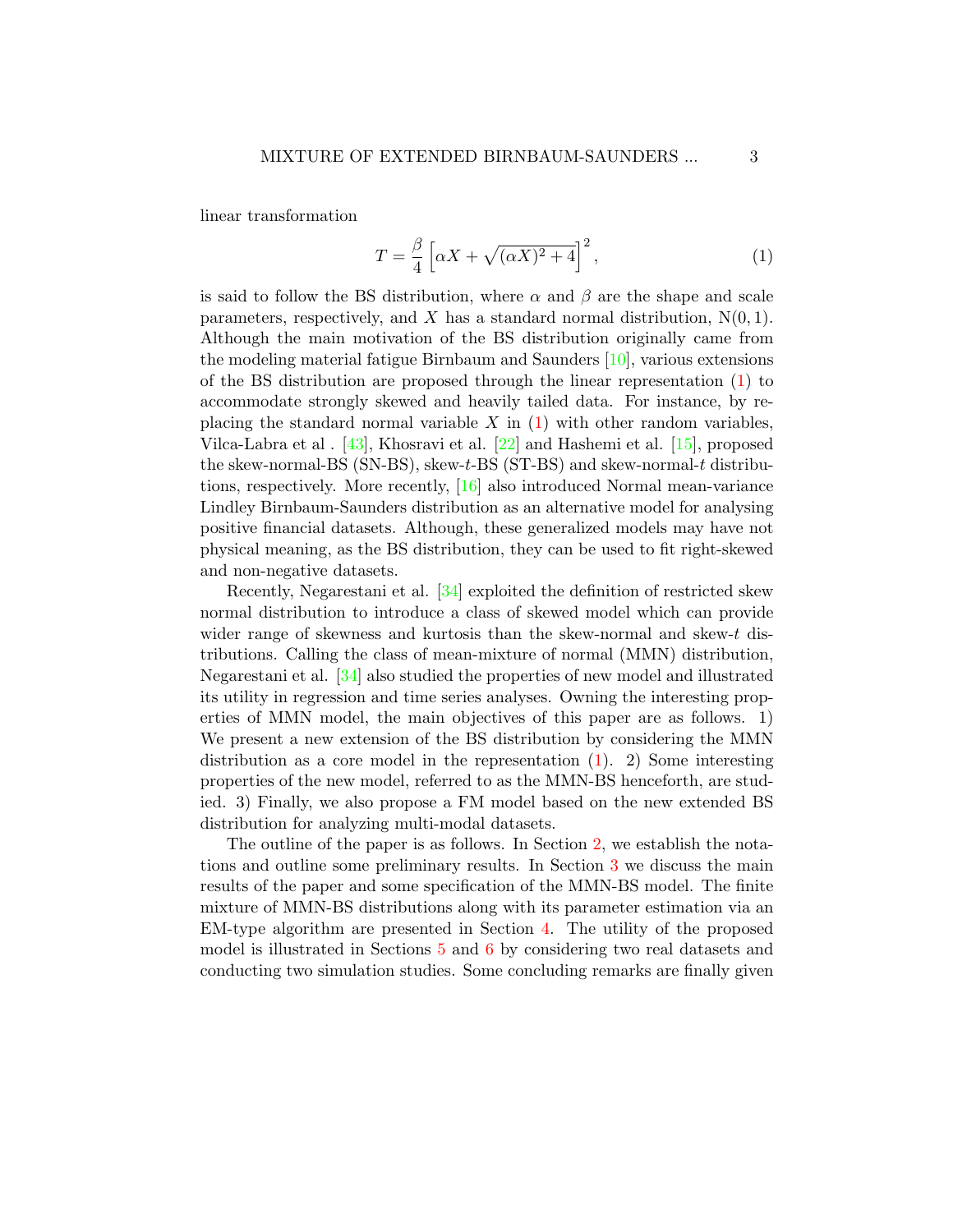in Section [7.](#page-25-0)

### <span id="page-3-0"></span>2 Mean-mixtures of normal distribution

Let Z ba a normally distributed random variable with mean zero and variance 1,  $N(0, 1)$ . Following Negarestani et al. [\[34\]](#page-31-6), a random variable Y is in the mean-mixture of normal family,  $Y \sim \text{MMN}(\mu, \sigma^2, \lambda, \nu)$ , if it can be written as

$$
Y = \mu + \sigma \left( \delta U + (1 - \delta^2)^{1/2} X \right),
$$

where  $\delta = \lambda/\sqrt{1 + \lambda^2}$  and U is an arbitrary random variable, independent of X, with cumulative distribution function (CDF)  $H(\cdot;\nu)$  or probability distribution function (PDF)  $h(\cdot;\nu)$  which is indexed by a scalar or vector parameter  $\mathbf{v} \in \mathbb{R}^k$ . It can be seen that Y has the following hierarchical representation:

<span id="page-3-3"></span><span id="page-3-1"></span>
$$
Y|(U = u) \sim N(\mu + \sigma \delta u, \sigma^2(1 - \delta^2)),
$$
  
\n
$$
U \sim h(0, 1; \nu).
$$
 (2)

Then, the pdf of  $Y \sim \text{MMN}(\mu, \sigma^2, \lambda, \nu)$  is given by

$$
f_{\text{MMN}}(y; \mu, \sigma^2, \lambda, \nu) = \int_{-\infty}^{+\infty} \phi(y; \mu + \sigma \delta u, \sigma^2 (1 - \delta^2)) dH(u; \nu)
$$
  
= 
$$
\int_{-\infty}^{+\infty} \phi(y; \mu + \sigma \delta u, \sigma^2 (1 - \delta^2)) h(u; \nu) du, \quad y \in \mathbb{R},
$$
 (3)

where  $\phi(\cdot;\mu,\sigma^2)$  is the PDF of normal distribution with mean  $\mu$  and variance  $\sigma^2$ . In the following, three spacial cases of the MMN model are introduced.

#### 2.1 Convolution with truncated normal distribution

If  $U$  in the hierarchical representation  $(2)$  followed by the standard truncated normal distribution lying within the truncated interval  $(0, +\infty)$ , denoted by  $U \sim TN(0, 1; (0, +\infty))$ , then the random variable Y has a skew-normal distribution [\[5\]](#page-28-3), whose PDF can be given as

<span id="page-3-2"></span>
$$
f_{\rm SN}(y;\mu,\sigma^2,\lambda) = 2\phi(y,\mu,\sigma^2)\Phi\left(\lambda\frac{y-\mu}{\sigma}\right). \tag{4}
$$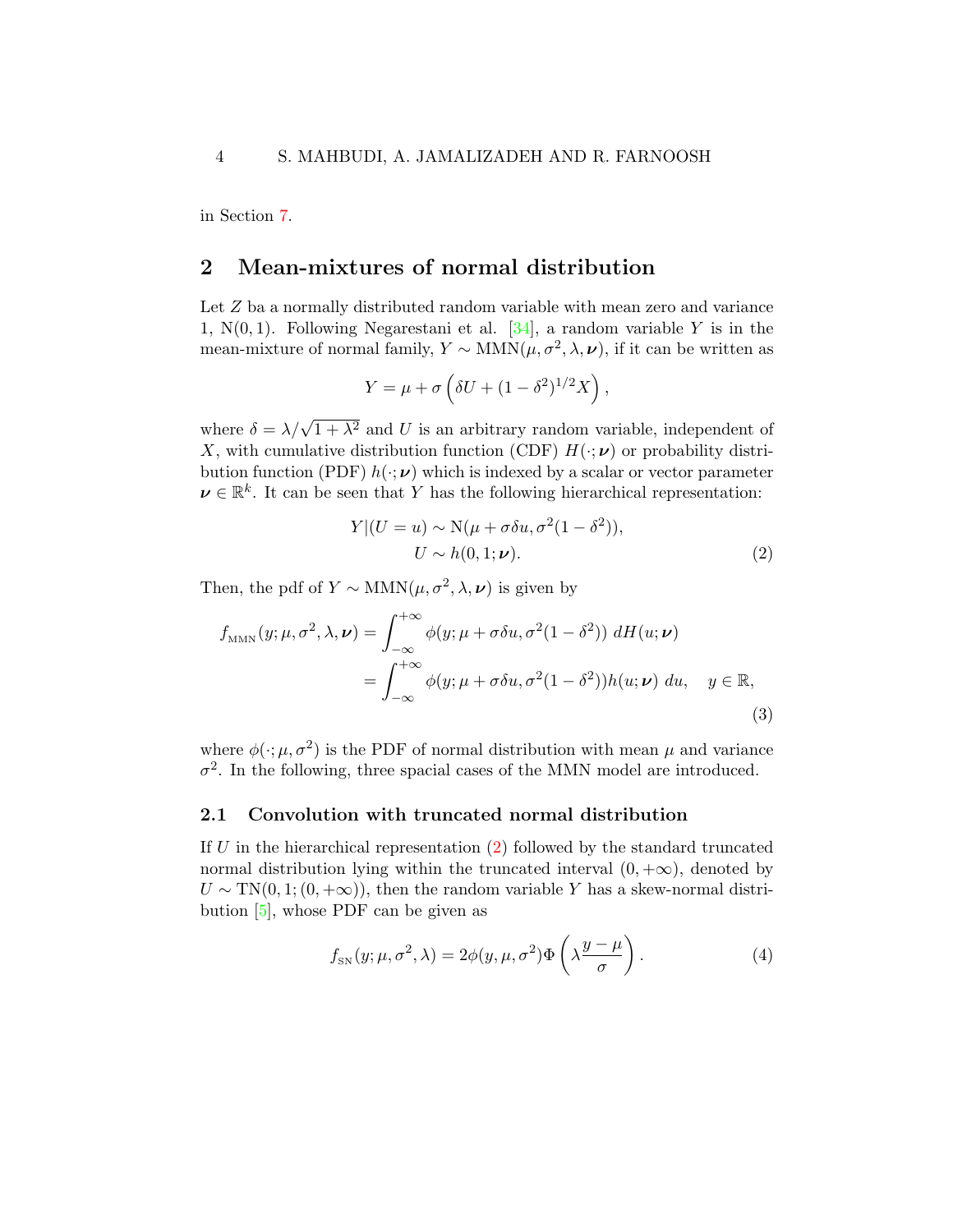where  $\Phi(\cdot)$  is the CDF of N(0,1). We will use the notation  $Y \sim SN(\mu, \sigma^2, \lambda)$ if  $Y$  has PDF  $(4)$ .

**Lemma 2.1.** Suppose  $Y \sim SN(\mu, \sigma^2, \lambda)$  and  $U \sim TN(0, 1; (0, \infty))$ . Then, **Lemma 2.1.** Suppose  $Y \sim SN(\mu, \sigma^2, \lambda)$  and  $U \sim TN(0, 1; (0, \infty))$ . Then,<br> $U|Y = y \sim TN(\mu, (1 + \lambda^2)^{-1}; (0, \infty))$ , where  $\mu = w\lambda/\sqrt{1 + \lambda^2}$ . Furthermore, for  $k = 2, \ldots,$ 

$$
E(U^{k}|Y=y) = \mu E(U^{k-1}|Y=y) + \frac{k-1}{1+\lambda^2}E(U^{k-2}|Y=y),
$$
  

$$
E(U|Y=y) = \mu + \frac{\phi(\lambda w)}{\sqrt{1+\lambda^2}\Phi(\lambda w)}.
$$

where  $w = (y - \mu)/\sigma$ .

**Proof.** Details of proof can be found in [\[5\]](#page-28-3).  $\Box$ 

### 2.2 Convolution with exponential distribution

The convected mean-mixture normal of exponential (MMNE) distribution can be obtained by the hierarchical representation  $(2)$ , if the random variable U has a standard exponential distribution, then, the PDF of Y can be obtained from  $(3)$  as

$$
f_{\text{MMNE}}(y; \mu, \sigma^2, \lambda) = \frac{\sqrt{1 + \lambda^2}}{\sigma |\lambda|} \exp \left\{ -\frac{\sqrt{1 + \lambda^2}}{\lambda} w + \frac{1}{2\lambda^2} \right\}
$$

$$
\Phi \left( \frac{\lambda \sqrt{1 + \lambda^2} w - 1}{|\lambda|} \right), \quad y \in R; \lambda \neq 0
$$

where  $w = (y - \mu)/\sigma$ . In this case, we denote  $Y \sim \text{MMNE}(\mu, \sigma^2, \lambda)$ .

<span id="page-4-0"></span>**Lemma 2.2.** If  $Y \sim MMNE(\mu, \sigma^2, \lambda)$  and  $U \sim E(1)$ , Then,  $U|Y = y \sim$  $TN(\mu, \lambda^{-2}; (0, \infty)),$  where  $\mu = w$  $\frac{\sqrt{1+\lambda^2}}{\lambda} - \lambda^{-2}$ . Furthermore, for  $k = 1, 2, ...,$ 

$$
E(U^{k}|Y=y) = \mu E(U^{k-1}|Y=y) + \frac{k-1}{\lambda^2}E(U^{k-2}|Y=y),
$$
  

$$
E(U|Y=y) = \mu + \frac{\phi(|\lambda|\mu)}{|\lambda|\Phi(|\lambda|\mu)}.
$$

**Proof.** The proof can be found in Negarestani et al. [\[34\]](#page-31-6).  $\Box$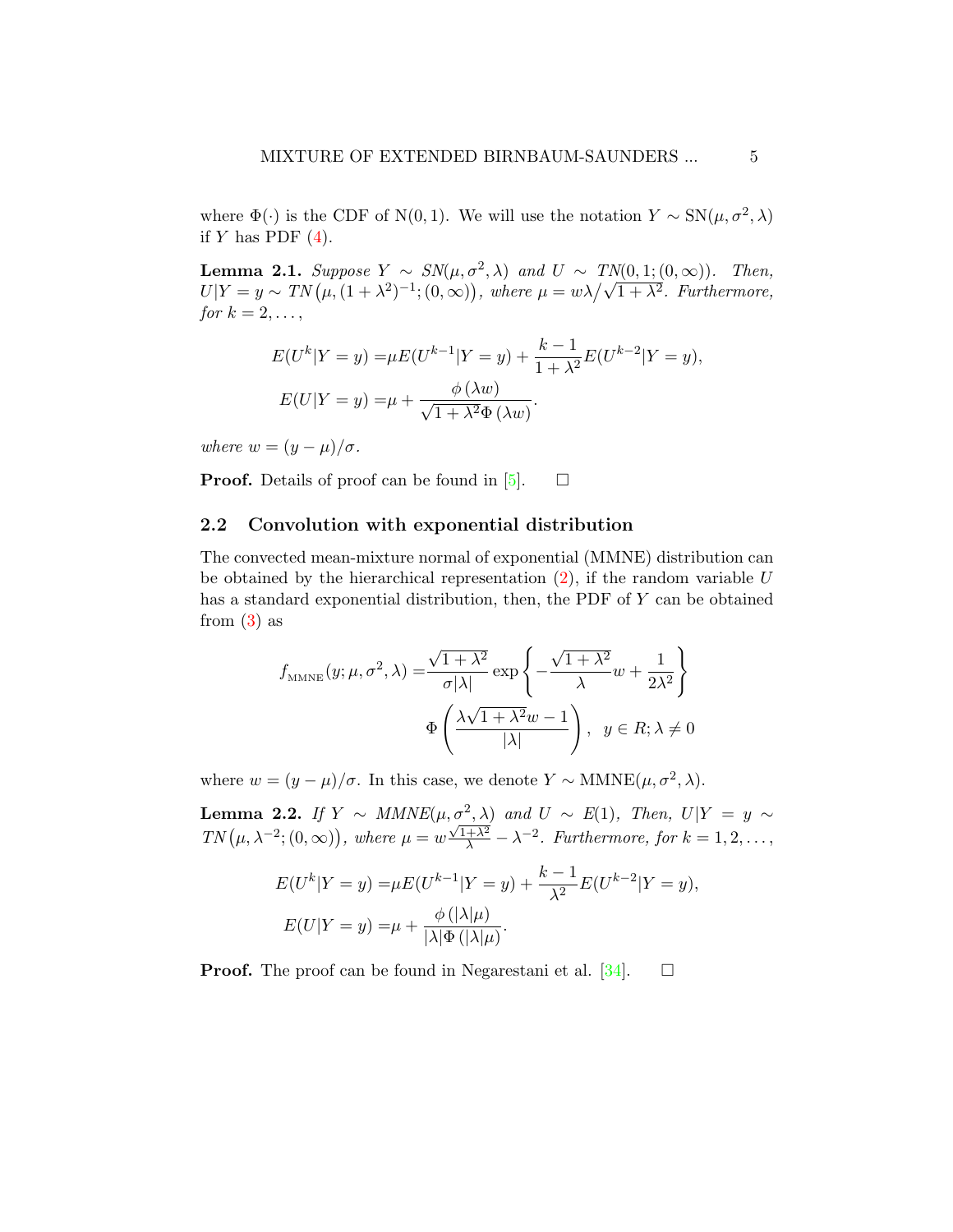### 2.3 Convolution with mixture of exponential and half-normal distributions

Here, we assume that the random variable  $U$  in  $(2)$  follows a mixture of the exponential with mean 2 and the standard half-normal distributions with PDF

$$
f_U(u; \nu) = \nu \frac{1}{2} \exp\left\{-\frac{u}{2}\right\} + 2(1-\nu)\phi(u), u > 0, \quad 0 < \nu < 1.
$$

The density of  $Y$  is then given by

<span id="page-5-0"></span>
$$
f_{\text{MMNEH}}(y; \mu, \sigma^2, \lambda, \nu) = \frac{\nu \sqrt{1 + \lambda^2}}{2\sigma |\lambda|} \exp \left\{ -\frac{\sqrt{1 + \lambda^2}}{2\lambda} w + \frac{1}{8\lambda^2} \right\}
$$

$$
\Phi \left( \frac{\lambda \sqrt{1 + \lambda^2} w - 1}{|\lambda|} \right) + (1 - \nu) \frac{2}{\sigma} \phi(w) \Phi(\lambda w), \quad y \in \mathbb{R} \tag{5}
$$

where  $\mu \in \mathbb{R}, \sigma^2 > 0$ , and  $0 < \nu < 1$ . In this case, we denote  $Y \sim$ MMNEH $(\mu, \sigma^2, \lambda, \nu)$ .

**Lemma 2.3.** Let  $Y \sim MMNEH(\mu, \sigma^2, \lambda, \nu)$  and U has PDF [\(5\)](#page-5-0). Then, the conditional PDF of U, given  $Y = y$  is

$$
f_{U|Y=y}(u) = \pi(\boldsymbol{y}) \frac{\phi\left(u; \mu_1, \lambda^{-2}\right)}{\Phi(|\lambda|\mu_1)} + (1 - \pi(\boldsymbol{y})) \frac{\phi\left(u; \mu_2, (1 + \lambda^2)^{-1}\right)}{\Phi(\lambda z)}
$$

where  $\mu_1 = (\lambda)$ √  $\sqrt{1 + \lambda^2} w - 1/2$ , and  $\mu_2 = w \lambda / \sqrt{1 + \lambda^2}$ ,

$$
\pi(y) = \frac{\sqrt{1 + \lambda^2} \nu}{2\sigma |\lambda| f_{\text{MMNEH}}(y; \mu, \sigma^2, \lambda, \nu)} \exp \left\{-\frac{\sqrt{1 + \lambda^2}}{2\lambda} w + \frac{1}{8\lambda^2}\right\} \Phi(|\lambda|\mu_1).
$$

Furthermore, for any  $y \in \mathbb{R}$ , and  $k = 1, 2, \ldots$ ,

$$
E\left(U^{k}|Y=y\right) = \pi(y)E\left(V_1^{k}\right) + (1-\pi(y))E(V_2^{k}),
$$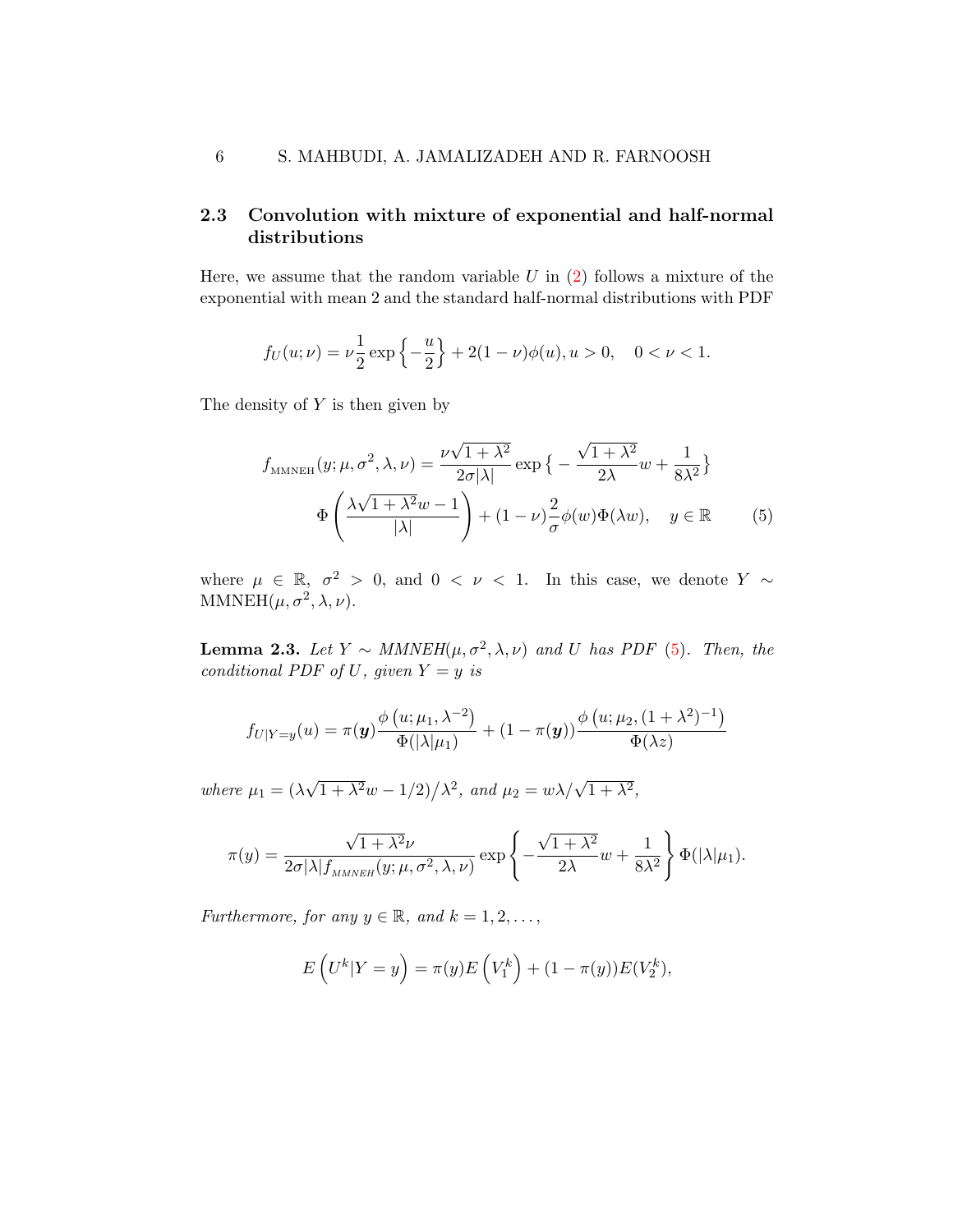where  $V_1 \sim TN(\mu_1, \lambda^{-2}; (0, \infty)), V_2 \sim TN(\mu_2, (1 + \lambda^2)^{-1}; (0, \infty))$  and

$$
E(V_1) = \mu_1 + \frac{\phi(|\lambda|\mu_1)}{|\lambda|\Phi(|\lambda|\mu_1)},
$$
  
\n
$$
E(V_1^k) = \mu_1 E(V_1^{k-1}|Y=y) + \frac{k-1}{\lambda^2} E(V_1^{k-2}|Y=y), \quad k \ge 2,
$$
  
\n
$$
E(V_2) = \mu_2 + \frac{\phi(\lambda z)}{(1+\lambda^2)\Phi(\lambda z)},
$$
  
\n
$$
E(V_2^k) = \mu_2 E(V_2^{k-1}|Y=y) + \frac{k-1}{1+\lambda^2} E(V_2^{k-2}|Y=y), \quad k \ge 2.
$$

**Proof.** The proof can be found in Negarestani et al. [\[34\]](#page-31-6).  $\Box$ 

## <span id="page-6-0"></span>3 The mean-mixtures of normal-Birnbaum-Saunders distribution

**Definition 3.1.** A positive random variable  $T$  is said to have a MMN-BS distribution if  $T$  has a linear relation with the MMN model as

<span id="page-6-2"></span><span id="page-6-1"></span>
$$
T = \frac{\beta}{4} \left[ \alpha Y + \sqrt{(\alpha Y)^2 + 4} \right]^2 \tag{6}
$$

where  $Y \sim \text{MMN}(0, 1, \lambda, \nu)$ . The PDF and the corresponding CDF of T can be presented by

$$
f_{\text{MMN-BS}}(t; \alpha, \beta, \lambda, \nu) = f_{\text{MMN}}(a(t, \alpha, \beta); 0, 1, \lambda, \nu) A(t, \alpha, \beta),
$$
  

$$
F_{\text{MMN-BS}}(t; \alpha, \beta, \lambda, \nu) = F_{\text{MMN}}(a(t, \alpha, \beta); 0, 1, \lambda, \nu)), \qquad t > 0,
$$
 (7)

where  $F_{_{\rm{MMN}}}(\cdot)$  is the CDF of the standard  $(\mu=0,\sigma^2=1)$  MMN distribution and

$$
a(t, \alpha, \beta) = \frac{1}{\alpha} \left( \sqrt{\frac{t}{\beta}} - \sqrt{\frac{\beta}{t}} \right) \quad \text{and} \quad A(t, \alpha, \beta) = \frac{t + \beta}{2\alpha\sqrt{t^3\beta}}.
$$

The notation  $T \sim$  MMN-BS( $\alpha, \beta, \lambda, \nu$ ) is used henceforth if T has PDF [\(7\)](#page-6-1). Fig. [1](#page-7-0) shows a graphical illustration of the PDF [\(7\)](#page-6-1) for two special cases of MMN model and for  $\beta = 1$  and different setting of parameters. It can be observe that the MMN-BS distribution is an asymmetric and positively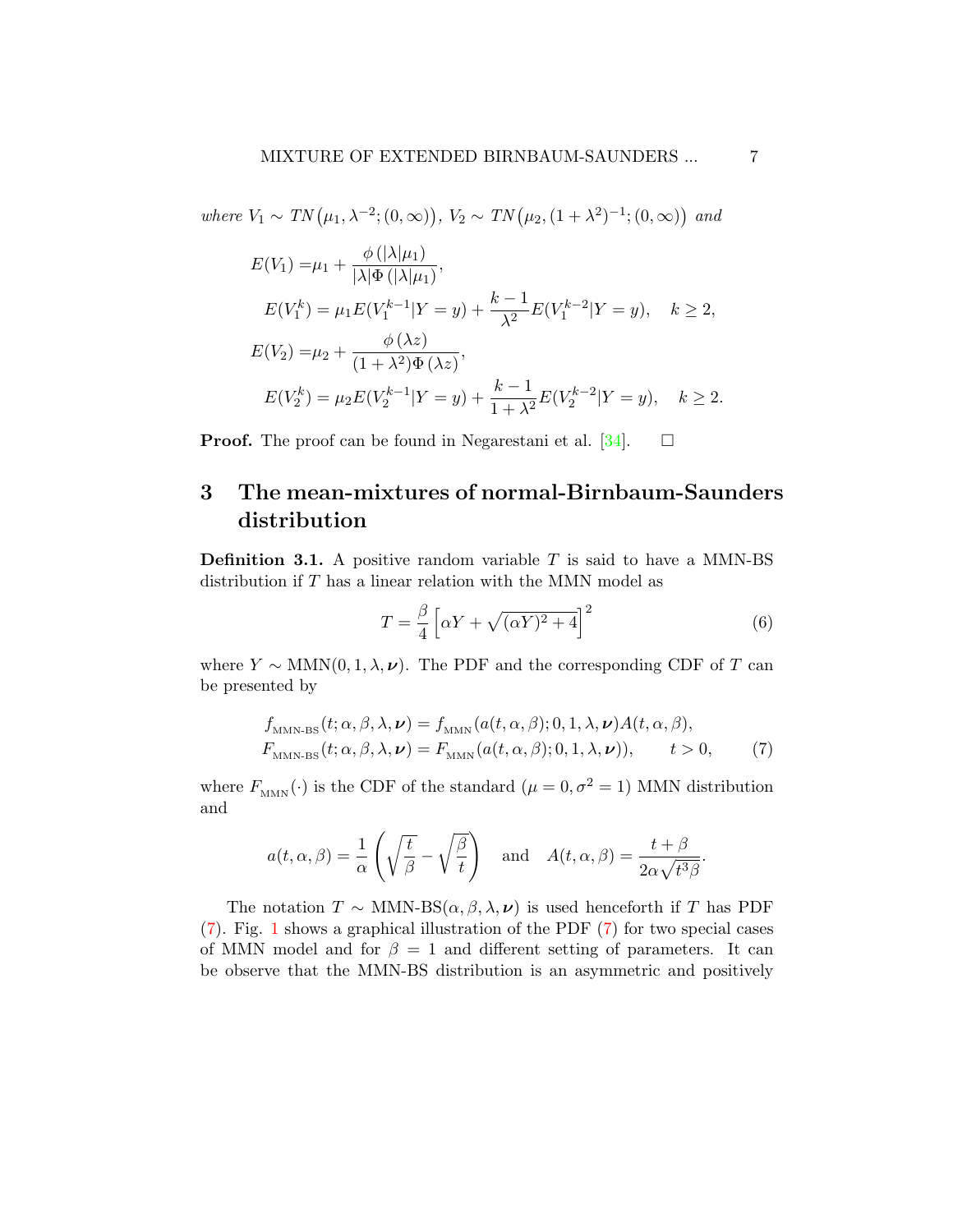<span id="page-7-0"></span>

Figure 1: The density plots of the MMNE-BS (up) and MMNEH-BS (down) distribution for various values of parameters with  $\beta = 1$ .

skewed distribution and can provide diverse degrees of skewness and kurtosis which enable us to utilize it in order to model positive data. It is also clear that the parameters  $\lambda$  and  $\nu$  have substantial effects on its skewness and kurtosis of the SN-BS (see  $[42]$ ; for detail SN-BS), mean-mixture normal of exponential-BS (MMNE-BS) and mean-mixture normal of exponential-halfnormal BS (MMNEH-BS) distributions.

To investigate the effects of shape parameters on the skewness and kurtosis, the skewness and kurtosis of  $T$  can be obtained respectively as

$$
\gamma_t = \frac{\mu_3 - 3\mu_1\mu_2 + 2\mu_1^3}{(\mu_2 - \mu_1^2)^{1.5}} \quad \text{and} \quad \kappa_t = \frac{\mu_4 - 4\mu_1\mu_3 + 6\mu_1^2\mu_2 - 3\mu_1^4}{(\mu_2 - \mu_1^2)^2},
$$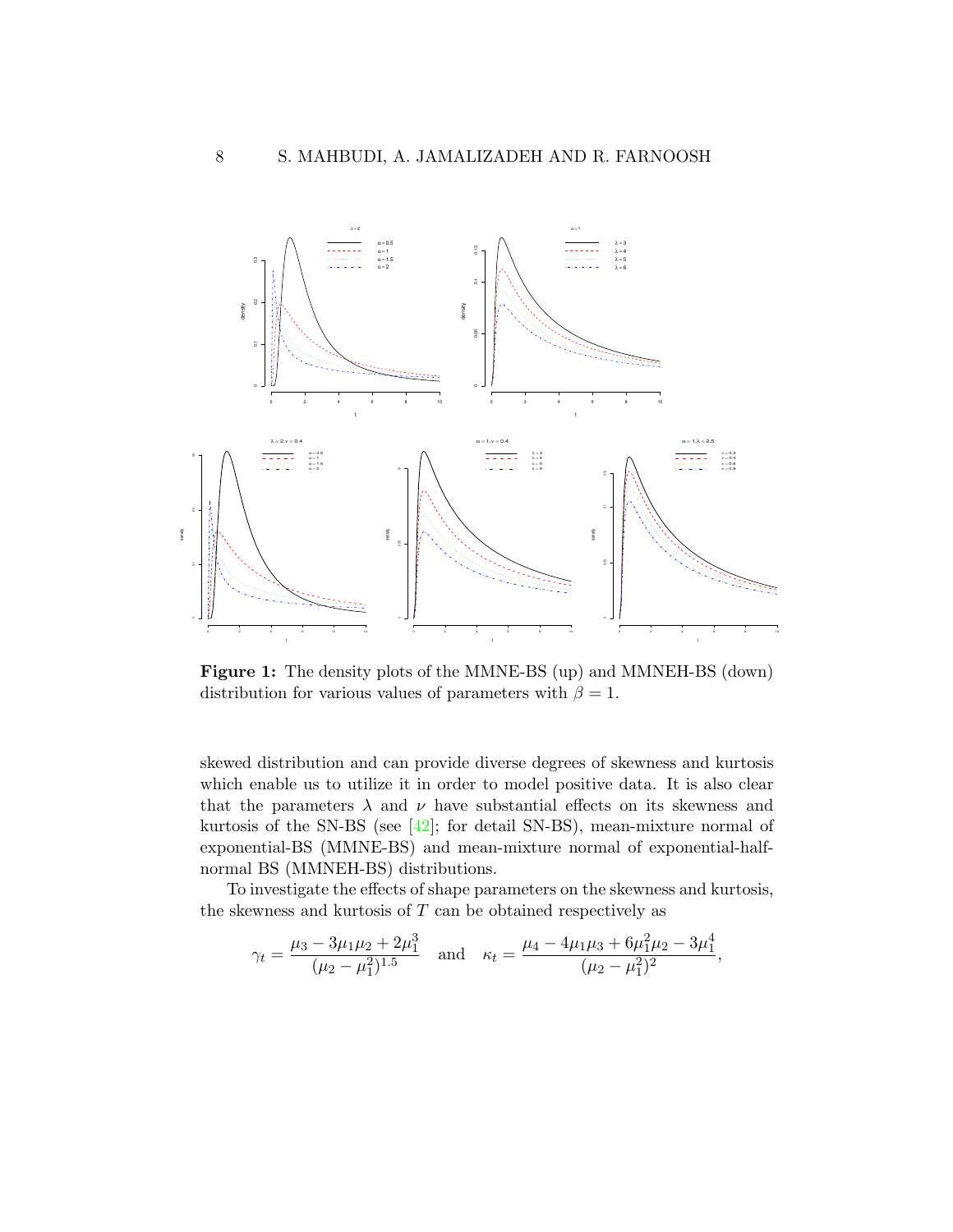where  $\mu_r = E(T^r)$  for  $r = 1, 2, 3, 4$ . The closed form of  $\mu_r$  are provided in Appendix **A**. Table [1](#page-8-0) and [2](#page-9-0) give the numerical value of  $\gamma_t$  and  $\kappa_t$  for the MMNE-BS and MMNEH-BS distributions with different sets of parameter values. It can be observed from these Tables that the MMN-BS family of distributions can takes wider ranges of skewness and kurtosis as compared with the BS, SN-BS and ST-BS distributions.

<span id="page-8-0"></span>Table 1: Value of skewness and kurtosis based on moments of the MMNEBS( $\alpha$ ,  $\beta$ ,  $\lambda$ ) distribution when  $\beta = 1$ .

|          |            | $\lambda$   | $= 0.10$   |            |            | $ \lambda $ | $= 0.25$        |           |
|----------|------------|-------------|------------|------------|------------|-------------|-----------------|-----------|
|          |            | $\gamma_t$  |            | $\kappa_t$ |            | $\gamma_t$  | $\kappa_t$      |           |
| $\alpha$ | $-\lambda$ | $\lambda$   | $-\lambda$ | $\lambda$  | $-\lambda$ | $\lambda$   | $-\lambda$      | $\lambda$ |
| 0.40     | 1.1991     | 1.1739      | 2.3673     | 2.2545     | 1.2242     | 1.2309      | 2.4770          | 2.5575    |
| 0.50     | 1.4840     | 1.4395      | 3.5983     | 3.3573     | 1.5279     | 1.4946      | 3.8303          | 3.7146    |
| 0.75     | 2.1207     | 2.0102      | 7.1815     | 6.3808     | 2.2209     | 2.0413      | 7.9199          | 6.7108    |
| 1.00     | 2.6216     | 2.4367      | 10.7375    | 9.1701     | 2.7814     | 2.4301      | 12.1558         | 9.2837    |
| 1.25     | 2.9933     | 2.7413      | 13.7563    | 11.4118    | 3.2057     | 2.6969      | 15.8653         | 11.2403   |
| 1.50     | 3.2638     | 2.9570      | 16.1422    | 13.1159    | 3.5188     | 2.8804      | 18.8588         | 12.6644   |
| 2.00     | 3.6044     | 3.2197      | 19.3161    | 15.2516    | 3.9184     | 3.0796      | 22.9355         | 14.0077   |
|          |            | $\lambda$   | $= 0.50$   |            |            | $\lambda$   | $= 0.75$        |           |
| 0.40     | 1.2357     | 1.6756      | 2.5515     | 5.8180     | 1.2242     | 2.5360      | 2.5349          | 14.6000   |
| 0.50     | 1.5755     | 1.9941      | 4.0992     | 8.0149     | 1.6018     | 2.9379      | 4.2600          | 18.9943   |
| 0.75     | 2.3671     | 2.6047      | 9.0438     | 13.0219    | 2.4903     | 3.6134      | 10.0387         | 27.0506   |
| 1.00     | 3.0268     | 2.9922      | 14.4702    | 16.6274    | 3.2450     | 3.9014      | 16.6750         | 28.9705   |
| 1.25     | 3.5377     | 3.2198      | 19.4101    | 18.5227    | 3.8377     | 3.8318      | 22.8930         | 24.9290   |
| 1.50     | 3.9200     | 3.3034      | 23.4986    | 18.3337    | 4.2849     | 3.5326      | 28.1303         | 18.9983   |
| 2.00     | 4.4139     | 3.0925      | 29.2055    | 13.7152    | 4.8665     | 2.8173      | 35.5539         | 10.1241   |
|          |            | $ \lambda $ | $=1$       |            |            |             | $ \lambda  = 2$ |           |
| 0.40     | 1.2114     | 3.4686      | 2.4907     | 26.7954    | 1.2449     | 5.3426      | 2.4583          | 53.4120   |
| 0.50     | 1.6236     | 3.8938      | 4.3810     | 32.7632    | 1.7498     | 5.1274      | 4.9410          | 44.0425   |
| 0.75     | 2.6010     | 4.4305      | 10.9645    | 38.2974    | 2.9948     | 3.9147      | 14.4840         | 20.9382   |
| 1.00     | 3.4437     | 4.2781      | 18.8071    | 30.8258    | 4.1258     | 2.9923      | 27.0290         | 10.7827   |
| 1.25     | 4.1125     | 3.7694      | 26.3225    | 21.0925    | 5.0500     | 2.4275      | 39.7635         | 6.3796    |
| 1.50     | 4.6201     | 3.2364      | 32.7356    | 14.0882    | 5.7615     | 2.0726      | 50.9809         | 4.1822    |
| 2.00     | 5.2827     | 2.4468      | 41.9230    | 6.8264     | 6.6968     | 1.6871      | 67.4229         | 2.2166    |

Proposition 3.2. The stochastic representation of the MMN-BS distribution is

$$
T = \frac{\beta}{4} \left[ \alpha (X + \lambda U) + \sqrt{(\alpha (X + \lambda U))^2 + 4} \right]^2,
$$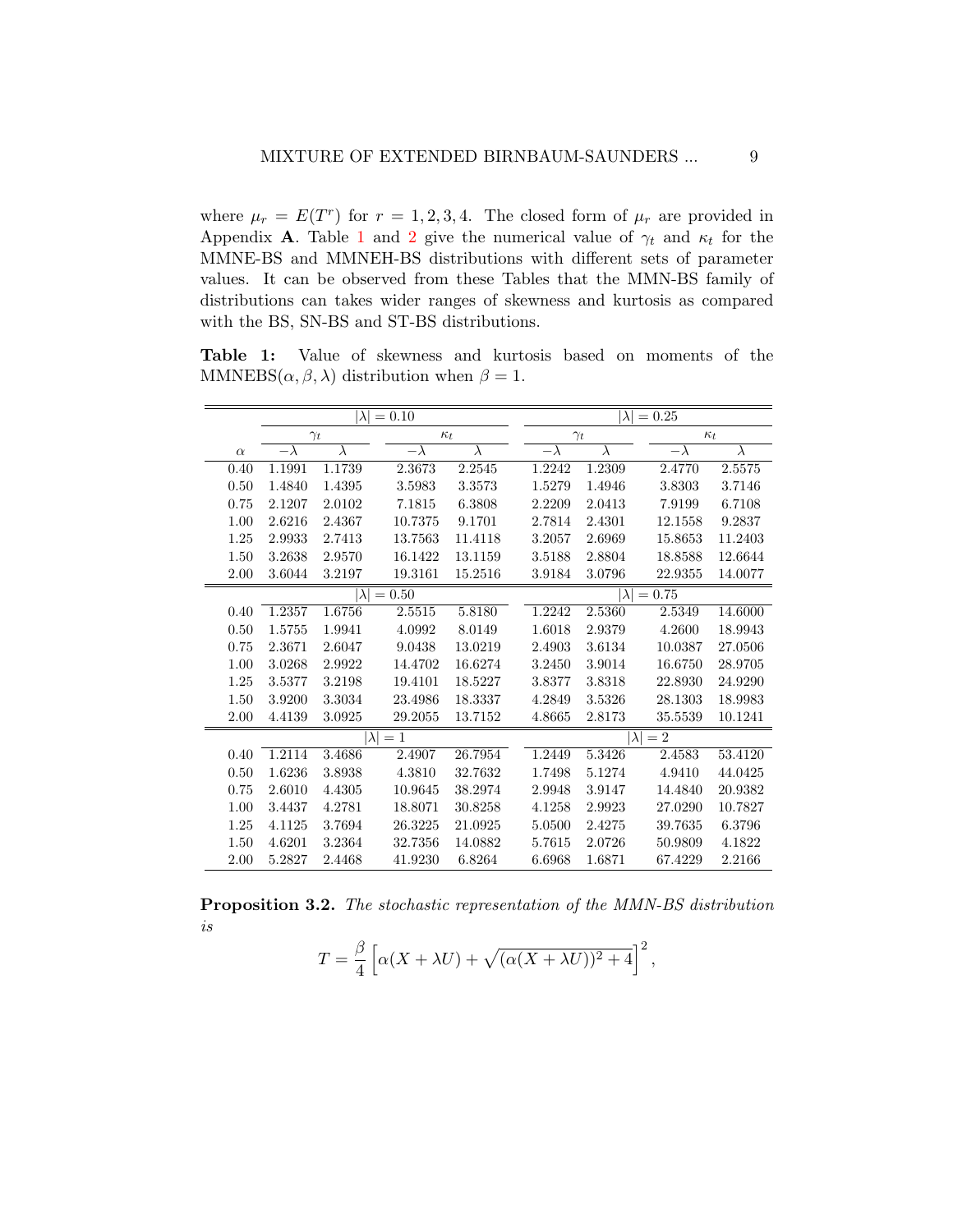|             |          |            |            | $\nu = 0.2$ |            |            |            | $\nu = 0.5$ |            |            |
|-------------|----------|------------|------------|-------------|------------|------------|------------|-------------|------------|------------|
|             |          |            | $\gamma_t$ |             | $\kappa_t$ |            | $\gamma_t$ |             |            | $\kappa_t$ |
| $ \lambda $ | $\alpha$ | $-\lambda$ | $\lambda$  | $-\lambda$  | $\lambda$  | $-\lambda$ | $\lambda$  |             | $-\lambda$ | $\lambda$  |
| 0.10        | 0.40     | 1.1983     | 1.1829     | 2.3645      | 2.3047     | 1.2048     | 1.1940     |             | 2.3922     | 2.3593     |
|             | 0.50     | 1.4838     | 1.4499     | 3.5971      | 3.4262     | 1.4948     | 1.4601     |             | 3.6540     | 3.4872     |
|             | 0.75     | 2.1218     | 2.0230     | 7.1885      | 6.4956     | 2.1461     | 2.0263     |             | 7.3636     | 6.5318     |
|             | 1.00     | 2.6239     | 2.4506     | 10.7561     | 9.3197     | 2.6621     | 2.4437     |             | 11.0865    | 9.2848     |
|             | 1.25     | 2.9967     | 2.7555     | 13.7866     | 11.5840    | 3.0471     | 2.7384     |             | 14.2725    | 11.4625    |
|             | 1.50     | 3.2680     | 2.9711     | 16.1826     | 13.3019    | 3.3282     | 2.9454     |             | 16.8041    | 13.0986    |
|             | 2.00     | 3.6097     | 3.2319     | 19.3720     | 15.4170    | 3.6834     | 3.1916     |             | 20.1931    | 15.0381    |
|             |          |            |            |             |            |            |            |             |            |            |
| 0.25        | 0.40     | 1.2108     | 1.4398     | 2.4423      | 4.4559     | 1.2108     | 1.6176     |             | 2.4531     | $5.6512\,$ |
|             | 0.50     | 1.5174     | 1.7567     | 3.7926      | 6.4960     | 1.5308     | 1.9527     |             | 3.8685     | 8.0144     |
|             | 0.75     | 2.2154     | 2.4204     | 7.8897      | 11.8634    | 2.2639     | 2.6282     |             | 8.2488     | 13.8267    |
|             | 1.00     | 2.7793     | 2.8911     | 12.1458     | 16.4337    | 2.8616     | 3.0831     |             | 12.8895    | 18.3884    |
|             | 1.25     | 3.2064     | 3.2027     | 15.8784     | 19.4875    | 3.3174     | 3.3673     |             | 17.0119    | 21.1087    |
|             | 1.50     | 3.5216     | 3.3778     | 18.8941     | 20.5395    | 3.6552     | 3.5003     |             | 20.3697    | 21.4939    |
|             | 2.00     | 3.9240     | 3.3825     | 23.0070     | 17.8196    | 4.0880     | 3.3697     |             | 24.9853    | 17.0840    |
|             |          |            |            |             |            |            |            |             |            |            |
| 0.50        | 0.40     | 1.2008     | 3.6618     | 2.4960      | 40.2918    | 1.1675     | 3.8523     |             | 2.3913     | 35.8592    |
|             | 0.50     | 1.5512     | 4.4101     | 4.0404      | 55.2556    | 1.5465     | 4.4392     |             | 4.0360     | 45.7668    |
|             | 0.75     | 2.3579     | 5.6390     | 9.0244      | 78.2803    | 2.4206     | 5.2712     |             | 9.5176     | 57.5466    |
|             | 1.00     | 3.0275     | 5.8260     | 14.5288     | 70.7490    | 3.1512     | 5.2266     |             | 15.7400    | 48.7422    |
|             | 1.25     | 3.5464     | 5.3214     | 19.5613     | 51.6264    | 3.7202     | 4.6844     |             | 21.5195    | 34.6440    |
|             | 1.50     | 3.9351     | 4.6295     | 23.7398     | 35.4424    | 4.1477     | 4.0603     |             | 26.3608    | 23.8162    |
|             | 2.00     | 4.4383     | 3.4747     | 29.5951     | 17.1771    | 4.7019     | 3.0776     |             | 33.1924    | 12.0015    |
|             |          |            |            |             |            |            |            |             |            |            |
| 1.00        | 0.40     | 1.1911     | 9.2654     | 2.5535      | 177.5548   | 1.1331     | 6.9628     |             | 2.2944     | 92.0197    |
|             | 0.50     | 1.6227     | 9.2593     | 4.4887      | 157.4775   | 1.6038     | 6.7867     |             | 4.3741     | 78.3611    |
|             | 0.75     | 2.6307     | 7.4555     | 11.3219     | 84.4980    | 2.7103     | 5.3399     |             | 12.0072    | 40.0730    |
|             | 1.00     | 3.5003     | 5.7516     | 19.5641     | 46.7636    | 3.6720     | 4.1654     |             | 21.5092    | 22.1659    |
|             | 1.25     | 4.1948     | 4.5486     | 27.5481     | 28.4080    | 4.4426     | 3.4094     |             | 30.8606    | 14.0110    |
|             | 1.50     | 4.7249     | 3.6769     | 34.4185     | 18.1179    | 5.0311     | 2.8939     |             | 38.9664    | 9.6378     |
|             | 1.75     | 5.4210     | 2.5934     | 44.3478     | 8.1153     | 5.8025     | 2.2307     |             | 50.7295    | 5.1432     |

<span id="page-9-0"></span>Table 2: Value of skewness and kurtosis based on moments of the MMNEHBS $(\alpha, \beta, \lambda, \nu)$  distribution when  $\beta = 1$ .

where  $X \sim N(0, 1)$  and U have PDF  $h(u; \nu)$ , independently.

**Proof.** The proposition can be readily obtained throughout  $(1)$  and  $(6)$ .  $\Box$ Theorem 3.3. Some properties of the MMN-BS distribution are as follows: 1. The MMN-BS distribution contains the ordinary BS distribution as  $\lambda \rightarrow$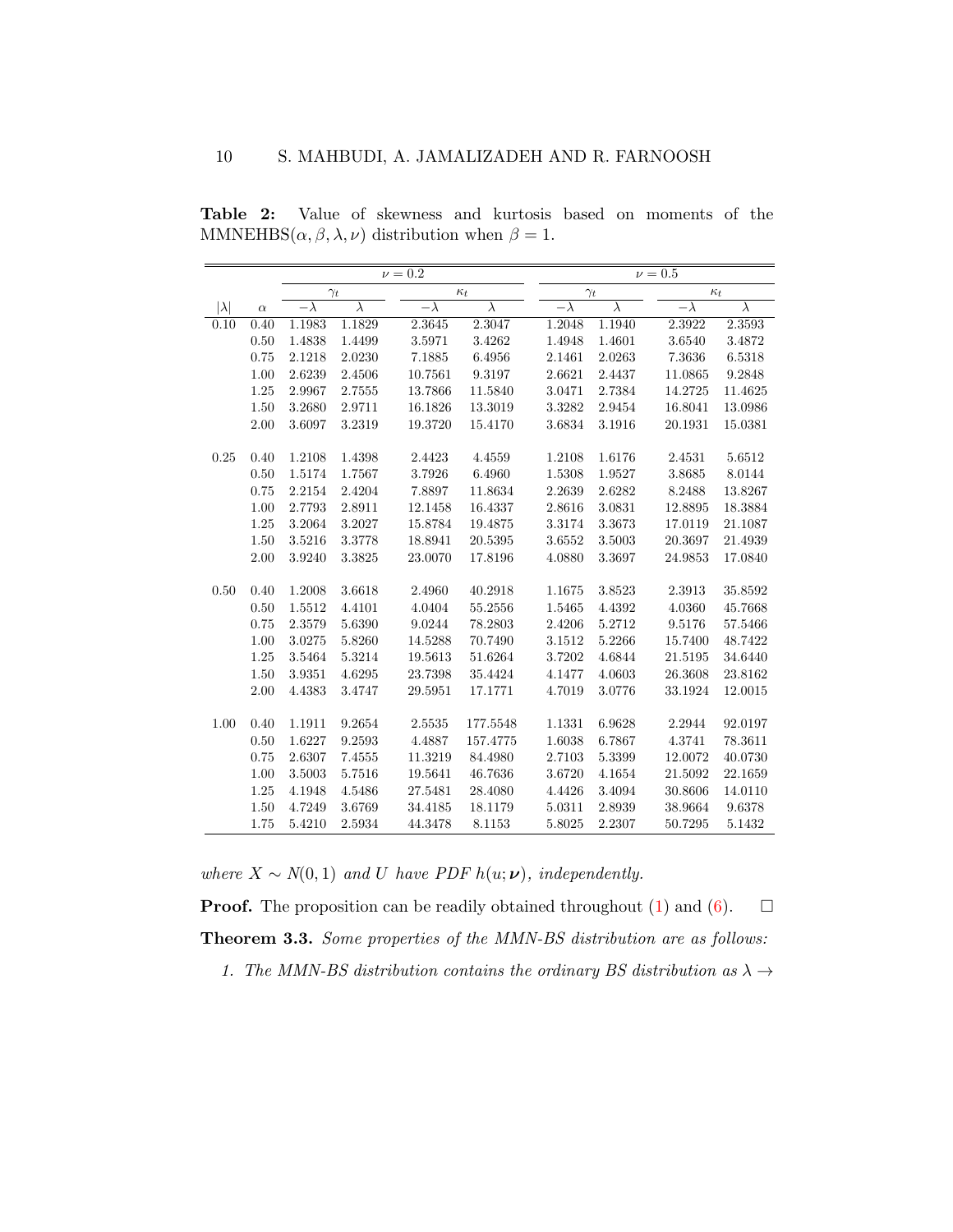0.

- 2. The random variable T distributed by MMN- $BS(\alpha, \beta, \lambda, \nu)$  is degenerated to  $\beta$  as  $\alpha$  tends to zero.
- 3. If  $T \sim MMN-BS(\alpha, \beta, \lambda, \nu)$ , then

$$
Y = \frac{1}{\alpha} \left[ \sqrt{\frac{T}{\beta}} - \sqrt{\frac{\beta}{T}} \right] \sim MMN(0, 1, \lambda, \nu).
$$

4. Let  $T \sim MMN-BS(\alpha, \beta, \lambda, \nu)$ . It can be easily shown that the hazard rate function of T is

$$
H(t) = \frac{f_{MMN-BS}(t; \alpha, \beta, \lambda, \nu)}{1 - F_{MMN}(a(t, \alpha, \beta); 0, 1, \lambda, \nu)}.
$$

Theorem 3.4. Let EBS Stands for the extended Birnbaum-Saunders distri-bution [\[24\]](#page-30-7). Then, the hierarchical representation of  $T \sim MMN-BS(\alpha, \beta, \lambda, \nu)$ is given as

$$
T|U = u \sim EBS(\alpha\sqrt{1-\delta^2}, \beta, -\frac{\delta u}{\sqrt{1-\delta^2}}),
$$
  
 
$$
U \sim h(u; \nu).
$$

Proof. The proof is completed by Bayes' rule and some mathematical work.  $\Box$ 

<span id="page-10-0"></span>**Proposition 3.5.** Let  $U \sim TN(0, 1; (0, \infty))$  and  $T \sim SN\text{-}BS(\alpha, \beta, \lambda)$  with PDF

$$
f_{\rm SN\text{-}BS}(t;\alpha,\beta,\lambda) = f_{\rm SN}(a(t,\alpha,\beta);0,1,\lambda)A(t;\alpha,\beta), \quad t > 0.
$$

Then,  $U|T = t \sim TN(\mu', (1 + \lambda^2)^{-1}; (0, \infty)),$  where  $\mu' = a(t, \alpha, \beta)\lambda/\sqrt{1 + \lambda^2}$ . Moreover, for  $k = 1, 2, \ldots$ ,

$$
E(U^{k}|T=t) = \mu'E(U^{k-1}|T=t) + \frac{k-1}{1+\lambda^2}E(U^{k-2}|T=t),
$$

where

$$
E(U|T=t) = \mu' + \frac{\phi(\lambda a(t, \alpha, \beta))}{\sqrt{1 + \lambda^2} \Phi(\lambda a(t, \alpha, \beta))}.
$$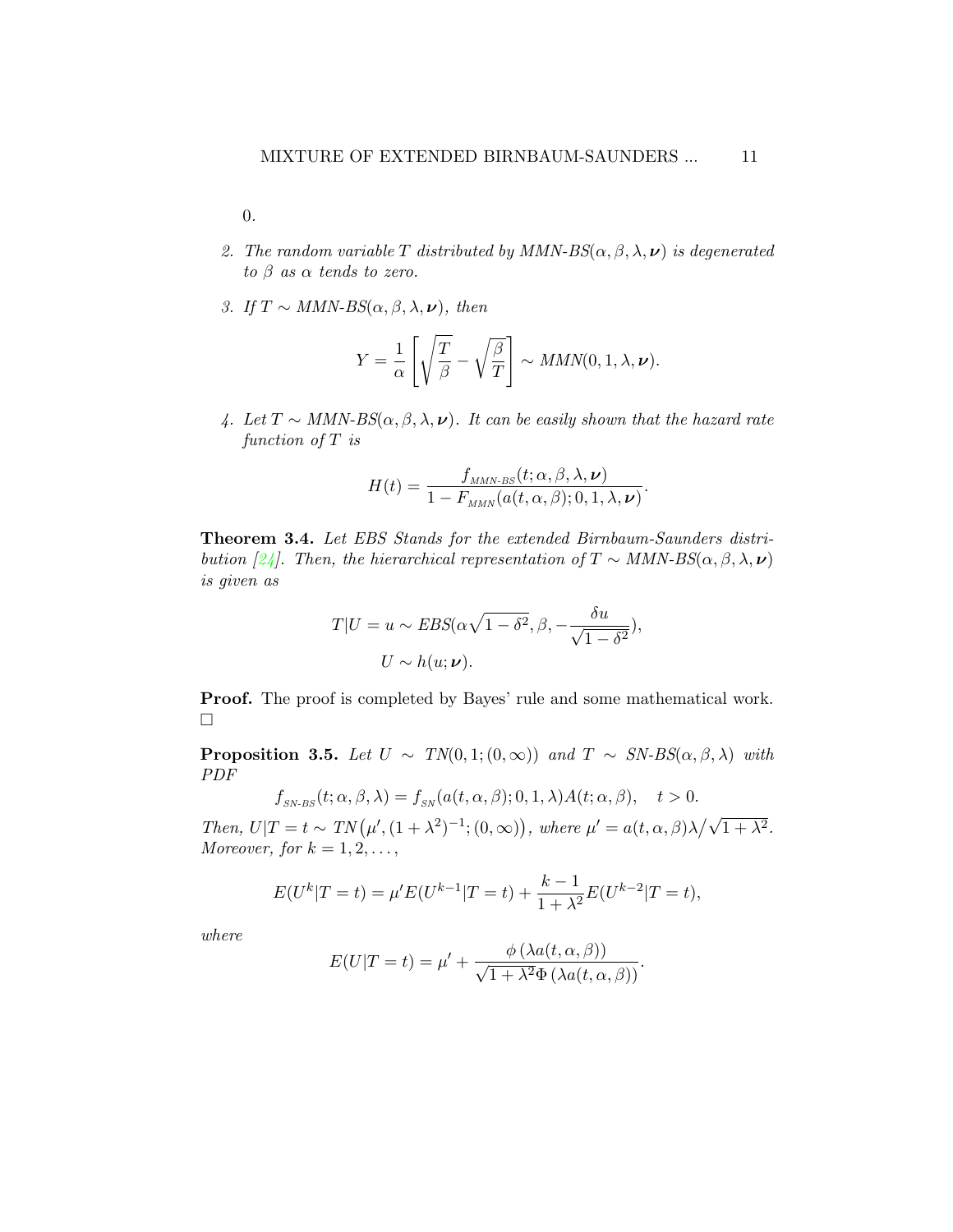**Proof.** Details of proof can be found in [\[42\]](#page-32-5).  $\Box$ 

<span id="page-11-1"></span>**Theorem 3.6.** Let  $U$  ∼  $E(1)$  and  $T$  ∼ MMNE-BS( $\alpha, \beta, \lambda$ ) with PDF

<span id="page-11-0"></span>
$$
f_{MMNE\text{-}BS}(t;\alpha,\beta,\lambda) = f_{MMNE}(a(t,\alpha,\beta);0,1,\lambda)A(t,\alpha,\beta), \quad t > 0. \tag{8}
$$

Then,  $U|T = t \sim TN(\mu', \lambda^{-2}; (0, \infty)),$  where  $\mu' = a(t, \alpha, \beta) \frac{\sqrt{1+\lambda^2}}{\lambda} - \lambda^{-2}$ . Moreover, for  $k = 2, \ldots,$ 

$$
E(U^{k}|T=t) = \mu'E(U^{k-1}|T=t) + \frac{k-1}{\lambda^2}E(U^{k-2}|T=t),
$$

where

$$
E(U|T=t) = \mu' + \frac{\phi(|\lambda|\mu')}{|\lambda|\Phi(|\lambda|\mu')}.
$$

**Proof.** From Lemma [2.2,](#page-4-0) we have  $T|U = u \sim EBS(\alpha)$ √  $\overline{1-\delta^2}, \beta, -\frac{\delta u}{\delta}$  $\frac{\delta u}{1-\delta^2}$ ). Using [\(8\)](#page-11-0) and some algebraic factorization, the conditional pdf can be obtained by applying Baye's rule as

$$
f(u|t) = \frac{f(t, u)}{f(t)} = \frac{f(t|u)f(u)}{f(t)}
$$
  
= 
$$
\frac{A(t, \alpha, \beta)}{\sqrt{2\pi (1 - \delta^2)}} \exp \left\{-\frac{1}{2(1 - \delta^2)} \left(a(t, \alpha, \beta) - \frac{\lambda}{\sqrt{1 + \lambda^2}} u\right)^2\right\} e^{-u}
$$
  
= 
$$
\frac{A(t, \alpha, \beta) \frac{\sqrt{1 + \lambda^2}}{|\lambda|}}{A(t, \alpha, \beta) \frac{\sqrt{1 + \lambda^2}}{|\lambda|}} \exp \left\{-\frac{\sqrt{1 + \lambda^2}}{\lambda} a(t, \alpha, \beta) + \frac{1}{2\lambda^2}\right\} \Phi \left(\frac{\lambda \sqrt{1 + \lambda^2} a(t, \alpha, \beta) - 1}{|\lambda|}\right)}
$$

After some algebraic manipulations, the resulting conditional distribution of U given  $T = t$  is given by

$$
f(u|t) = \frac{|\lambda| \exp\left\{-\frac{\lambda^2}{2}(u-\mu')^2\right\}}{\sqrt{2\pi}\Phi(|\lambda|\mu')}
$$

Thus, the conditional distribution of U given  $T = t$  is TN  $(\mu', \lambda^{-2}; (0, \infty))$ . Based on some particular moments of the truncared normal distribution have tractable forms, we have

$$
E(U^k|T=t) = \mu'E(U^{k-1}|T=t) + \frac{k-1}{\lambda^2}E(U^{k-2}|T=t), \quad k = 2, 3, \dots,
$$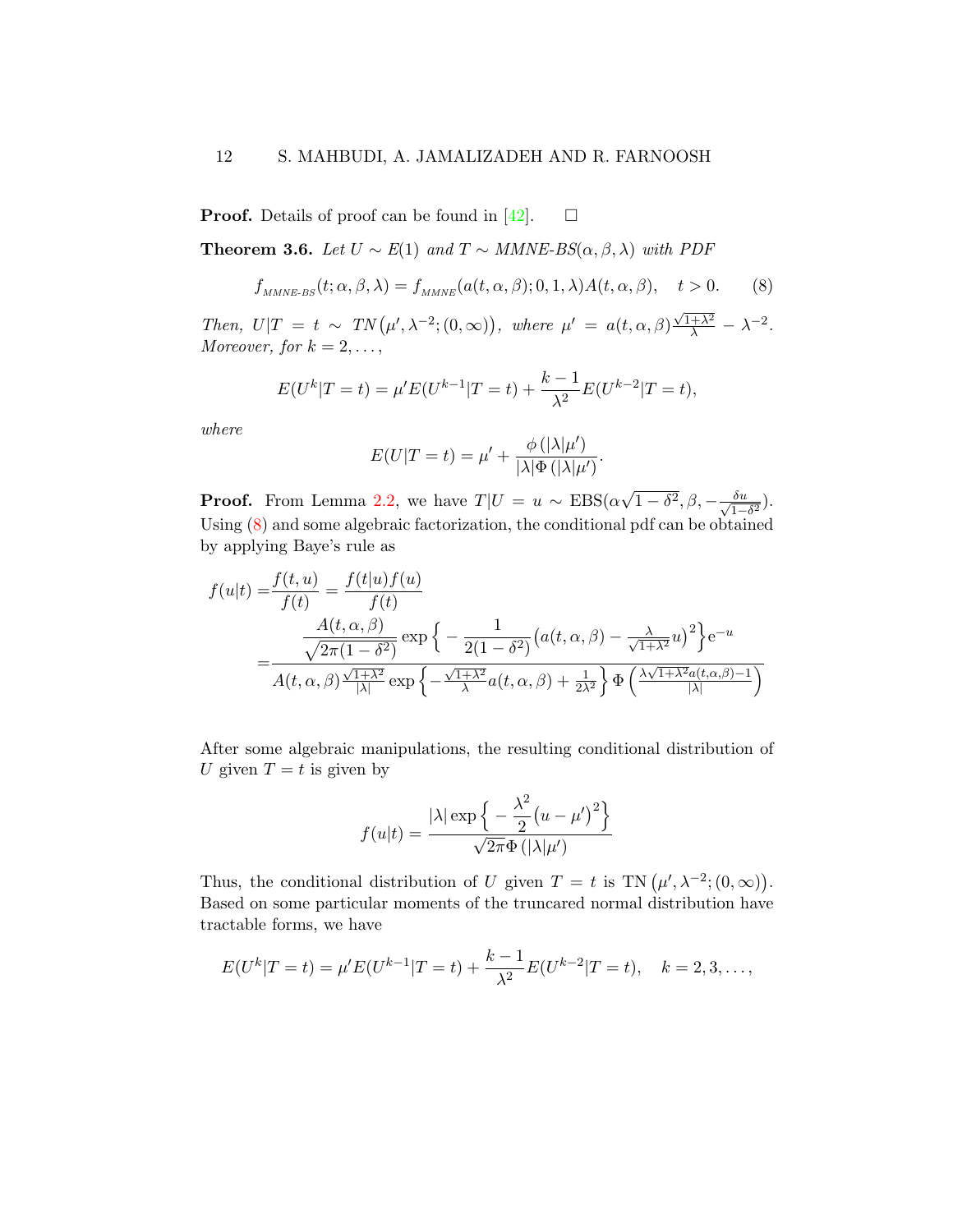where

$$
E(U|T=t) = \mu' + \frac{\phi(|\lambda|\mu')}{|\lambda|\Phi(|\lambda|\mu')}.
$$

 $\Box$ 

<span id="page-12-0"></span>Theorem 3.7. Let U has PDF [\(5\)](#page-5-0) and T  $\sim$  MMNEH-BS( $\alpha, \beta, \lambda, \nu$ ) with PDF

$$
f_{\text{MMNEH-BS}}(t; \alpha, \beta, \lambda, \nu) = f_{\text{MMNEH}}(a(t, \alpha, \beta); 0, 1, \lambda, \nu) A(t, \alpha, \beta) \quad t > 0.
$$

Then, the PDF of conditional distribution  $U|T = t$  is

$$
f_{U|T=t}(u) = \pi(t) \frac{\phi(u; \mu'_1, \lambda^{-2})}{\Phi(|\lambda|\mu'_1)} + (1 - \pi(t)) \frac{\phi(u; \mu'_2, \frac{1}{1+\lambda^2})}{\Phi(\lambda a(t, \alpha, \beta)},
$$

where  $\mu'_1 = (\lambda)$ √  $\sqrt{1+\lambda^2}a(t,\alpha,\beta)-1/2\big)/\lambda^2$ , and  $\mu'_2=\lambda a(t,\alpha,\beta)\big/\sqrt{1+\lambda^2}$ ,

$$
\pi(t) = \frac{\sqrt{1+\lambda^2}\nu \Phi(|\lambda|\mu'_1)}{2|\lambda|f_{MMNEH}(a(t,\alpha,\beta);0,1,\lambda,\nu)} \exp\left\{-\frac{\sqrt{1+\lambda^2}}{2\lambda}a(t,\alpha,\beta) + \frac{1}{8\lambda^2}\right\}.
$$

Furthermore, for any  $t \in \mathbb{R}^+$ , and  $k = 1, 2, \ldots$ ,

$$
E\left(U^k|T=t\right) = \pi(y)E\left(V_1^k\right) + (1-\pi(y))E(V_2^k),
$$

where  $V_1 \sim TN(\mu'_1, \lambda^{-2}; (0, \infty)), V_2 \sim TN(\mu'_2, (1 + \lambda^2)^{-1}; (0, \infty))$  and

$$
E(V_1) = \mu'_1 + \frac{\phi(|\lambda|\mu'_1)}{|\lambda|\Phi(|\lambda|\mu'_1)},
$$
  
\n
$$
E(V_1^k) = \mu'_1 E(V_1^{k-1}|T=t) + \frac{k-1}{\lambda^2} E(V_1^{k-2}|T=t), \quad k \ge 2,
$$
  
\n
$$
E(V_2) = \mu'_2 + \frac{\phi(\lambda a(t, \alpha, \beta))}{(1 + \lambda^2)\Phi(\lambda a(t, \alpha, \beta))},
$$
  
\n
$$
E(V_2^k) = \mu'_2 E(V_2^{k-1}|T=t) + \frac{k-1}{1 + \lambda^2} E(V_2^{k-2}|T=t), \quad k \ge 2.
$$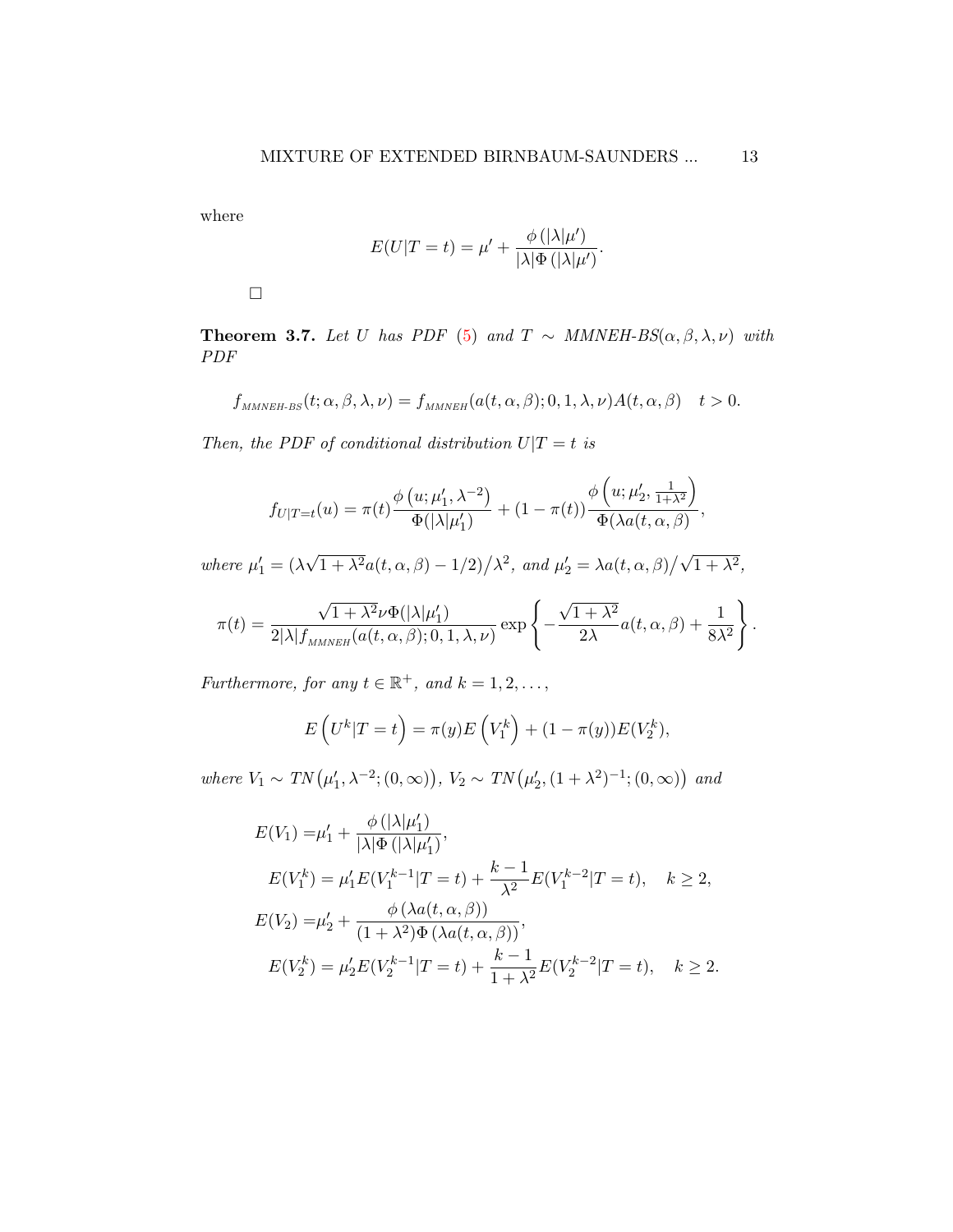**Proof.** Based on Theorm [3.6,](#page-11-1) the conditional pdf can be obtained by applying Baye's rule as

$$
f(u|t) = \frac{f(t, u)}{f(t)} = \frac{f(t|u)f(u)}{f(t)}
$$
  
= 
$$
\frac{\frac{A(t, \alpha, \beta)}{\sqrt{2\pi(1-\delta^2)}} \exp\left\{-\frac{1}{2(1-\delta^2)}(a(t, \alpha, \beta) - \frac{\lambda}{\sqrt{1+\lambda^2}}u)^2\right\}}{A(t, \alpha, \beta)f_{\text{MMNEH}}(a(t, \alpha, \beta); 0, 1, \lambda, \nu)}
$$
  

$$
\times \left(\nu \frac{1}{2} \exp\left\{-\frac{u}{2}\right\} + 2(1-\nu)\phi(u)\right)
$$
  
= 
$$
\frac{\frac{\frac{\nu}{2}}{2}}{\sqrt{2\pi(1-\delta^2)}} \exp\left\{-\frac{1}{2(1-\delta^2)}(a(t, \alpha, \beta) - \frac{\lambda}{\sqrt{1+\lambda^2}}u)^2\right\}e^{-\frac{u}{2}}
$$
  

$$
f_{\text{MMNEH}}(a(t, \alpha, \beta); 0, 1, \lambda, \nu)
$$
  
+ 
$$
\frac{2(1-\nu)}{\sqrt{2\pi(1-\delta^2)}} \exp\left\{-\frac{1}{2(1-\delta^2)}(a(t, \alpha, \beta) - \frac{\lambda}{\sqrt{1+\lambda^2}}u)^2\right\}\phi(u)
$$
  
+ 
$$
\frac{\sqrt{2\pi(1-\delta^2)}}{f_{\text{MMNEH}}(a(t, \alpha, \beta); 0, 1, \lambda, \nu)}
$$

After some algebraic manipulations, the resulting conditional distribution of U given  $T = t$  is given by

$$
f(u|t) = \pi(t) \frac{\phi(u; \mu'_1, \lambda^{-2})}{\Phi(|\lambda|\mu'_1)} + (1 - \pi(t)) \frac{\phi(u; \mu'_2, \frac{1}{1 + \lambda^2})}{\Phi(\lambda a(t, \alpha, \beta)}.
$$

Thus, the conditional distribution of U given  $T = t$  is mixture of two truncated normal with distributions  $V_1 \sim \text{TN}(\mu'_1, \lambda^{-2}; (0, \infty))$  and  $V_2 \sim \text{TN}(\mu'_2, (1 +$  $(\lambda^2)^{-1}$ ;  $(0,\infty)$ , respectively, and mixing parameter  $\pi(t)$ . Based on some particular moments of the truncared normal distribution, the proof of conditional expectation is straightforward.  $\square$ 

The above theorems are used in obtaining the complete log-likelihood and conditional expectation for employing EM-type algorithm.

## <span id="page-13-0"></span>4 Finite mixture of mean-mixtures of normal Birnbaum-Saunders

In this section, the maximum likelihood (ML) estimate of the finite mixture of MMN-BS (FM-MMN-BS) distributions is obtained by implementing an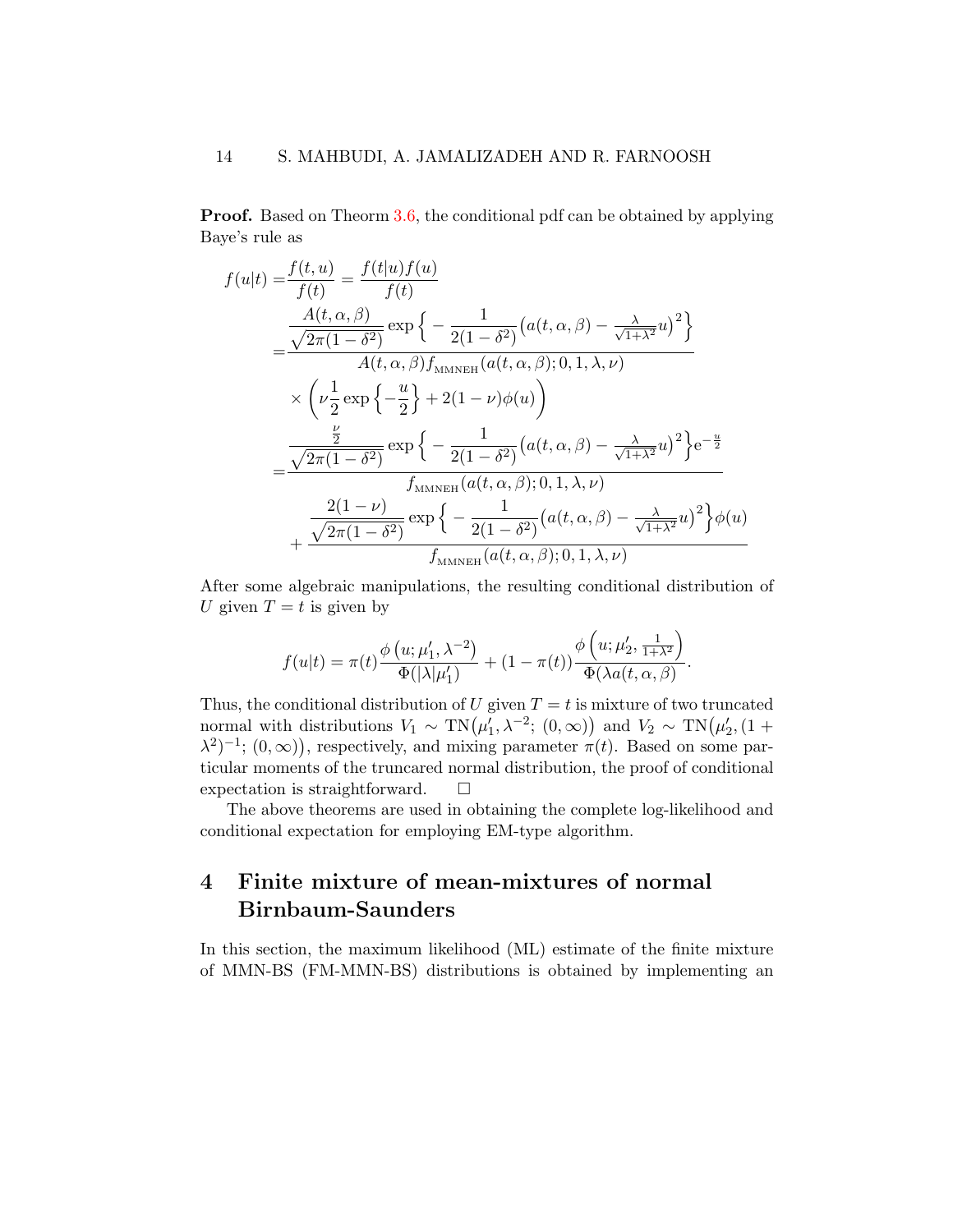EM-type algorithm Dempster et al. (12). For the sake of notation, let  $T =$  $(T_1, \ldots, T_n)$  be a vector of independent random samples identically arises from a FM-MMN-BS distributions. Then, the pdf of  $T_i$  for  $j = 1, 2, \ldots, n$  is

<span id="page-14-0"></span>
$$
f(t_j, \Theta) = \sum_{i=1}^{g} \pi_i f_{\text{MMN-BS}}(t_j; \theta_i), \qquad \pi_i \ge 0, \ \sum_{i=1}^{g} \pi_i = 1,
$$
 (9)

where  $\mathbf{\Theta} = (\pi, \theta_1, \dots, \theta_g)$  with  $\theta_i = (\alpha_i, \beta_i, \lambda_i, \nu_i)$  and  $\pi = (\pi_1, \dots, \pi_{g-1})$ . Define a set of latent component indicators  $\mathbf{Z}_j = (Z_{1j}, \ldots, Z_{gj})^\top$  for each  $j = 1, \ldots, n$ , where  $Z_{rj} = 1$  if  $T_j$  arises from the component r and otherwise zero. Therefore, it is convenient to assume  $Z_j$  is followed by a multinomial distribution with 1 trial and cell probabilities  $\pi_1, \ldots, \pi_q$ , denoted by  $Z_i \sim$  $M(1; \pi_1, \ldots, \pi_q)$ . This setting leads to obtain the hierarchical representation of  $(9)$  as

<span id="page-14-2"></span><span id="page-14-1"></span>
$$
T_j|U_j, Z_{ij} = 1 \sim \text{EBS}(\alpha_i \sqrt{1 - \delta_i^2}, \beta_i, -\frac{\delta_i u_j}{\sqrt{1 - \delta_i^2}}),
$$
  

$$
U_j \sim H(u; \nu_i),
$$
  

$$
Z_{ij} \sim M(1; \pi_i, \dots, \pi_g),
$$
 (10)

where  $\delta_i = \lambda_i / \sqrt{1 + \lambda_i^2}$ . Considering the observed data  $\boldsymbol{t} = (t_1, \ldots, t_n)^\top$ and latent variables  $u = (u_1, \ldots, u_n)$  and  $\mathbf{Z} = (\mathbf{Z}_1, \ldots, \mathbf{Z}_n)$ , the hierarchical representation [\(10\)](#page-14-1) results the complete-data log-likelihood function of  $\Theta$ , ignoring constant values, as

$$
\ell_c(\mathbf{\Theta}|\mathbf{t}, \mathbf{u}, \mathbf{Z}) = \sum_{j=1}^n \sum_{i=1}^g Z_{ij} \bigg\{ \log \pi_i - \log \left( \alpha_i \sqrt{1 - \delta_i^2} \right) + \log \left( \frac{t_j + \beta_i}{\sqrt{\beta_i}} \right) - \frac{1}{2(1 - \delta_i^2)} (a(t_j, \alpha_i, \beta_i) - \delta_i u_j)^2 + \log h(u_j; \nu_i) \bigg\}.
$$
(11)

To obtain the ML estimate of parameters involved in [\(11\)](#page-14-2), the expectation conditional maximization (ECM; Meng and Rubin [\[28\]](#page-30-8)) algorithm is used. The ECM algorithm simplify the estimation procedure by breaking the maximization step into several conditional maximization (CM) steps and preserves convergence properties of the EM approach. The ECM algorithm for ML estimation of the FM-MMN-BS distributions proceeds as follows: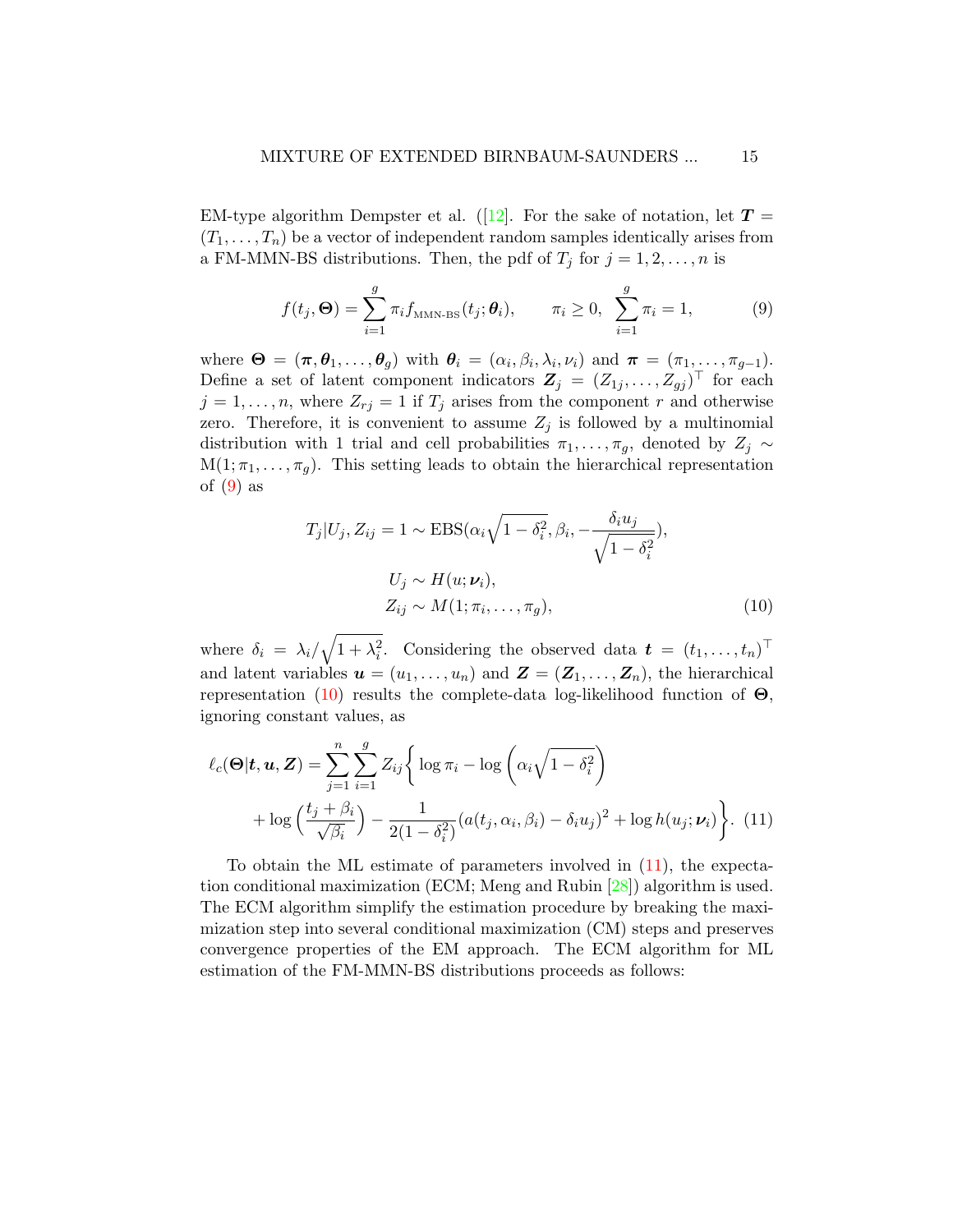- Initialization: Set a reasonable starting values for  $\Theta$ , as  $\Theta^{(k)}$ , for the number of iteration  $k = 0$ . In our data analysis, the following procedure for automatically generating  $\mathbf{\Theta}^{(0)}$  is exploited:
	- 1. Partition the data via the K-means algorithm and set  $\hat{z}_{ij}^{(0)}$  as the resulting allocation membership. Then, for each cluster  $i$ , set  $\hat{\pi}_i^{(0)}$  =  $\sum_{j=1}^{n} \hat{z}_{ij}^{(0)}/n$ .
	- 2. The initial value of shapes and scales parameters  $\hat{\alpha}_i^{(0)}$  $i^{(0)}$  and  $\hat{\beta}_i^{(0)}$  $i^{(0)}$  can be created by the modified moment estimates proposed by Ng et al. [\[35\]](#page-31-7) for the ith cluster.
	- 3. The initial skewness  $\hat{\lambda}_i^{(0)}$  $\hat{\nu}_i^{(0)}$ 's to be zero and relatively  $\hat{\nu}_i^{(0)} = 0.5$ .
- Expectation (E) step: In iteration  $k + 1$ , compute the so-called Qfunction, defined as the expected value of the complete-data log-likelihood  $(11)$  with respect to the conditional distribution of  $U, Z$  given the observed data  $\boldsymbol{t}$  and  $\hat{\Theta}^{(k)}$ . Here, we need  $\hat{u}_{1ij}^{(k)} = E(U_j | t_j, Z_{ij} = 1, \hat{\Theta}^{(k)}),$  $\hat{u}_{2ij}^{(k)}=E(U_j^2|t_j,Z_{ij}=1,\hat{\bm{\Theta}}^{(k)}),\ \hat{\Psi}_{ij}^{(k)}=E\left[\log h(u_j;\bm{\nu})|t_j,Z_{ij}=1,\hat{\bm{\Theta}}^{(k)}\right],$ and the posterior probability of  $t_j$  belong to the *i*th component of the mixture as

$$
\hat{z}_{ij}^{(k)} = E(Z_{ij}|t_j, \hat{\Theta}^{(k)}) = \frac{\hat{\pi}_i^{(k)} f_{\text{MMN-BS}}(t_j, \hat{\theta}_i^{(k)})}{f(t_j, \hat{\Theta}^{(k)})}.
$$

These results in the Q-function written as

$$
Q(\mathbf{\Theta}|\hat{\mathbf{\Theta}}^{(k)}) = \sum_{j=1}^{n} \sum_{i=1}^{G} \hat{z}_{ij} \bigg\{ \log \pi_i - \log(\alpha_i) - \frac{1}{2} \log(1 - \delta_i^2) + \log(\frac{t_j + \beta_i}{\sqrt{\beta_i}}) - \frac{1}{2(1 - \delta_i^2)} (a^2(t_j; \alpha_i, \beta_i) - 2a(t_j, \alpha_i, \beta_i)\delta_i \hat{u}_{1ij} + \delta_i^2 \hat{u}_{2ij}) + \hat{\Psi}_{ij}^{(k)} \bigg\}.
$$

• CM-steps: Maximizing Q-function with respect to the unknown parameters leads to the following CM steps.

CMI: Calculate 
$$
\hat{\pi}_i^{(k+1)} = \hat{n}_i^{(k)}/n
$$
 where  $\hat{n}_i^{(k)} = \sum_{j=1}^n \hat{z}_{ij}^{(k)}$ .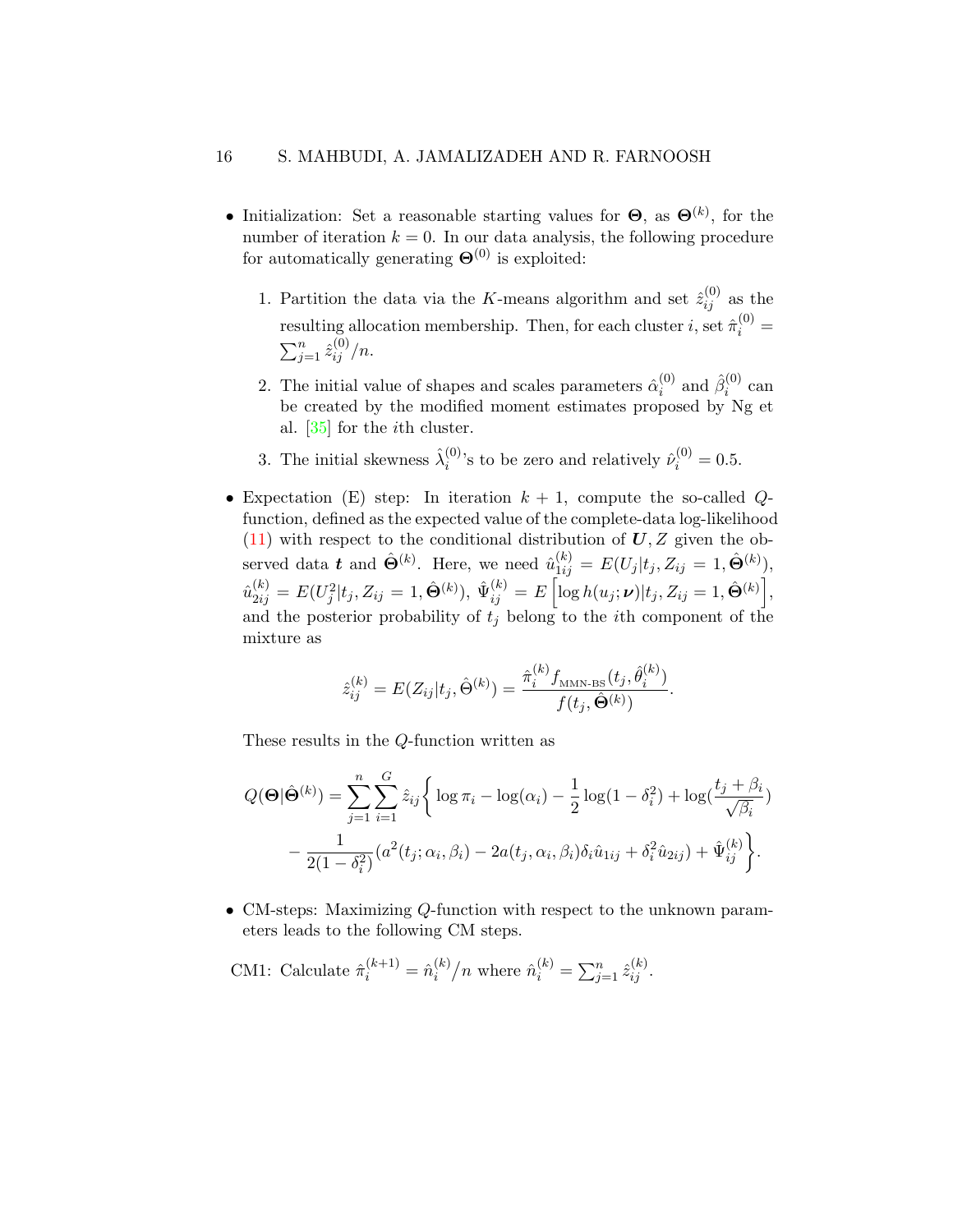CM2: Update  $\hat{\alpha}_i^{(k)}$  $\binom{k}{i}$  and  $\hat{\delta}_i^{(k)}$  $i^{(\kappa)}$  by

$$
\hat{\alpha}^{2}_{i}^{(k+1)} = \frac{\sum_{j=1}^{n} \hat{z}_{ij}^{(k)} \eta^{2}(t_j, \hat{\beta}_{i}^{(k)})}{\sum_{j=1}^{n} \hat{z}_{ij}^{(k)}} + \left[1 - \frac{\sum_{j=1}^{n} \hat{z}_{ij}^{(k)} \hat{u}_{2ij}^{(k)}}{\sum_{j=1}^{n} \hat{z}_{ij}^{(k)}}\right]
$$

$$
\left[\frac{\sum_{j=1}^{n} \hat{z}_{ij}^{(k)} \hat{u}_{1ij}^{(k)} \eta(t_j, \hat{\beta}_{i}^{(k)})}{\sum_{j=1}^{n} \hat{z}_{ij}^{(k)} \hat{u}_{2ij}^{(k)}}\right]^{2},
$$

$$
\hat{\delta}_{i}^{(k+1)} = \frac{\sum_{j=1}^{n} \hat{z}_{ij}^{(k)} \hat{u}_{1ij}^{(k)} \eta(t_j, \hat{\beta}_{i}^{(k)})}{\hat{\alpha}_{i}^{(k)} \sum_{j=1}^{n} \hat{z}_{ij}^{(k)} \hat{u}_{2ij}^{(k)}},
$$

where  $\eta(t_j, \hat{\beta}_i^{(k)})$  $\hat{b}_i^{(k)}) = \sqrt{t_j \big/ \hat{\beta}_i^{(k)}} - \sqrt{\hat{\beta}_i^{(k)}}$  $i^{(k)}/t_j$ . Consequently,  $\hat{\lambda}_i^{(k+1)}$  =  $\hat{\delta}_i^{(k+1)}$  $i^{(k+1)}/\sqrt{1-\hat{\delta}_i^{2(k+1)}}$  $\frac{2(k+1)}{i}$ .

CM3: For the fixed  $\hat{\alpha}_i^{(k+1)}$  $\hat{\delta}_i^{(k+1)}$  and  $\hat{\delta}_i^{(k+1)}$  $\hat{\beta}_i^{(k+1)}$ , update  $\hat{\beta}_i^{(k+1)}$  $i^{(k+1)}$  using  $\hat{\beta}_i^{(k+1)}$  =  $\arg \max_{\beta_i} \ell_\beta(\hat{\Theta}^{(k)}), \text{ where}$ 

$$
\ell_{\beta}(\hat{\Theta}^{(k)}) = \sum_{j=1}^{n} \hat{z}_{ij} \left\{ \log \pi_{i} - \log(\alpha_{i}) - \frac{1}{2} \log(1 - \delta_{i}^{2}) + \log(\frac{t_{j} + \beta_{i}}{\sqrt{\beta_{i}}}) - \frac{1}{2(1 - \delta_{i}^{2})} (a^{2}(t_{j}; \alpha_{i}, \beta_{i}) - 2a(t_{j}, \alpha_{i}, \beta_{i})\delta_{i}\hat{u}_{1ij} + \delta_{i}^{2}\hat{u}_{2ij}) + \hat{\Psi}_{ij}^{(k)} \right\}.
$$

CM3: The update of  $\nu_i$  depends on the distribution of latent variable U and can be obtained from  $\hat{\nu}_i = \arg \max_{\nu} \sum_{j=1}^n \hat{z}_{ij} \hat{\Psi}_{ij}^{(k)}$ .

#### 4.1 Some practical implementation aspects

Remark 4.1. For the spacial cases considered in Section [3,](#page-6-0) the closed form of the  $\hat{u}_{1ij}^{(k)}$  and  $\hat{u}_{2ij}^{(k)}$  can be obtained by Proposition [3.5,](#page-10-0) and Theorems [3.6](#page-11-1) and [3.7.](#page-12-0) We also note both SN-BS and MMNE-BS distributions do not have extra parameter  $\nu$ , however, for the MMNEH-BS the explicit expression for  $\Psi_{ij}^{(k)}$  is difficult to obtain. Thus, we recommend to use the expectation conditional maximization either (ECME; Liu and Rubin [\[25\]](#page-30-9)) algorithm by maximizing a simpler constrained log-likelihood function constituted on the basis of  $(t, Z)$ ,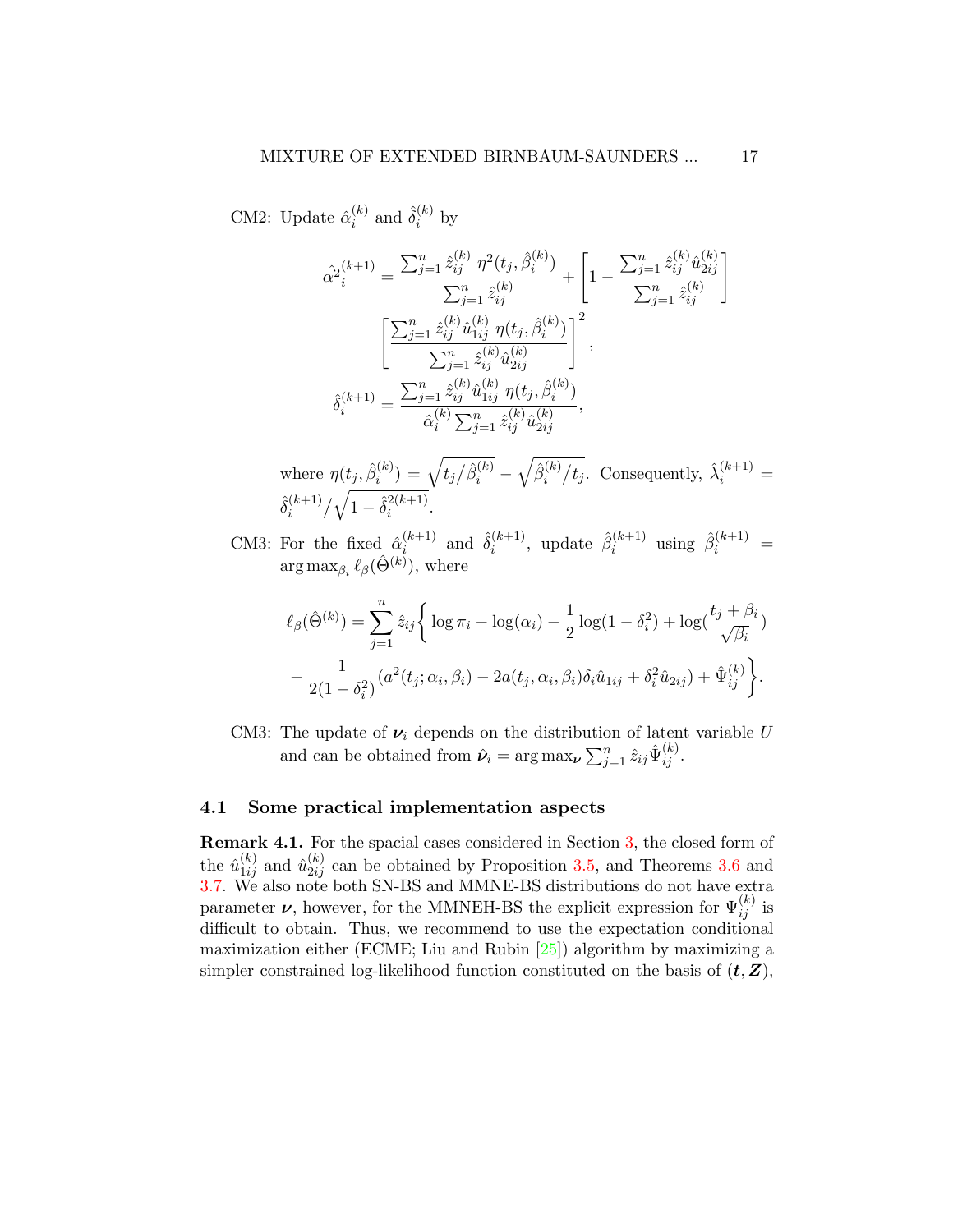in order to update  $\hat{\nu}_i^{(k)}$  $i^{(k)}$ . This yield to replace the following CML estimate of  $\nu_i$ 

$$
\hat{\nu}_i^{(k+1)} = \arg\max_{\nu_i} \left\{ \sum_{j=1}^n \hat{z}_{ij} \log f_{\text{MMNEH-BS}}\left(t_j; \hat{\alpha}_i^{(k+1)}, \hat{\beta}_i^{(k+1)}, \hat{\lambda}_i^{(k+1)}, \nu_i\right) \right\}.
$$

Remark 4.2. Stopping rule. The above E- and CM-steps of the ECM algorithm are iterated until either the number of iterations exceeds the limit  $(K_{\text{max}})$  or a convergence rule is satisfied. In our data analysis, Aitken acceleration Aitken [\[1\]](#page-28-4) is used as a stopping criterion. Based on Aitken approach, the algorithm is considered to have converged if the increment,  $\ell_{\infty}^{(k+1)} - \ell^{(k)}$ , is less than a prescribed tolerance,  $\epsilon$ , where the asymptotic estimate of the log-likelihood is given as

$$
\ell_{\infty}^{(k+1)} = \frac{\ell^{(k+2)}\ell^{(k)} - \ell^{(k+1)^2}}{\ell^{(k+2)} - 2\ell^{(k+1)} + \ell^{(k)}},
$$

and  $\ell^{(k)} = \sum_{j=1}^j \log \sum_{i=1}^g \pi_i f_{\text{MMN-BS}}(t_j;\theta_i)$  is a maximized log-likelihood at kth iteration. In experimental study, we choose  $K_{\text{max}} = 5000$  and  $\epsilon = 10^{-6}$ .

Remark 4.3. Model selection and goodness of fit test. The most commonly used Akaike Information Criterion (AIC; Akaike [\[2\]](#page-28-5)) and the Bayesian Information Criterion (BIC; Schwarz [\[38\]](#page-31-8)) are considered as the model comparison measures. These two criteria can be formulated by  $mc_n - 2\ell(\ddot{\Theta})$ , where m is the number of free parameters and  $c_n$  denotes the penalty term that is  $c_n = 2$  for AIC and  $c_n = \log(n)$  for BIC. In general, the smaller the values of these statistics, the better the fit to the data. We also apply the Kolmogorov-Smirnov (KS;Smirnov [\[40\]](#page-31-9)) test to assess the goodness-of-fit of the fitted distributions. The KS test, defined theoretically as a distance between the empirical CDF and the estimated theoretical CDF for the model, is a measure to understand how well the theoretical distribution fit the empirical data.

#### 4.2 Observed information-based standard errors

Following Basford et al. [\[8\]](#page-29-7), we obtain the observed information matrix for obtaining the standard error of ML estimate of parameters. Theoretically, the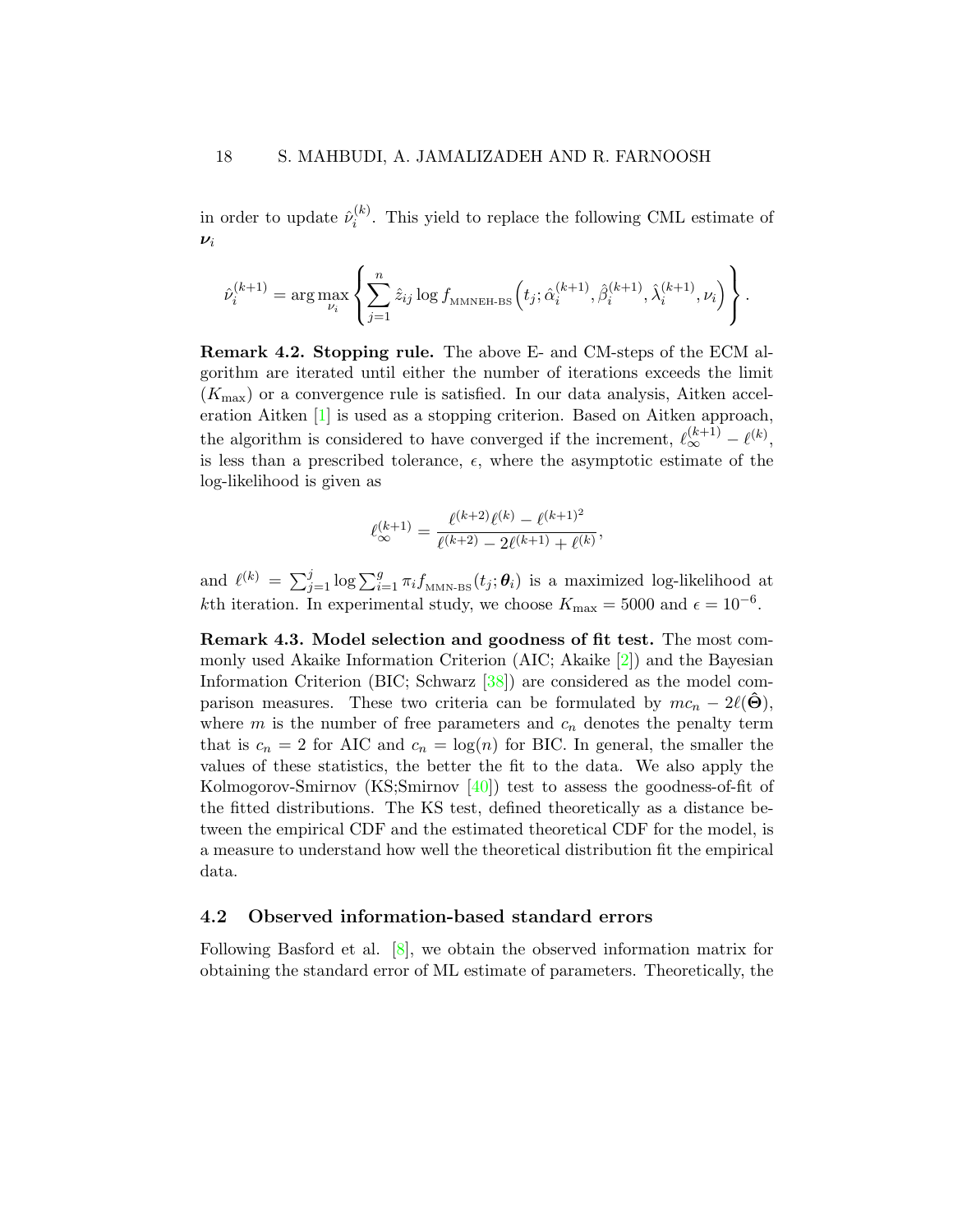outer product of the gradient (score) vectors defined as a relatively simple way to approximate the observed information matrix, is given by

<span id="page-18-0"></span>
$$
\hat{I}_e = \sum_{j=1}^n \hat{s}_j \hat{s}_j^T,\tag{12}
$$

where for the complete-data log-likelihood of the individual observation,  $\ell_c(\Theta \mid$  $t_j, u_j, z_j$ ),

$$
\hat{\boldsymbol{s}}_j = \frac{\partial f(t_j; \boldsymbol{\Theta})}{\partial \boldsymbol{\Theta}} = E\left[\frac{\partial \ell_{cj}(\boldsymbol{\Theta} \mid t_j, u_j, \boldsymbol{z}_j)}{\partial \boldsymbol{\Theta}} \Big| t_j \right], \qquad j = 1, \dots, n.
$$

For the FM-MMN-BS distributions, we have

$$
\ell_{cj}(\mathbf{\Theta}|t_j, u_j, \mathbf{Z}_j) = \sum_{i=1}^G Z_{ij} \bigg\{ \log \pi_i - \log(\alpha_i \sqrt{1 - \delta_i^2}) + \log(\frac{t_j + \beta_i}{\sqrt{\beta_i}}) - \frac{1}{2(1 - \delta_i^2)} (a(t_j, \alpha_i, \beta_i) - \delta_i u_j)^2 + \log h(u_j; \nu_i) \bigg\}.
$$
(13)

Thus, each gradient vector  $\hat{s}_j = (\hat{s}_{j,\pi_1}, \dots, \hat{s}_{j,\pi_{G-1}}, \hat{s}_{j,\alpha_1}, \dots, \hat{s}_{j,\alpha_G}, \hat{s}_{j,\beta_1})$  $,\ldots\hat{s}_{j,\beta_G},\hat{s}_{j,\lambda_1},\ldots,\hat{s}_{j,\lambda_G},\hat{s}_{j,\nu_1},\ldots,\hat{s}_{j,\nu_G}) \text{ consists the following elements}$ 

$$
\hat{s}_{j,\pi_i} = \frac{\hat{z}_{ij}}{\hat{\pi}_i} - \frac{\hat{z}_{Gj}}{\hat{\pi}_G},
$$
\n
$$
\hat{s}_{j,\alpha_i} = \hat{z}_{ij} \left( \frac{-1}{\hat{\alpha}_i} + \frac{1}{\hat{\alpha}_i^3 (1 - \hat{\delta}_i^2)} \left( \frac{t_j}{\hat{\beta}_r} + \frac{\hat{\beta}_r}{t_j} - 2 \right) - \frac{\hat{\delta}_i}{\hat{\alpha}_i^2 (1 - \hat{\delta}_i^2)} \eta(t_j, \hat{\beta}_i) \hat{u}_{1ij} \right),
$$
\n
$$
\hat{s}_{j,\lambda_i} = \hat{z}_{ij} \left( \frac{\hat{\lambda}_i}{1 + \hat{\lambda}_i^2} - \hat{\lambda}_i a^2(t_j, \hat{\alpha}_i, \hat{\beta}_i) - \hat{\lambda}_i \hat{u}_{2ij} - \frac{1}{(1 + \hat{\lambda}_i^2)^{1.5}} \hat{u}_{1ij} a(t_j, \hat{\alpha}_i, \hat{\beta}_i) \right),
$$
\n
$$
\hat{s}_{j,\beta_i} = \hat{z}_{ij} \left( \frac{-1}{2\hat{\beta}_i} - \frac{1}{2\hat{\alpha}_i^2 (1 - \hat{\delta}_i^2)} \left( \frac{1}{t_j} - \frac{t_j}{\hat{\beta}_i^2} \right) + \frac{1}{t_j + \hat{\beta}_i} + \frac{\hat{\delta}_i \hat{u}_{1ij}}{2\hat{\beta}_i \hat{\alpha}_i (1 - \hat{\delta}_i^2)} \left( \sqrt{t_j/\hat{\beta}_i} + \sqrt{\hat{\beta}_i/t_j} \right) \right),
$$
\n
$$
\hat{s}_{j,\nu_i} = E \left( \frac{\partial \log f(u;\nu)}{\partial \nu} \mid t_j, Z_{ij} = 1, \hat{\Theta} \right).
$$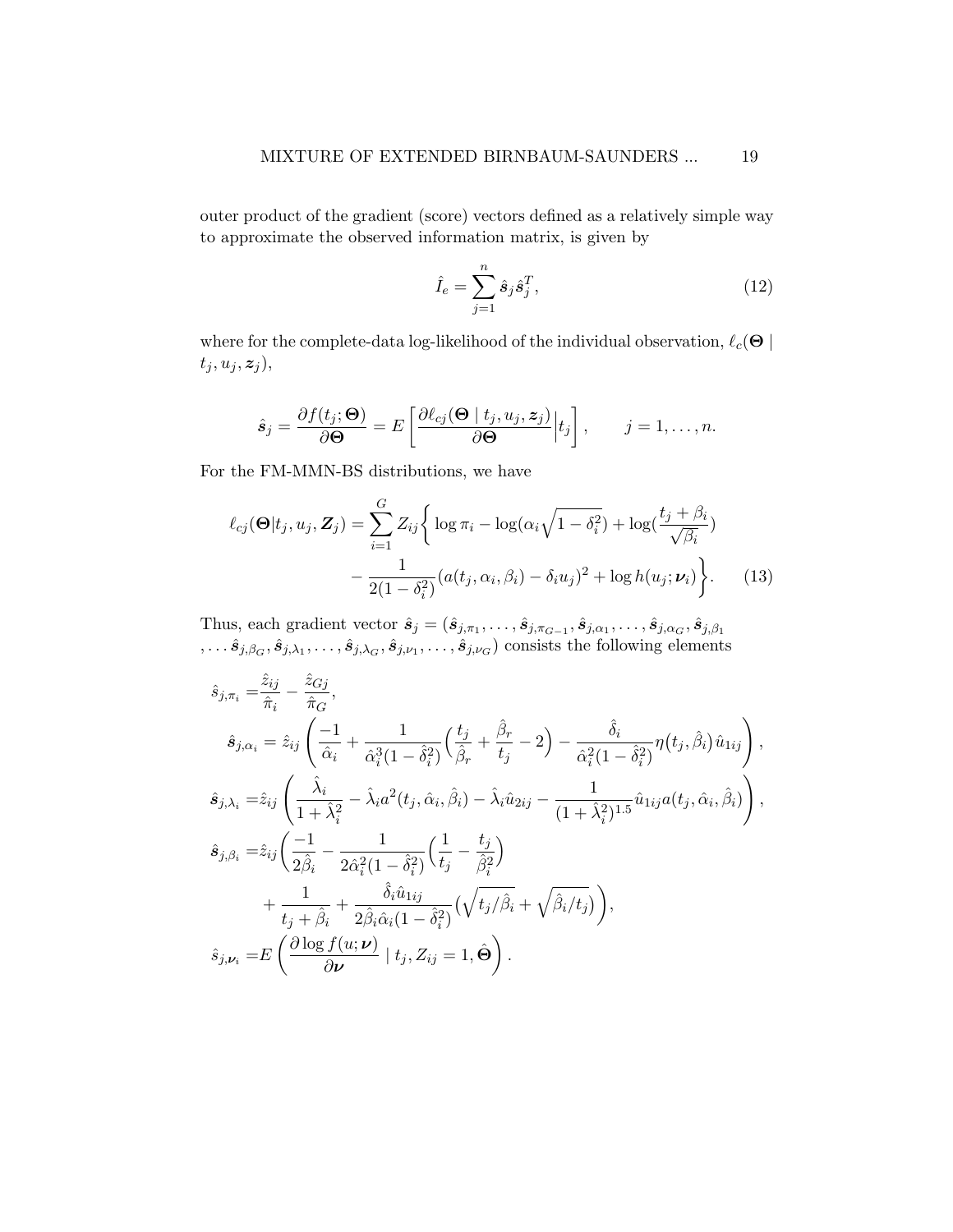<span id="page-19-1"></span>

Figure 2: The standard box plot, adjusted box-plot and TTT plot for Enzyme data.

where  $\hat{z}_{ij}$ ,  $\hat{u}_{1ij}$  and  $\hat{u}_{2ij}$  are the conditional expectations evaluated at  $\hat{\Theta}$ . As a result, the standard error of parameters are obtained as the square roots of the diagonal elements of the inverse of  $(12)$ .

### <span id="page-19-0"></span>5 Real Data Analysis

#### 5.1 Enzyme data

In order to illustrate the utility of the proposed FM-MMN-BS distributions to the real dataset, the Enzyme data is considered. The Enzyme data analyzed previously by Bechtel [\[9\]](#page-29-8) is related to the enzymatic activity in the blood. Each point of the 245 observations represent the metabolism of carcinogenic substances. Bechtel [\[9\]](#page-29-8) concluded that the mixture of two right-skewed distributions is suitable for analyzing these Enzyme data that can be seen from the TTT plot presented in figure [2.](#page-19-1) Moreover, the adjusted box-plot indicate drown in figure [2](#page-19-1) that some atypical observations are available on the left tail. These motivate us to fit two-component FM of Weibull (FM-Weibull), FM of gamma (FM-gamma), FM of BS (FM-BS), and mixture of Length-biased BS and BS distributions (LBBS) and mixture of Length-biased BS and BS distributions with the same parameters (LBSBS) proposed in Balakrishnan et al. [\[6\]](#page-28-6), and tree subclasses of FM-MMN-BS distributions.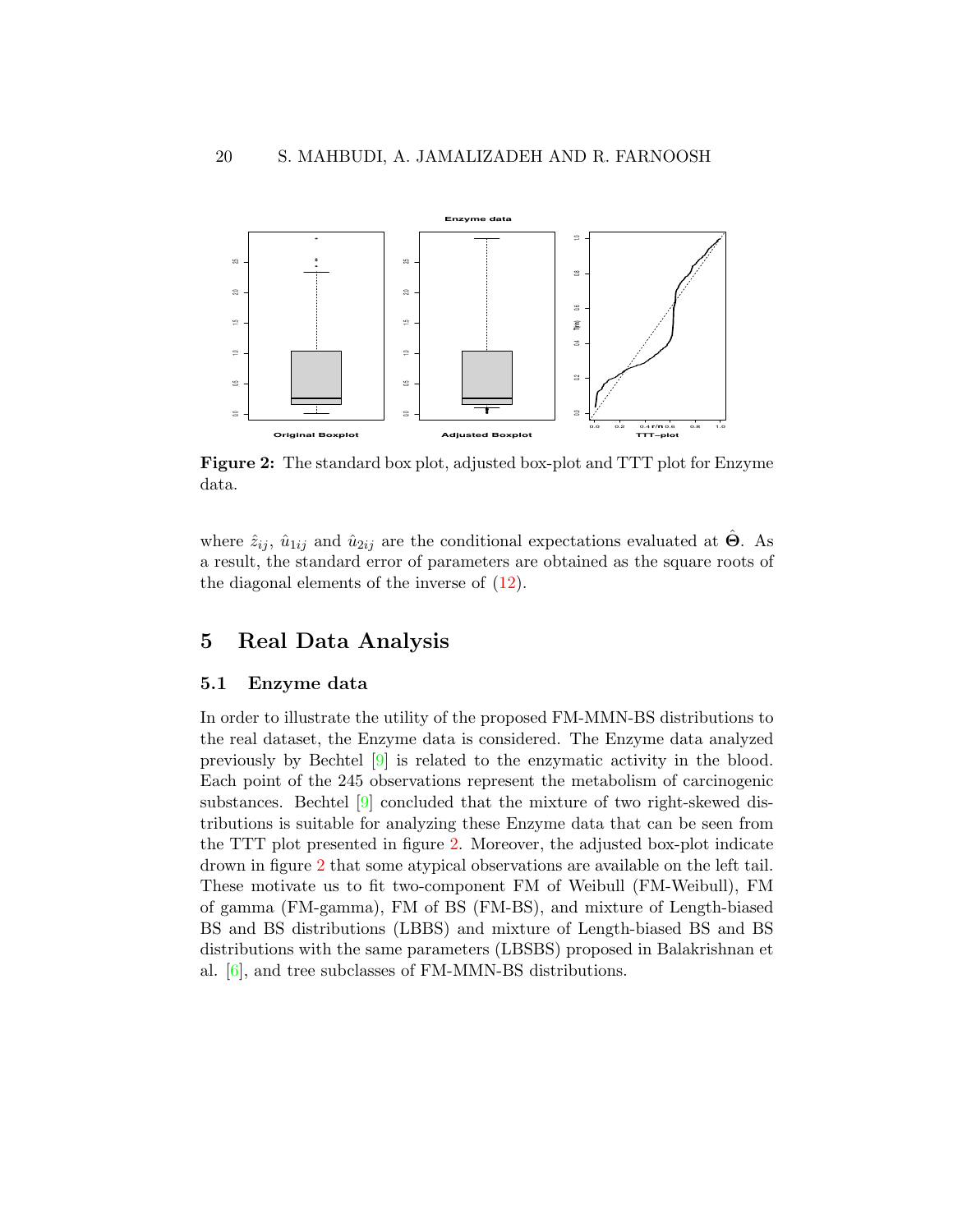|                    | FM-Weibull |           |            | $\overline{\text{FM}}$ -gamma | FM-BS     |       | <b>LBBS</b> |           | <b>LBSBS</b>             |           | <b>FM-MMNE-BS</b> |           |            | <b>FM-MMNEH-BS</b> |            | FM-SN-BS  |
|--------------------|------------|-----------|------------|-------------------------------|-----------|-------|-------------|-----------|--------------------------|-----------|-------------------|-----------|------------|--------------------|------------|-----------|
| parameter          | MLE        | <b>SE</b> | <b>MLE</b> | <b>SE</b>                     | MLE       | SE    | MLE         | <b>SE</b> | <b>MLE</b>               | <b>SE</b> | MLE               | <b>SE</b> | <b>MLE</b> | <b>SE</b>          | <b>MLE</b> | <b>SE</b> |
| $\pi$              | 0.444      | 0.013     | 0.349      | 0.011                         | 0.629     | 0.031 | 0.450       | 0.028     | 0.417                    | 0.026     | 0.624             | 0.009     | 0.624      | 0.012              | 0.627      | 0.021     |
| $\alpha_1$         | 1.288      | 0.020     | 0.674      | 0.025                         | 0.533     | 0.032 | 0.365       | 0.034     | 1.038                    | 0.084     | 0.327             | 0.014     | 0.310      | 0.011              | 0.573      | 0.062     |
| $\beta_1$          | 1.145      | 0.296     | 0.022      | 0.012                         | 0.175     | 0.007 | 0.171       | 0.007     | 0.216                    | 0.012     | 0.258             | 0.013     | 0.257      | 0.010              | 0.140      | 0.017     |
| $\lambda_1$        | $\sim$     |           | $\sim$     | -                             | $\sim$    |       | $\sim$      |           | $\sim$                   |           | $-1.227$          | 0.172     | $-1.095$   | 0.186              | 0.533      | 0.091     |
| $\alpha_2$         | 2.681      | 0.193     | 0.039      | 0.016                         | 0.319     | 0.025 | 1.274       | 0.114     | 1.038                    | 0.084     | 0.242             | 0.009     | 0.227      | 0.017              | 0.476      | 0.050     |
| $\beta_2$          | 0.184      | 0.039     | 8.182      | 0.039                         | 1.274     | 0.043 | 0.213       | 0.044     | 0.216                    | 0.012     | 1.005             | 0.035     | 1.006      | 0.044              | 0.901      | 0.105     |
| $\lambda_2$        |            | -         | $\sim$     |                               |           |       | $\sim$      |           | $\overline{\phantom{a}}$ |           | 0.953             | 0.130     | 0.808      | 0.188              | 1.229      | 0.773     |
| $\boldsymbol{\nu}$ |            |           |            | -                             |           |       | -           |           |                          |           | $\sim$            | $\sim$    | 0.364      | 0.015              | $\sim$     |           |
| $\ell_{\rm max}$   | $-71.741$  |           | $-76.735$  |                               | $-59.168$ |       | $-71.091$   |           | $-115.899$               |           | $-43.220$         |           | $-44.674$  |                    | $-47.370$  |           |
| AIC                | 153.482    |           | 163.47     |                               | 128.336   |       | 152.182     |           | 237.798                  |           | 100.41            |           | 105.34     |                    | 108.74     |           |
| BIC                | 170.988    |           | 180.976    |                               | 145.842   |       | 169.688     |           | 248.302                  |           | 124.92            |           | 133.35     |                    | 133.248    |           |
| KS                 | 0.117      |           | 0.125      |                               | 0.053     |       | 0.111       |           | 0.151                    |           | 0.036             |           | 0.047      |                    | 0.043      |           |
| p-value            | 0.004      |           | 0.003      |                               | 0.507     |       | 0.005       |           | ${}< 0.001$              |           | 0.923             |           | 0.650      |                    | 0.742      |           |

<span id="page-20-0"></span>Table 3: ML estimates with their standard error and KS distances with their associated p-values for the considered mixture models fitted to the Enzyme dataset.

By applying the EM-type algorithm to the considered model, we obtain ML estimates, maximized log-likelihood values  $(\ell_{\text{max}})$  and corresponding AIC and BIC. Results summarized in Table [3](#page-20-0) show that the FM-MMN-BS distributions provides a highly improved fit to the data over the others. It can be seen that the subclasses of FM-MMNBS models yields quite smaller standard errors for the ML parameter estimates over the other distributions. This means that the FM-MMN-BS distributions allows to produce more precise estimates for this data example. Moreover, the results of KS test depicted in Table [3](#page-20-0) reveals that the p-value of the FM-MMNE-BS model is significantly grater than the FM-Weibull, FM-gamma, FM-BS, LBBS and LBSBS, FM-MMNEH-BS and FM-SN-BS models, which strongly suggests that the Enzyme data follow a mixture of FM-MMNE-BS distributions. This outperformance of FM-MMNE-BS distributions can be observe form figure [3](#page-21-0) which present graphical visualization of the fitted densities and the PP-plots of the three best fitted models.

### 5.2 South Pole data

In the second real data example, the monthly average carbon dioxide readings gathered by the Earth System Research Laboratory of the U.S. National Oceanic and Atmospheric Administration is used. The dataset that is available in the Stat2Data package of R, is collected from 1988 to 2016 at the South Pole and originally contains five variables average carbon dioxide, Years, Month, Atmospheric carbon dioxide level (CO2) and Time interval.

We fit the FM-BS, FM-gamma and FM-weibull, and three sub-model of the FM-MMN-BS distribution to the data by ranging  $g = 1$  to 3. Table [4](#page-22-1)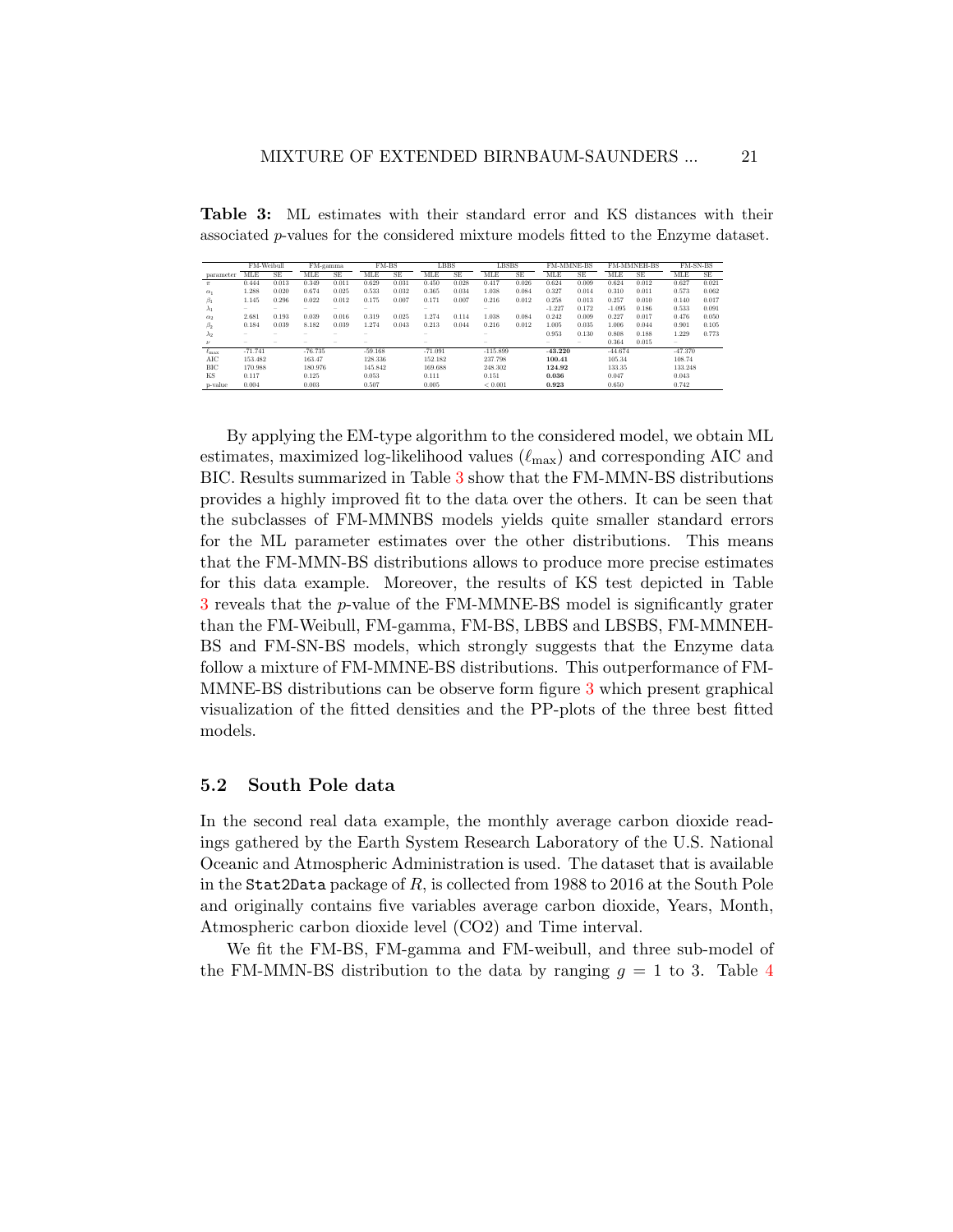<span id="page-21-0"></span>

Figure 3: Histogram of the Enzyme data overlaid with six fitted two component mixture densities, and pp-plot of the three best models.

shows the  $\ell_{\text{max}}$ , the number of free parameters  $(m)$ , AIC and the BIC values. It is observed form the AIC and BIC that the two-component FM-MMNEH-BS distributions outperforms the other models. Table [5](#page-23-0) reports the parameter estimates of the best chosen models along with their standard errors. Result of KS test strongly suggests that the considered data follow a mixture of FM-MMNEH-BS distributions. This outperformance of the FM-MMNEH-BS distributions can be observe form the histogram of data and the relative PP-plots for the three best fitted models in figure [4.](#page-24-0)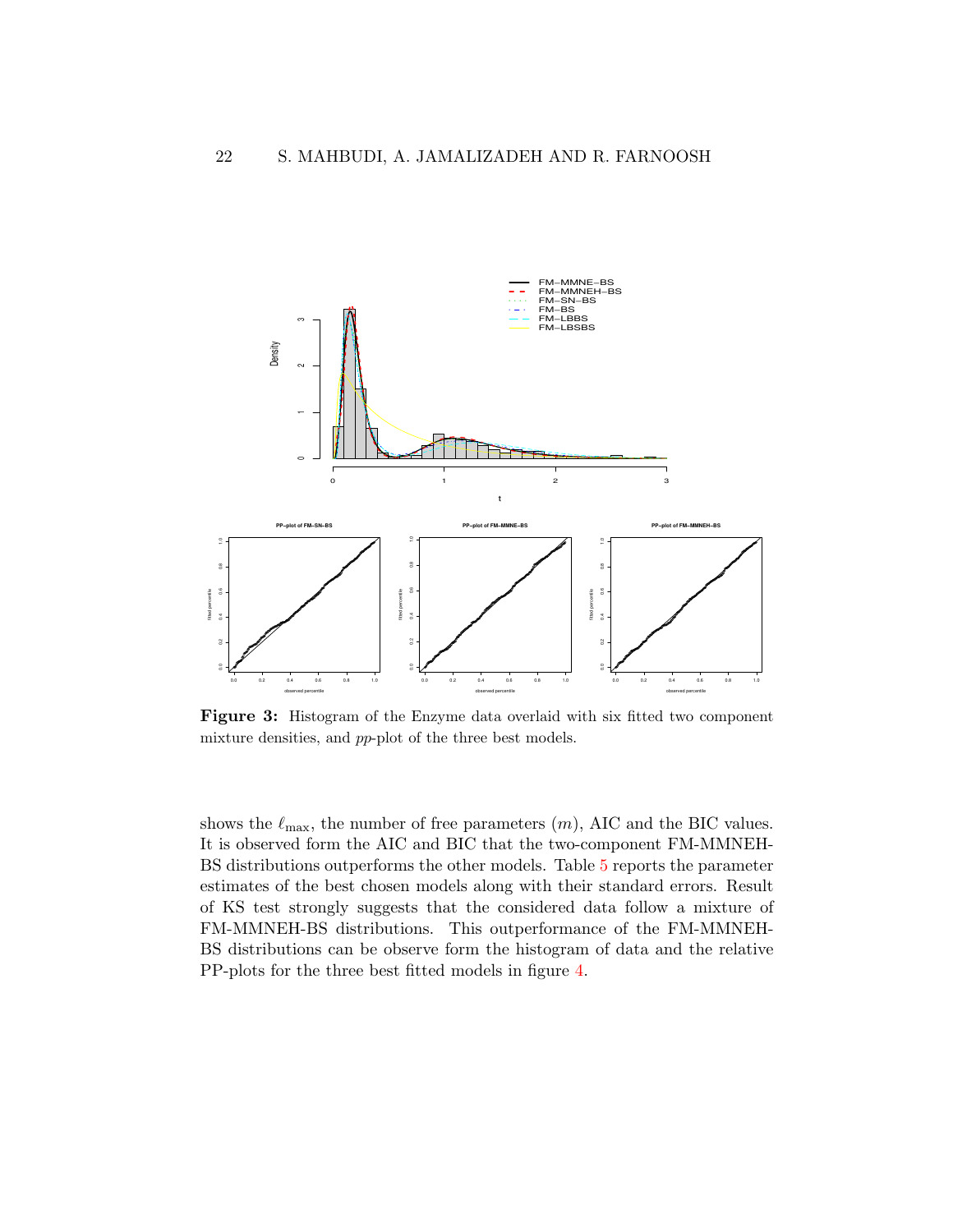| Model              | $\mathfrak g$  | m              | $\ell_{\rm max}$ | AIC     | BIC     |
|--------------------|----------------|----------------|------------------|---------|---------|
| FM-gamma           | $\mathbf 1$    | $\overline{2}$ | $-1488.52$       | 2981.07 | 2988.79 |
|                    | $\overline{2}$ | 5              | $-1453.12$       | 2916.24 | 2935.50 |
|                    | 3              | 8              | $-1412.55$       | 2841.10 | 2871.92 |
| FM-weibull         | 1              | $\overline{2}$ | $-1441.86$       | 2887.72 | 2895.42 |
|                    | $\overline{2}$ | 5              | $-1430.11$       | 2870.22 | 2889.48 |
|                    | 3              | 8              | $-1408.41$       | 2832.82 | 2863.64 |
| FM-BS              | 1              | $\overline{2}$ | $-1442.89$       | 2889.78 | 2897.49 |
|                    | $\overline{2}$ | 5              | $-1399.70$       | 2809.41 | 2828.67 |
|                    | 3              | 8              | $-1389.19$       | 2794.39 | 2823.20 |
| <b>FM-SN-BS</b>    | 1              | 3              | $-1439.36$       | 2884.72 | 2896.28 |
|                    | $\overline{2}$ | 7              | $-1397.58$       | 2809.15 | 2836.12 |
|                    | 3              | 11             | $-1386.89$       | 2795.79 | 2838.16 |
| <b>FM-MMNE-BS</b>  | 1              | 3              | $-1439.36$       | 2884.72 | 2896.28 |
|                    | $\overline{2}$ | 7              | $-1389.72$       | 2793.45 | 2820.42 |
|                    | 3              | 11             | $-1383.48$       | 2788.96 | 2831.33 |
| <b>FM-MMNEH-BS</b> | 1              | 4              | $-1438.73$       | 2885.46 | 2900.87 |
|                    | $\overline{2}$ | 9              | $-1382.17$       | 2782.34 | 2817.01 |
|                    | 3              | 14             | $-1382.41$       | 2792.82 | 2846.75 |

<span id="page-22-1"></span>Table 4: Estimation performance of models fitted to the South Pole data.

## <span id="page-22-0"></span>6 Simulation Study

### 6.1 Finite sample properties of ML estimates

The first simulation experiment is conducted aiming at verifying finite sample properties of ML estimates. In each 500 trails, artificial samples from three-component FM-SN-BS, FM-MMNE-BS and FM-MMNEH-BS distributions are generated through applying the stochastic representation in  $(6)$ . For each model four sample sizes  $n \ 100, 200, 500$  and  $1000$  is considered. The true parameters are reported in Tables [7](#page-26-0) and [8.](#page-26-1) For each synthetic data set of the FM-SN-BS, FM-MMNE-BS and FM-MMNEH-BS models, the corresponding model is fitted using the ECM algorithm and the parameter estimates are obtained. Then, the average values, standard deviations (Std), absolute bias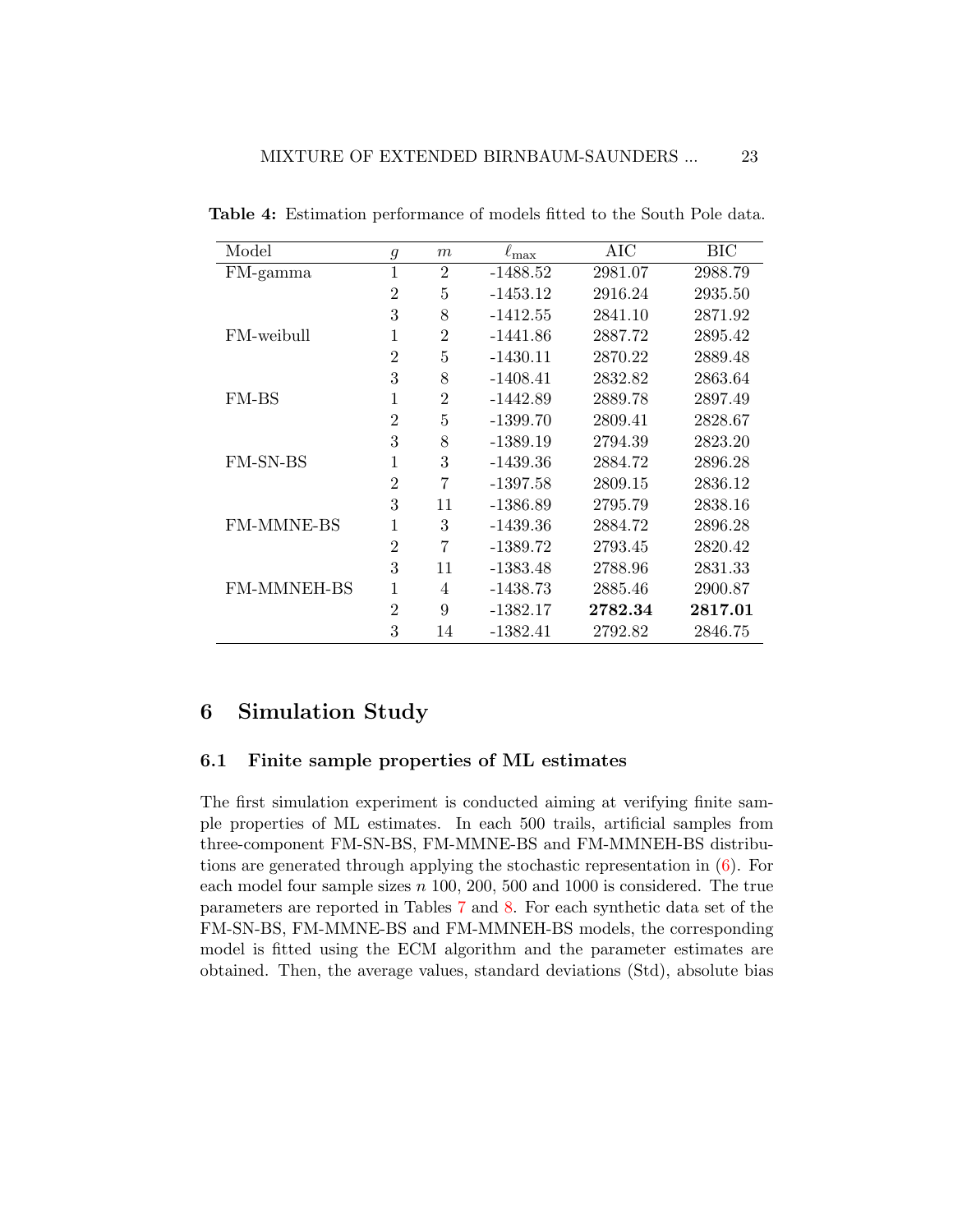<span id="page-23-0"></span>Table 5: ML parameter estimates with their standard error and the KS distances together with its corresponding  $p$ -values for the four considered mixture models fitted to the South Pole data for  $g = 2$ .

|             | <b>FM-BS</b> |        | <b>FM-MMNE-BS</b> |        | <b>FM-MMNEH-BS</b> |        | <b>FM-SN-BS</b> |        |
|-------------|--------------|--------|-------------------|--------|--------------------|--------|-----------------|--------|
| parameter   | <b>MLE</b>   | SE     | MLE               | SE     | MLE                | SЕ     | MLE             | SE     |
| $\pi$       | 0.713        | 0.140  | 0.557             | 0.086  | 0.612              | 0.104  | 0.718           | 0.081  |
| $\alpha_1$  | 0.032        | 0.012  | 0.028             | 0.009  | 0.037              | 0.011  | 0.033           | 0.011  |
| $\beta_1$   | 378.809      | 21.860 | 381.904           | 10.278 | 391.709            | 18.291 | 378.721         | 15.819 |
| $\lambda_1$ |              |        | 0.445             | 0.084  | 0.425              | 0.095  | $-0.980$        | 0.133  |
| $\alpha_2$  | 0.010        | 0.001  | 0.052             | 0.006  | 0.049              | 0.010  | 0.010           | 0.002  |
| $\beta_2$   | 354.793      | 17.420 | 350.498           | 9.783  | 356.807            | 19.580 | 354.764         | 12.746 |
| $\lambda_2$ |              |        | 5.034             | 0.981  | 4.942              | 1.088  | $-0.118$        | 0.082  |
| $\nu_1$     |              |        |                   |        | 0.626              | 0.096  |                 |        |
| $\nu_2$     |              |        |                   |        | 0.603              | 0.110  |                 |        |
| KS          | 0.062        |        | 0.035             |        | 0.032              |        | 0.055           |        |
| p-value     | 0.412        |        | 0.940             |        | 0.980              |        | 0.469           |        |

(AB) and the mean squared error (MSE) of ML estimates are computed, where

AB = 
$$
\frac{1}{500} \sum_{j=1}^{500} |\hat{\theta}^{(j)} - \theta_{true}|
$$
 and MSE =  $\frac{1}{500} \sum_{j=1}^{500} (\hat{\theta}^{(j)} - \theta_{true})^2$ ,

in which  $\hat{\theta}^{(j)}$  is the ML estimate of  $\theta_{true}$  obtained from the *j*-th replicate. The numerical results are reported in Tables  $6, 7$  $6, 7$  $6, 7$  and  $8$ . It can be observed that these three Tables that the mean of parameter estimates are very closed to the true values and the increase of sample size leads to have small value of Std. As can be expected, the AB and MSE values approach zero as the sample size  $n$ increases and tends to zero, showing empirically the asymptotic unbiasedness and the consistency of the ML estimates obtained via the ECM algorithm.

#### 6.2 Comparison of fitting and clustering performance

In this simulation study, we suppose that  $X$  in representation  $(1)$  is followed by the normal inverse Gaussian (NIG) distribution and generate three-component mixture data form it. It is noted that random sample from the NIG distribution with parameter  $(\mu, \sigma^2, \lambda, \chi, \psi)$  can be generated from

$$
\mu + W\lambda + \sqrt{W}Z,
$$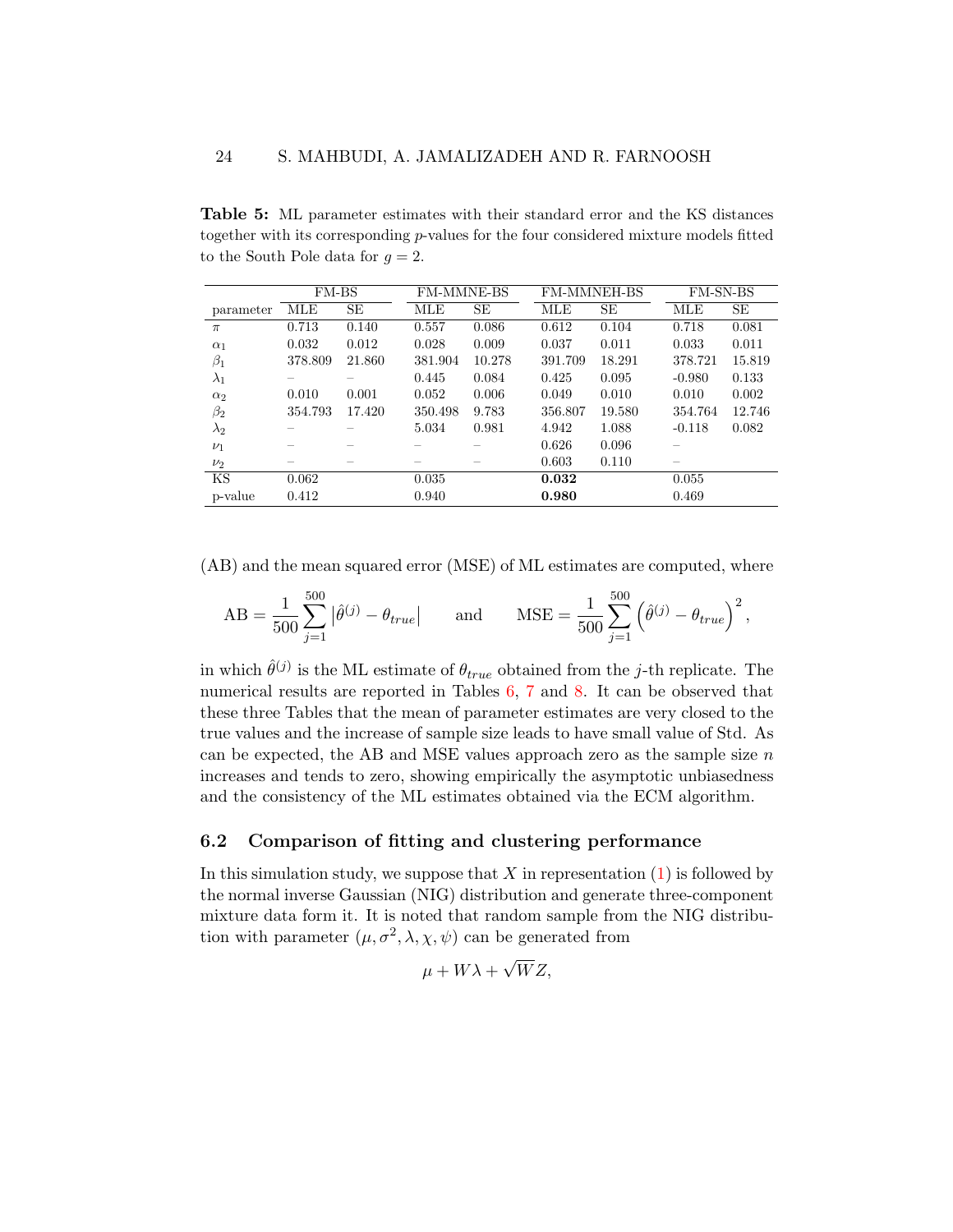<span id="page-24-0"></span>

Figure 4: Histogram of the South Pole data overlaid with four fitted two-component mixture densities and pp-plot of the three best fitted models.

where  $Z \sim N(0, \sigma^2)$  and W, independently of Z, is followed by the generalized inverse Gaussian (GIG) distribution with parameter  $(-0.5, \chi, \psi)$ . Details on GIG distribution can be found in Good [\[14\]](#page-29-9). The NIG model can provide a reasonable platform for generating asymmetric data with the desired level of skewness and leptokurtosis. By setting  $\mu = 0$  and  $\sigma = 1$ , the three-component mixture data is generated by using the presumed parameters

$$
\pi_1 = 2/7
$$
,  $\pi_2 = 2/7$ ,  $\pi_3 = 3/7$ ,  $\psi_1 = 5$ ,  $\psi_2 = 7$ ,  $\psi_3 = 5$ ,  $\chi_1 = 4$ ,  
\n $\chi_2 = 8$ ,  $\chi_3 = 6$ ,  $\alpha_1 = 0.5$ ,  $\alpha_2 = 1$ ,  $\alpha_3 = 2.5$ ,  $\beta_1 = 2$ ,  $\beta_2 = 2$ ,  $\beta_3 = 1$ .

In each replication, we fit the proposed FM-Weibull, FM-gamma, FM-SN-BS, FM-MMNE-BS, FM-MMNEH-BS and FM-BS models to the generated data and obtain AIC and BIC as the model performance criteria and adjusted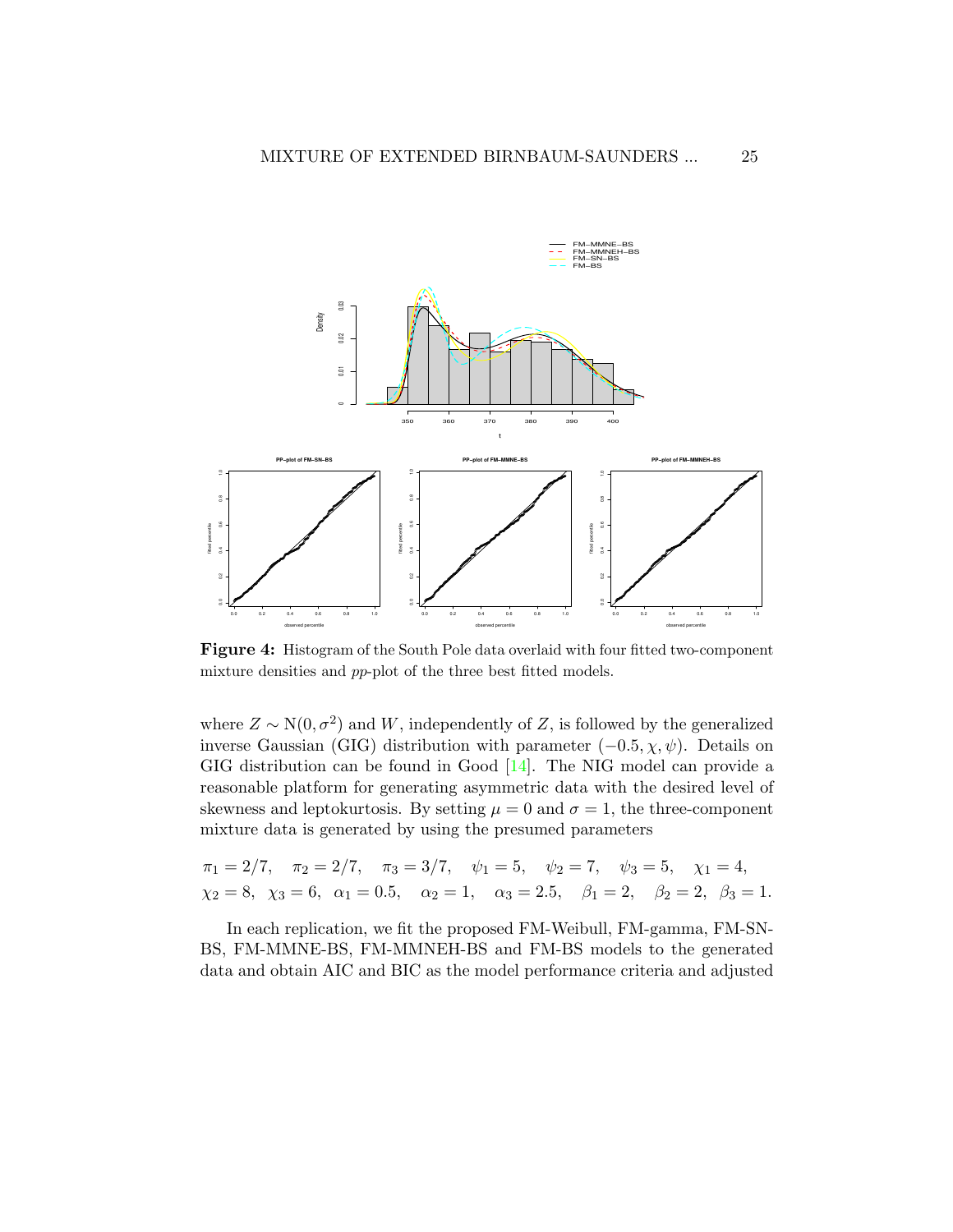<span id="page-25-1"></span>Table 6: Mean, Std, AB and MSE for EM estimates over 500 samples from the FM-SN-BS model (true parameter in pretenses).

| $\boldsymbol{n}$ | Measure | $\alpha_1(1)$ | $\alpha_2(1)$ | $\alpha_3(3)$ | $\beta_1(2)$ | $\beta_2(4)$ | $\beta_3(3)$ | $\lambda_1(2.6)$ | $\lambda_2(1.4)$ | $\lambda_3(1.8)$ | $\pi_1(0.4)$ | $\pi_2(0.3)$ |
|------------------|---------|---------------|---------------|---------------|--------------|--------------|--------------|------------------|------------------|------------------|--------------|--------------|
| 100              | Mean    | 0.9578        | 0.8991        | 2.8772        | 1.9978       | 3.9797       | 2.9547       | 2.5725           | 1.3299           | 1.7715           | 0.4627       | 0.2543       |
|                  | Std     | 0.2127        | 0.3963        | 0.5981        | 0.1980       | 0.3805       | 0.5690       | 0.0920           | 0.1528           | 0.3386           | 0.1820       | 0.1570       |
|                  | AВ      | 0.0422        | 0.1009        | 0.1228        | 0.0022       | 0.0203       | 0.0453       | 0.0275           | 0.3999           | 0.7715           | 0.1627       | 0.1505       |
|                  | MSE     | 0.0461        | 0.1641        | 0.3656        | 0.0384       | 0.1423       | 0.3194       | 0.0090           | 0.1828           | 0.7076           | 0.1569       | 0.1341       |
|                  |         |               |               |               |              |              |              |                  |                  |                  |              |              |
| 200              | Mean    | 0.9759        | 0.9460        | 2.9457        | 2.0168       | 4.0353       | 3.0493       | 2.5790           | 1.4032           | 1.7558           | 0.4558       | 0.2677       |
|                  | Std     | 0.1605        | 0.2787        | 0.4228        | 0.1215       | 0.2421       | 0.3818       | 0.0657           | 0.1127           | 0.2627           | 0.1652       | 0.1410       |
|                  | AВ      | 0.0241        | 0.0540        | 0.0543        | 0.0168       | 0.0353       | 0.0493       | 0.0210           | 0.4032           | 0.7558           | 0.1558       | 0.1392       |
|                  | MSE     | 0.0258        | 0.0790        | 0.1781        | 0.0147       | 0.0587       | 0.1453       | 0.0047           | 0.1750           | 0.6388           | 0.1396       | 0.1256       |
|                  |         |               |               |               |              |              |              |                  |                  |                  |              |              |
| 500              | Mean    | 0.9962        | 0.9939        | 3.0028        | 2.0106       | 4.0191       | 2.0383       | 2.5937           | 1.4102           | 1.7577           | 0.4353       | 0.2806       |
|                  | Std     | 0.0935        | 0.1628        | 0.2353        | 0.0825       | 0.1529       | 0.2274       | 0.0383           | 0.0620           | 0.1545           | 0.1463       | 0.1295       |
|                  | AВ      | 0.0038        | 0.0061        | 0.0028        | 0.0106       | 0.0191       | 0.0383       | 0.0063           | 0.4102           | 0.7577           | 0.1133       | 0.1351       |
|                  | MSE     | 0.0086        | 0.0260        | 0.0543        | 0.0068       | 0.0233       | 0.0522       | 0.0015           | 0.1721           | 0.5975           | 0.1295       | 0.1207       |
|                  |         |               |               |               |              |              |              |                  |                  |                  |              |              |
| 1000             | Mean    | 0.9935        | 0.9858        | 2.9841        | 2.0057       | 4.0190       | 2.0369       | 2.5958           | 1.4080           | 1.7879           | 0.4227       | 0.2889       |
|                  | Std     | 0.0598        | 0.1041        | 0.1601        | 0.0561       | 0.1035       | 0.1548       | 0.0311           | 0.0430           | 0.0946           | 0.1265       | 0.1124       |
|                  | AВ      | 0.0065        | 0.0142        | 0.0159        | 0.0127       | 0.0190       | 0.0369       | 0.0042           | 0.4080           | 0.7879           | 0.0927       | 0.1268       |
|                  | MSE     | 0.0036        | 0.0108        | 0.0254        | 0.0032       | 0.0109       | 0.0248       | 0.0012           | 0.1682           | 0.6295           | 0.1066       | 0.1149       |

rank index (AIR; Hubert and Arabie [\[17\]](#page-29-10)) as a clustering performance measure. Table [9](#page-27-0) summarizes the fitting results averaged over 300 trials and the average ARI values. From the table, the FM-MMNE-BS distribution provides the best overall fit in terms of AIC or BIC and an improved classification accuracy  $(ARI=0.856$  and  $=0.824$ ).

### <span id="page-25-0"></span>7 Conclusion

This paper has introduced a new extension of the BS distribution as well as its finite mixture model, called FM-MMN-BS distributions. We present the hierarchical stochastic representation of the FM-MMN-BS distribution for implementing a feasible and effective ECM algorithm to obtain the ML estimate of parameters. The asymptotic information matrix is also derived by offering an information-based approach. Numerical results illustrated in Section [5](#page-19-0) indicate that the FM-MMN-BS model can be well suited to the experimental data. By conducting two simulation studies, the finite sample properties of the ML estimates as well as the ability of the FM-MMN-BS distributions for clustering heterogeneous right-skewed and heavy tails data are examined. Numerical results of simulation 2 suggest that the proposed FM-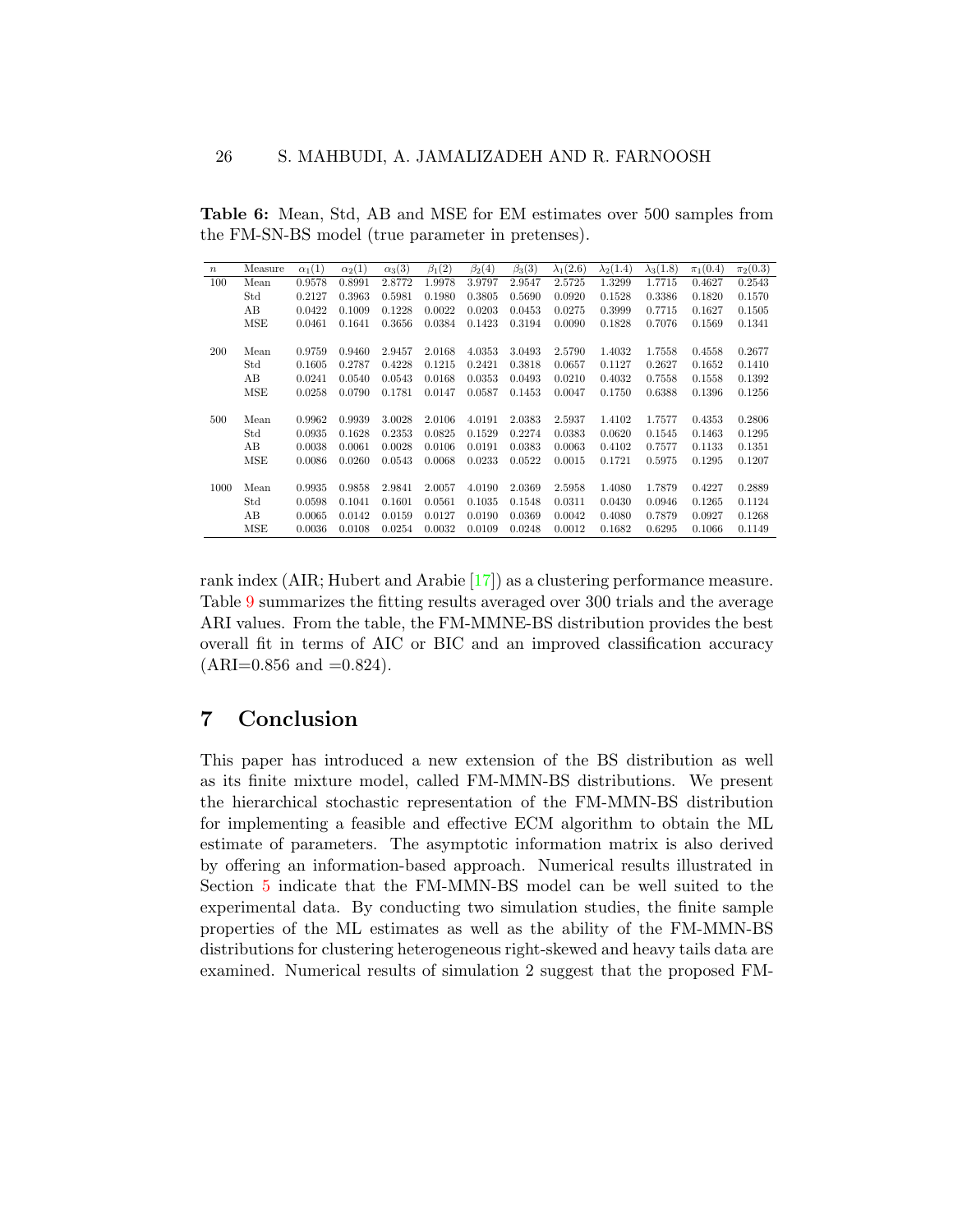| $\boldsymbol{n}$ | Measure | $\alpha_1(1)$ | $\alpha_2(1)$ | $\alpha_3(3)$ | $\beta_1(2)$ | $\beta_2(4)$ | $\beta_3(3)$ | $\lambda_1(2.6)$ | $\lambda_2(1.4)$ | $\lambda_3(1.8)$ | $\pi_1(0.4)$ | $\pi_2(0.3)$ |
|------------------|---------|---------------|---------------|---------------|--------------|--------------|--------------|------------------|------------------|------------------|--------------|--------------|
| 100              | Mean    | 0.9734        | 0.9354        | 2.9051        | 2.0212       | 3.9813       | 2.9704       | 2.5767           | 1.4216           | 1.7505           | 0.4482       | 0.2619       |
|                  | Std     | 0.2144        | 0.4104        | 0.6061        | 0.1953       | 0.3618       | 0.5479       | 0.0924           | 0.2404           | 0.3198           | 0.1933       | 0.1751       |
|                  | AВ      | 0.0266        | 0.0646        | 0.0949        | 0.0212       | 0.0197       | 0.0596       | 0.0233           | 0.0316           | 0.0705           | 0.1805       | 0.1693       |
|                  | MSE     | 0.0462        | 0.1710        | 0.3728        | 0.0378       | 0.1300       | 0.2974       | 0.0090           | 0.1808           | 0.0950           | 0.2017       | 0.1632       |
|                  |         |               |               |               |              |              |              |                  |                  |                  |              |              |
| 200              | Mean    | 0.9798        | 0.9558        | 2.9358        | 2.0143       | 4.0198       | 3.0357       | 2.5800           | 1.4170           | 1.7531           | 0.4374       | 0.2710       |
|                  | Std     | 0.1594        | 0.2876        | 0.4292        | 0.1410       | 0.2587       | 0.3933       | 0.0623           | 0.2037           | 0.2457           | 0.1828       | 0.1517       |
|                  | AB      | 0.0202        | 0.0442        | 0.0642        | 0.0143       | 0.0168       | 0.0457       | 0.0200           | 0.0270           | 0.0531           | 0.1632       | 0.1522       |
|                  | MSE     | 0.0256        | 0.0839        | 0.1865        | 0.0197       | 0.0665       | 0.1544       | 0.0042           | 0.1763           | 0.0669           | 0.1721       | 0.1457       |
|                  |         |               |               |               |              |              |              |                  |                  |                  |              |              |
| 500              | Mean    | 0.9829        | 0.9886        | 2.9742        | 2.0106       | 4.0149       | 3.0381       | 2.5929           | 1.4155           | 1.7728           | 0.4220       | 0.2770       |
|                  | Std     | 0.0947        | 0.1707        | 0.2527        | 0.0824       | 0.1549       | 0.2302       | 0.0385           | 0.1910           | 0.1403           | 0.1733       | 0.1462       |
|                  | AВ      | 0.0071        | 0.0114        | 0.0358        | 0.0106       | 0.0149       | 0.0381       | 0.0071           | 0.0155           | 0.0328           | 0.1498       | 0.1378       |
|                  | MSE     | 0.0089        | 0.0290        | 0.0635        | 0.0068       | 0.0240       | 0.0539       | 0.0015           | 0.1682           | 0.0368           | 0.1425       | 0.1390       |
|                  |         |               |               |               |              |              |              |                  |                  |                  |              |              |
| 1000             | Mean    | 0.9948        | 0.9893        | 2.9887        | 2.0094       | 4.0103       | 3.0328       | 2.5934           | 1.4105           | 1.7818           | 0.4183       | 0.2835       |
|                  | Std     | 0.0639        | 0.1141        | 0.1794        | 0.0596       | 0.1139       | 0.1709       | 0.0305           | 0.1476           | 0.0988           | 0.1404       | 0.1294       |
|                  | AВ      | 0.0062        | 0.0097        | 0.0213        | 0.0094       | 0.0123       | 0.0328       | 0.0066           | 0.0105           | 0.0218           | 0.1353       | 0.1263       |
|                  | MSE     | 0.0040        | 0.0129        | 0.0319        | 0.0036       | 0.0131       | 0.0300       | 0.0010           | 0.1407           | 0.0209           | 0.1377       | 0.1362       |

<span id="page-26-0"></span>Table 7: Mean, Std, AB and MSE for EM estimates over 500 samples from the FM-MMNE-BS model (true parameter in pretenses).

<span id="page-26-1"></span>Table 8: Mean, Std, AB and MSE for EM estimates over 500 samples from the FM-MMNEH-BS model (true parameter in pretenses).

| $\boldsymbol{n}$ | Measure | $\alpha_1(1)$ | $\alpha_2(1)$ | $\alpha_3(3)$ | $\beta_1(2)$ | $\beta_2(4)$ | $\beta_3(3)$ | $\lambda_1(2.6)$ | $\lambda_2(1.4)$ | $\lambda_3(1.8)$ | $\nu(0.4)$ | $\pi_1(0.4)$ | $\pi_2(0.3)$ |
|------------------|---------|---------------|---------------|---------------|--------------|--------------|--------------|------------------|------------------|------------------|------------|--------------|--------------|
| 100              | Mean    | 1.2682        | 1.5464        | 3.7745        | 2.5537       | 4.5902       | 3.6550       | 2.5335           | 1.3551           | 1.7466           | 0.4734     | 0.4557       | 0.2471       |
|                  | Std     | 0.4082        | 0.8144        | 1.2181        | 0.2510       | 0.5081       | 0.7444       | 0.1076           | 0.1554           | 0.3167           | 0.2443     | 0.1709       | 0.1570       |
|                  | AВ      | 0.0382        | 0.0664        | 0.0745        | 0.0537       | 0.0402       | 0.0550       | 0.0335           | 0.0951           | 0.0966           | 0.2034     | 0.1862       | 0.1557       |
|                  | MSE     | 0.0472        | 0.1263        | 0.2247        | 0.0690       | 0.1443       | 0.0878       | 0.0215           | 0.0800           | 0.0662           | 0.0219     | 0.1933       | 0.1736       |
|                  |         |               |               |               |              |              |              |                  |                  |                  |            |              |              |
| 200              | Mean    | 1.2320        | 1.4670        | 3.7008        | 2.5092       | 4.3098       | 3.4845       | 2.5592           | 1.3710           | 1.7517           | 0.4626     | 0.4306       | 0.2681       |
|                  | Std     | 0.4409        | 0.8678        | 1.3165        | 0.2019       | 0.3973       | 0.5883       | 0.0718           | 0.0966           | 0.1955           | 0.2420     | 0.1691       | 0.1514       |
|                  | AВ      | 0.0320        | 0.0570        | 0.0608        | 0.0392       | 0.0298       | 0.0445       | 0.0208           | 0.0610           | 0.0817           | 0.1126     | 0.1770       | 0.1347       |
|                  | MSE     | 0.0364        | 0.0840        | 0.1280        | 0.0531       | 0.0881       | 0.0604       | 0.0151           | 0.0701           | 0.0489           | 0.0182     | 0.1765       | 0.1685       |
|                  |         |               |               |               |              |              |              |                  |                  |                  |            |              |              |
| 500              | Mean    | 1.1065        | 1.2169        | 3.3266        | 2.3207       | 4.2337       | 3.3585       | 2.5674           | 1.3743           | 1.7608           | 0.4543     | 0.4231       | 0.2713       |
|                  | Std     | 0.1622        | 0.3213        | 0.4794        | 0.1277       | 0.2549       | 0.3721       | 0.0404           | 0.0656           | 0.1402           | 0.1225     | 0.1556       | 0.1344       |
|                  | AВ      | 0.0265        | 0.0369        | 0.0466        | 0.0207       | 0.0137       | 0.0385       | 0.0126           | 0.0543           | 0.0568           | 0.0943     | 0.1563       | 0.1258       |
|                  | MSE     | 0.0294        | 0.0493        | 0.0844        | 0.0373       | 0.0429       | 0.0362       | 0.0116           | 0.0597           | 0.0244           | 0.0132     | 0.1502       | 0.1411       |
|                  |         |               |               |               |              |              |              |                  |                  |                  |            |              |              |
| 1000             | Mean    | 1.0953        | 1.1874        | 3.2788        | 2.1190       | 4.1425       | 3.2696       | 2.5796           | 1.3855           | 1.7695           | 0.4223     | 0.4188       | 0.2865       |
|                  | Std     | 0.1175        | 0.2335        | 0.3509        | 0.0949       | 0.1815       | 0.2660       | 0.0316           | 0.0478           | 0.0951           | 0.0955     | 0.1330       | 0.1275       |
|                  | AВ      | 0.0153        | 0.0274        | 0.0308        | 0.0120       | 0.0125       | 0.0296       | 0.0104           | 0.0355           | 0.0295           | 0.0623     | 0.1230       | 0.1081       |
|                  | MSE     | 0.0178        | 0.0291        | 0.0597        | 0.0283       | 0.0294       | 0.0137       | 0.0110           | 0.0287           | 0.0182           | 0.0118     | 0.1232       | 0.1293       |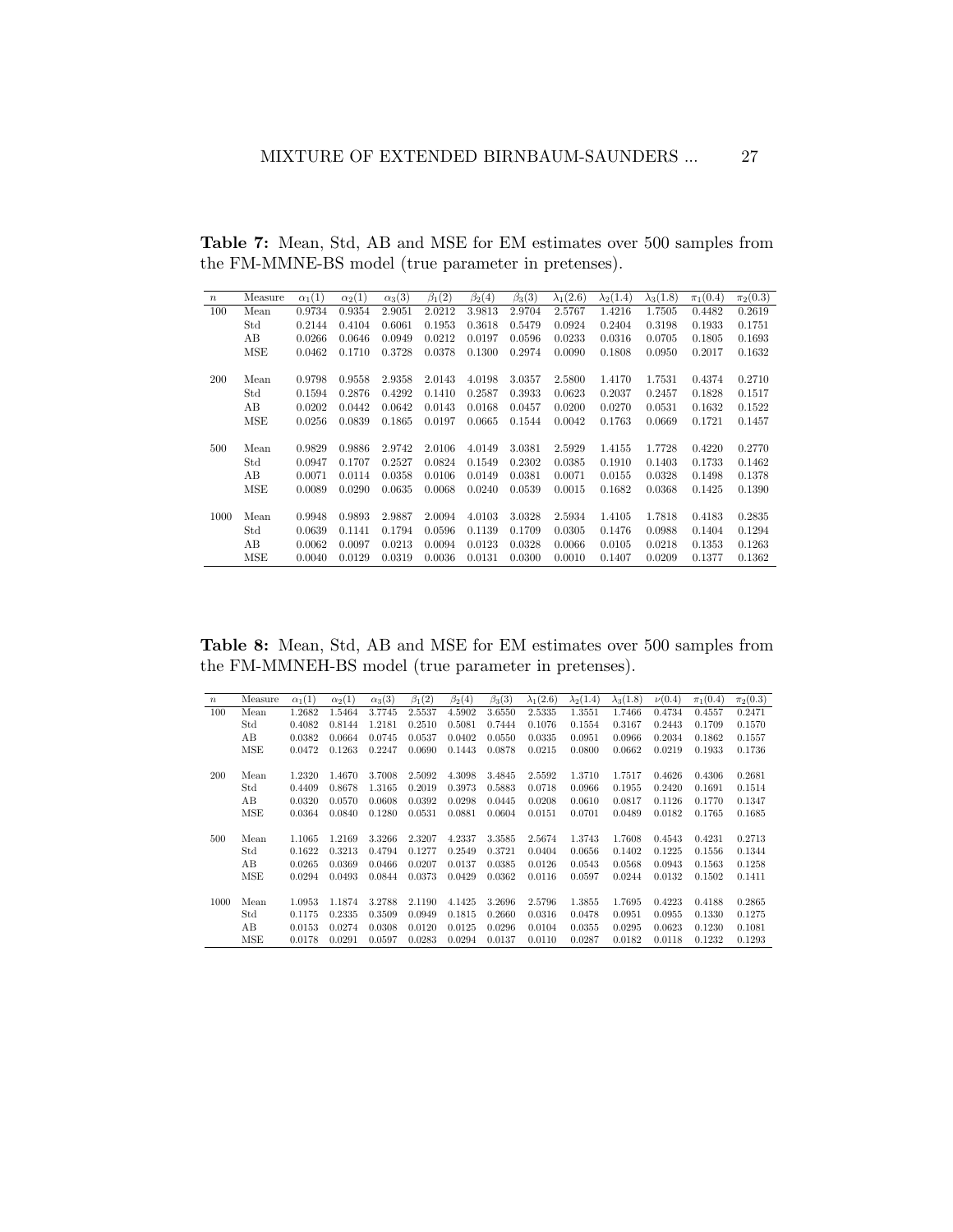| Model              | $\ell_{\rm max}$ | m  | AIC     | <b>BIC</b> | ARI   |
|--------------------|------------------|----|---------|------------|-------|
| FM-gamma           | $-503.70$        | 8  | 1023.40 | 1057.12    | 0.682 |
| FM-Weibull         | $-491.13$        | 8  | 998.26  | 1031.98    | 0.726 |
| FM-BS              | $-462.33$        | 8  | 940.66  | 974.38     | 0.788 |
| <b>FM-SN-BS</b>    | $-441.39$        | 11 | 904.78  | 951.14     | 0.802 |
| <b>FM-MMNE-BS</b>  | $-430.15$        | 11 | 882.30  | 928.66     | 0.856 |
| <b>FM-MMNEH-BS</b> | $-428.73$        | 14 | 885.46  | 944.46     | 0.824 |

<span id="page-27-0"></span>Table 9: Performance of various BS type models fitted in simulation 2. (m is the number of free parameters)

MMNE-BS and FM-MMNEH-BS models can outperform the well established alternatives in providing better density estimation and an improvement in the clustering.

# Appendix A

Let  $T \sim \text{MMN-BS}(\alpha, \beta, \lambda, \nu)$  and  $Y \sim \text{MMN}(0, 1, \lambda, \nu)$ . In order to calculate skewness and kurtosis of  $T$ , by  $(6)$  and simple mathematical work, we have

$$
E(T) = \frac{1}{2}\beta\alpha^{2}E(Y^{2}) + 1 + \frac{1}{2}\alpha\beta V_{1},
$$
  
\n
$$
E(T^{2}) = \frac{1}{2}\beta^{2}\alpha^{4}E(Y^{4}) + 1 + \alpha^{2}\beta(1+\beta)E(Y^{2}) + \alpha\beta V_{1} + \frac{1}{2}\alpha^{3}\beta^{2}V_{3},
$$
  
\n
$$
E(T^{3}) = 1 + \frac{1}{2}\beta^{3}\alpha^{6}E(Y^{6}) + \frac{1}{2}\alpha^{5}\beta^{3}V_{5} + \frac{3}{2}\alpha^{4}\beta^{2}(\beta+1)E(Y^{4})
$$
  
\n
$$
+ \frac{3}{2}\alpha^{3}\beta^{2}(\beta+1)V_{3} + 3\alpha^{2}\beta(\beta+\frac{3}{2})E(Y^{2}) + \frac{3}{2}\alpha\beta V_{1},
$$
  
\n
$$
E(T^{4}) = 1 + \frac{1}{4}\beta^{4}\alpha^{8}E(Y^{8}) + \frac{1}{2}\beta^{4}\alpha^{7}V_{7} + \beta^{3}\alpha^{6}(\frac{3}{2}+\beta)E(Y^{6})
$$
  
\n
$$
+ \beta^{3}\alpha^{5}(2+\beta)V_{5} + \beta^{2}\alpha^{4}(3+4\beta+\beta^{2})E(Y^{4})
$$
  
\n
$$
+ 2\alpha^{3}\beta^{2}(1+\beta)V_{3} + 6\alpha^{2}\beta^{2}E(Y^{2}),
$$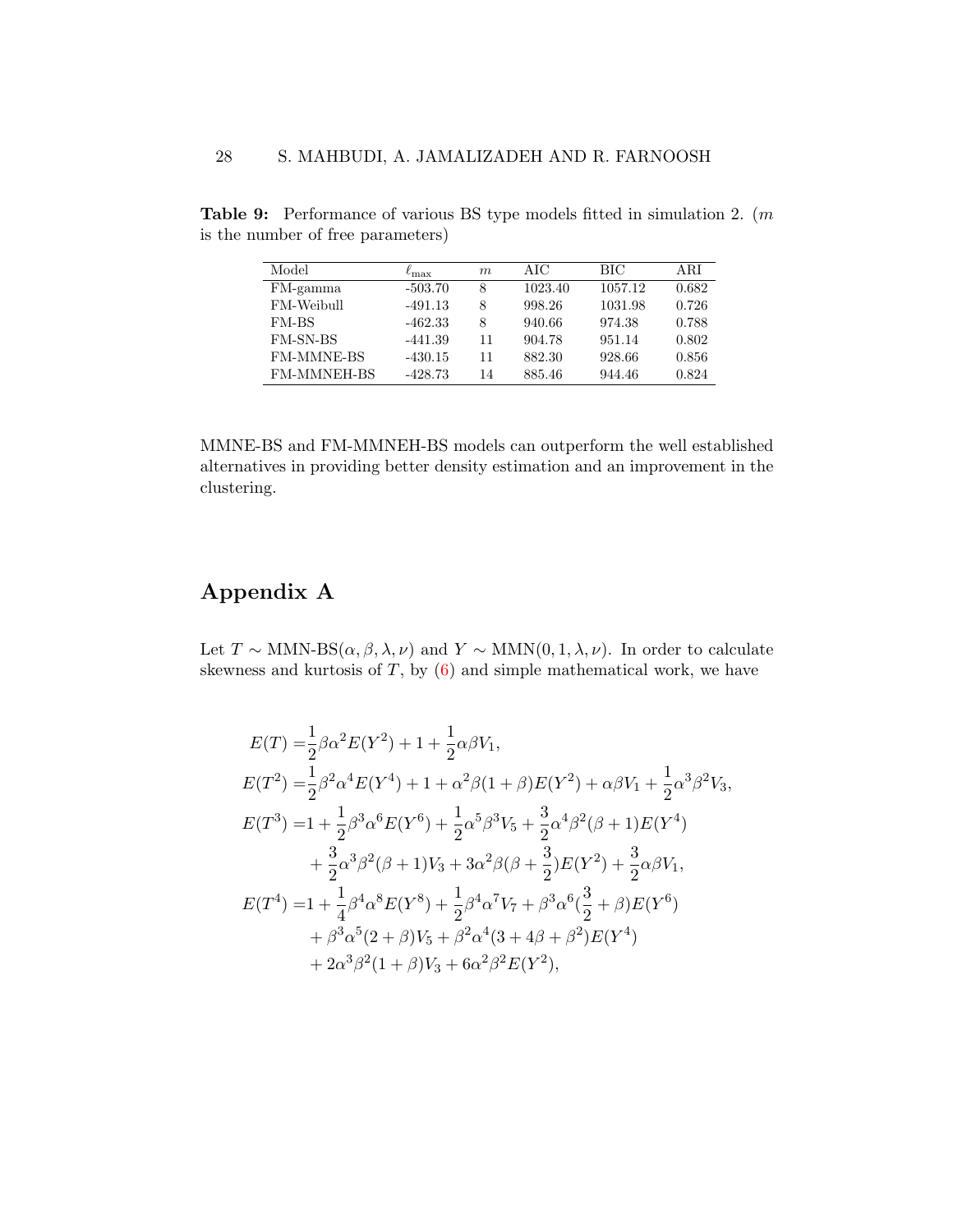where  $V_r = E(Y^r \sqrt{\frac{F_r}{r}})$  $\alpha^2 Y^2 + 4$ , for  $r = 1, 3, 5, 7$  which are calculated numerically. Furthermore, since  $Y|U = u \sim N(\delta u, 1 - \delta^2)$ , we have

$$
E(Y^2) = \delta^2 E(U^2) + 1 - \delta^2,
$$
  
\n
$$
E(Y^4) = \delta^4 E(U^4) + 6\delta^2 E(U^3) + 3(1 - \delta^2)^2,
$$
  
\n
$$
E(Y^6) = \delta^6 E(U^6) + 15\delta^4 E(U^5) + 45\delta^2 E(U^4) + 15(1 - \delta^2)^3,
$$
  
\n
$$
E(Y^8) = \delta^8 E(U^8) + 28\delta^6 E(U^7) + 210\delta^4 E(U^6) + 420\delta^2 E(U^5) + 105(1 - \delta^2)^4,
$$

where  $E(U^r)$  is obtain by  $U \sim TN(0, 1; (0, \infty)), U \sim E(1)$  and U has PDF [\(5\)](#page-5-0) for SN-BS, MMNE-BS and MMNEH-BS, respectively.

### References

- <span id="page-28-4"></span>[1] A.C. Aitken, On Bernoulli's numerical solution of algebraic equations, Proceedings of the Royal Society of Edinburgh, 46 (1926), 289–305.
- <span id="page-28-5"></span>[2] H. Akaike. A new look at the statistical model identification. IEEE transactions on automatic control, 19 (1974), 716–723.
- <span id="page-28-0"></span>[3] S. Ali, Mixture of the inverse Rayleigh distribution: Properties and estimation in a Bayesian framework. Applied Mathematical Modelling, 39 (2015), 515–530.
- <span id="page-28-2"></span>[4] M. Aslam, and R.R.L. Kantam, Economic reliability acceptance sampling based on truncated life tests in the Birnbaum-Saunders distribution. Pakistan Journal of Statistics and Operation Research, 24 (2008), 269-276.
- <span id="page-28-3"></span>[5] A. Azzalini, A class of distributions which includes the normal ones. Scandinavian Journal of Statistics, 12 (1985), 171–178.
- <span id="page-28-6"></span>[6] N. Balakrishnan, R.C. Gupta, D. Kundu, V. Leiva, and A. Sanhueza, On some mixture models based on the Birnbaum-Saunders distribution and associated inference. Journal of Statistical Planning and Inference, 141 (2011), 2175–2190.
- <span id="page-28-1"></span>[7] N. Balakrishnan, V. Leiva, A. Sanhueza, and E. Cabrera, Mixture inverse Gaussian distributions and its transformations, moments and applications. Statistics: A Journal of Theoretical and Applied Statistics, 43 (2009), 91–104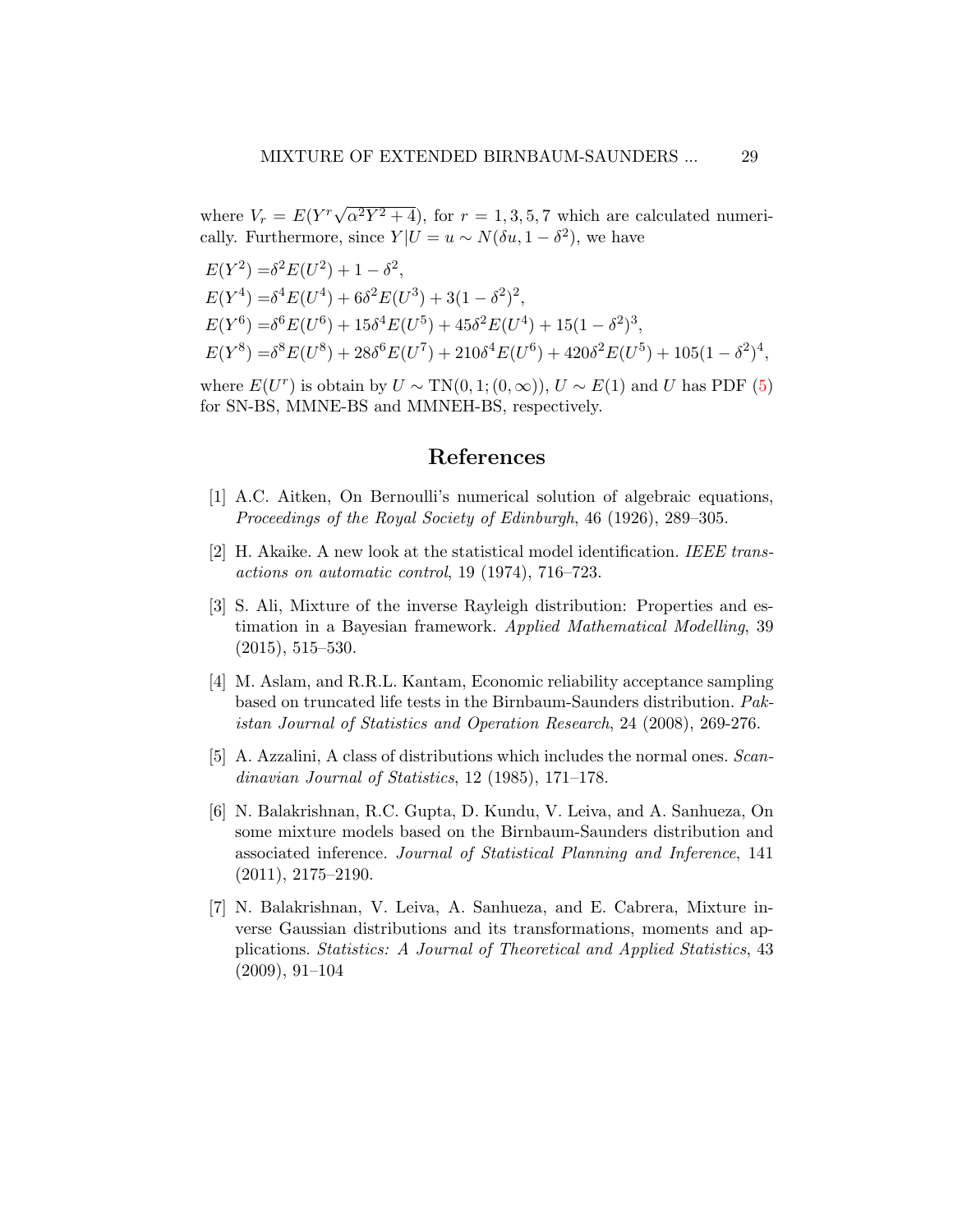- <span id="page-29-7"></span>[8] K.E. Basford, D.R. Greenway, G.J. McLachlan, and D. Peel, Standard errors of fitted means under normal mixture, Computational Statistics , 12 (1997), 1–17.
- <span id="page-29-8"></span>[9] Y.C. Bechtel, C. Bonaiti-Pellie, N. Poisson, J. Magnette, and P.R. Bechtel, A population and family study of N-acetyltransferase using caffeine urinary metabolites Clinical pharmacology and therapeutics, 54 (1993)., 134–141.
- <span id="page-29-2"></span>[10] Z. W. Birnbaum, S .C.Saunders, A new family of life distributions. Journal of Applied Probability, 6 (1969), 319–327.
- <span id="page-29-0"></span>[11] T. Buˇcar, M. Nagode, M. Fajdiga, Reliability approximation using finite Weibull mixture distributions, Reliability Engineering  $\mathcal C$  System Safety, 84 (2004), 241–251.
- <span id="page-29-6"></span>[12] A. P. Dempster, N. M. Laird, and D. B. Rubin, Maximum likelihood from incomplete data via the EM algorithm. Journal of the Royal Statistical Society. Series B, Statistical Methodology, 39 (1977), 1–38.
- <span id="page-29-1"></span>[13] S. Fruhwirth-Schnatter, Finite Mixture and Markov Switching Models. Springer, New York (2006).
- <span id="page-29-9"></span>[14] I. J.Good, The population frequencies of species and the estimation of population parameters, Biometrika, 40 (1953), 237–260.
- <span id="page-29-4"></span>[15] F. Hashemi, V. Amirzadeh, and A.Jamalizadeh, An extension of the Birnbaum-Saunders distribution based on Skew-Normal-t distribution. Journal of Statistical Research of Iran, 12 (2015), 1–37.
- <span id="page-29-5"></span>[16] F. Hashemi, M. Naderi, and A. Jamalizadeh, Normal mean-variance Lindley Birnbaum-Saunders distribution. Statistics and Its Interface, 12 (2019), 585–597.
- <span id="page-29-10"></span>[17] L. Hubert, and P. Arabie, Comparing partitions, Journal of Classification, 2 (1985), 193–218.
- <span id="page-29-3"></span>[18] A. Jamalizadeh, F. Hashemi, and M. Naderi, Discussion of "Birnbaum-Saunders distribution: A review of models, analysis, and applications". Applied Stochastic Models in Business and Industry, 35 (2019), 82–89.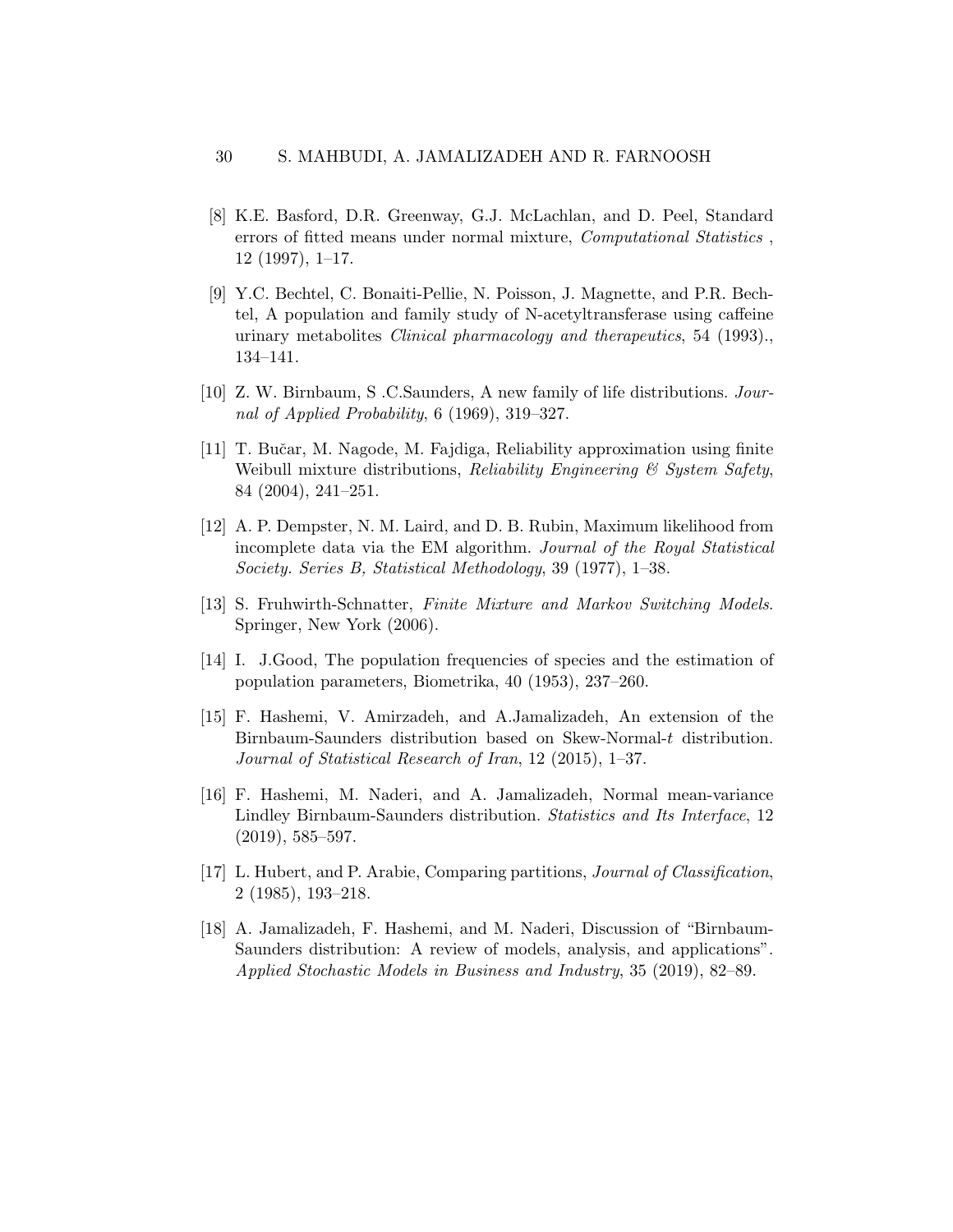- <span id="page-30-2"></span>[19] A. Jamalizadeh, and T.I. Lin, A general class of scale-shape mixtures of skew-normal distributions: properties and estimation. Computational Statistics, 32 (2017), 451–474.
- <span id="page-30-4"></span>[20] N. Jewell, Mixtures of exponential distributions. The Annals of Statistics, 10 (1982), 479–484.
- <span id="page-30-3"></span>[21] R. Jiang, and D.N.P. Murthy, Mixture of Weibull distributionsparametric characterization of failure rate function. Applied Stochastic Models and Data Analysis, 14 (1988), 47–65.
- <span id="page-30-6"></span>[22] M. Khosravi, V. Leiva, A. Jamalizadeh, and E. Porcu, On a nonlinear Birnbaum-Saunders model based on a bivariate construction and its characteristics. Communications in Statistics-Theory and Methods, 45 (2015), 772–793.
- [23] D. Kundu, N. Balakrishnan, and A. Jamalizadeh, Bivariate Birnbaum-Saunders distribution and associated inference. Journal of Multivariate Analysis, 101 (2010), 113–125.
- <span id="page-30-7"></span>[24] V. Leiva, F. Vilca, N. Balakrishnan, and A. Sanhueza, A skewed sinhnormal distribution and its properties and application to air pollution, Communications in Statistics - Theory and Methods, 39 (2010), 426–443.
- <span id="page-30-9"></span>[25] C. Liu, and D. B. Rubin, The ECME algorithm: a simple extension of EM and ECM with faster monotone convergence, Biometrika, 81 (1994), 633–648.
- <span id="page-30-0"></span>[26] G.J. McLachlan, and K.E. Basford, *Mixture models: Inference and appli*cation to clustering. Dekker, New York (1988).
- <span id="page-30-1"></span>[27] G.J. McLachlan, and D. Peel, Finite Mixture Models. Wiley, New York  $(2000).$
- <span id="page-30-8"></span>[28] X.L. Meng, and D.B. Rubin, Maximum likelihood estimation via the ECM algorithm: A general framework, Biometrika, 80 (1993), 267–278.
- <span id="page-30-5"></span>[29] K. Mohammadi, O. Alavi, and J.G. McGowan, Use of Birnbaum-Saunders distribution for estimating wind speed and wind power probability distributions: A review. Energy Conversion and Management, 143 (2017), 109–122.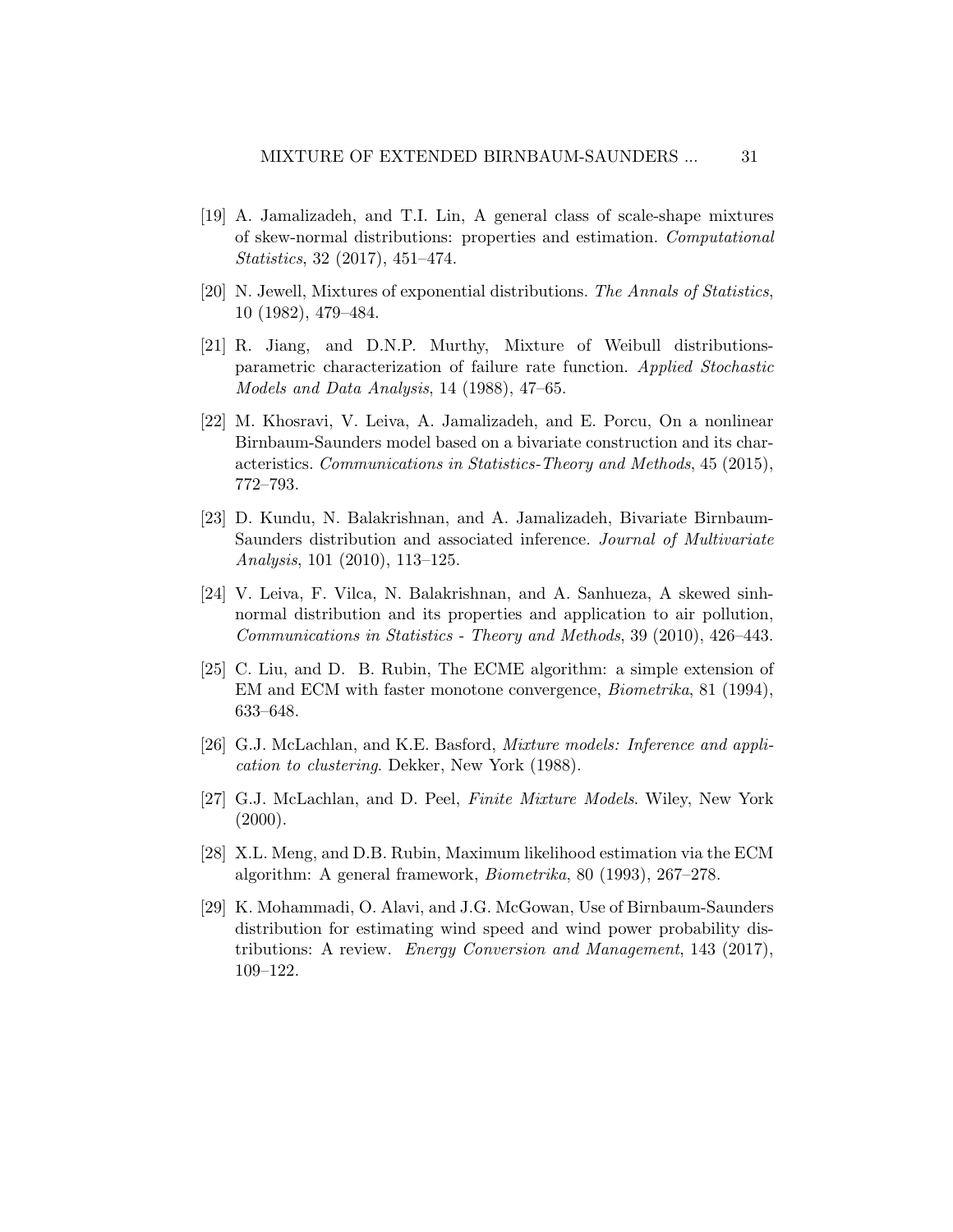- <span id="page-31-0"></span>[30] B. Muthén, and K. Shedden, Finite mixture modeling with mixture outcomes using the EM algorithm. Biometrics, 55 (1999), 463–469.
- <span id="page-31-3"></span>[31] M. Naderi, A. Arabpour, and A. Jamalizadeh, On the finite mixture modeling via normal mean-variance Birnbaum-Saunders distribution. JIRSS-Journal of the Iranian Statistical Society, 16 (2017), 33–51.
- <span id="page-31-4"></span>[32] M. Naderi, W.L. Hung, T.I. Lin, and A. Jamalizadeh, A novel mixture model using the multivariate normal mean–variance mixture of Birnbaum–Saunders distributions and its application to extrasolar planets. Journal of Multivariate Analysis, 171 (2019), 126–138.
- [33] M .Naderi, M. Mozafari, Kh. Okhli, Finite mixture modeling via skewlaplace Birnbaum-Saunders distribution. Journal of Statistical Theory and Applications, 19 (2020), 49–58.
- <span id="page-31-6"></span>[34] H.Negarestani, A. Jamalizadeh, S. Shafiei, N. Balakrishnan, Mean mixtures of normal distributions: properties, inference and application, Met $rica, 82 (2019), 501-528.$
- <span id="page-31-7"></span>[35] H.K.T. Ng, D. Kundu, and N. Balakrishnan, Modified moment estimation for the two parameter Birnbaum-Saunders distribution. Computational Statistics and Data Analysis, 43 (2003), 283–298.
- <span id="page-31-5"></span>[36] A.Punzo, A. Mazza, and A. Maruotti, Fitting insurance and economic data with outliers: a flexible approach based on finite mixtures of contaminated gamma distributions. Journal of Applied Statistics, 45 (2018), 2563–2584.
- <span id="page-31-1"></span>[37] P. Schlattmann, Medical Applications of Finite Mixture Models. Springer (2009).
- <span id="page-31-8"></span>[38] G. Schwarz, Estimating the dimension of a model. The Annals of Statistics, 6 (1978), 461–464.
- <span id="page-31-2"></span>[39] S.Shoham, Robust clustering by deterministic agglomeration EM of mixtures of multivariate t distributions. Pattern Recognition, 35 (2002), 1127– 1142.
- <span id="page-31-9"></span>[40] N. Smirnov, Table for estimating the goodness of fit of empirical distributions. The Annals of Mathematical Statistics, 19 (1948), 279–281.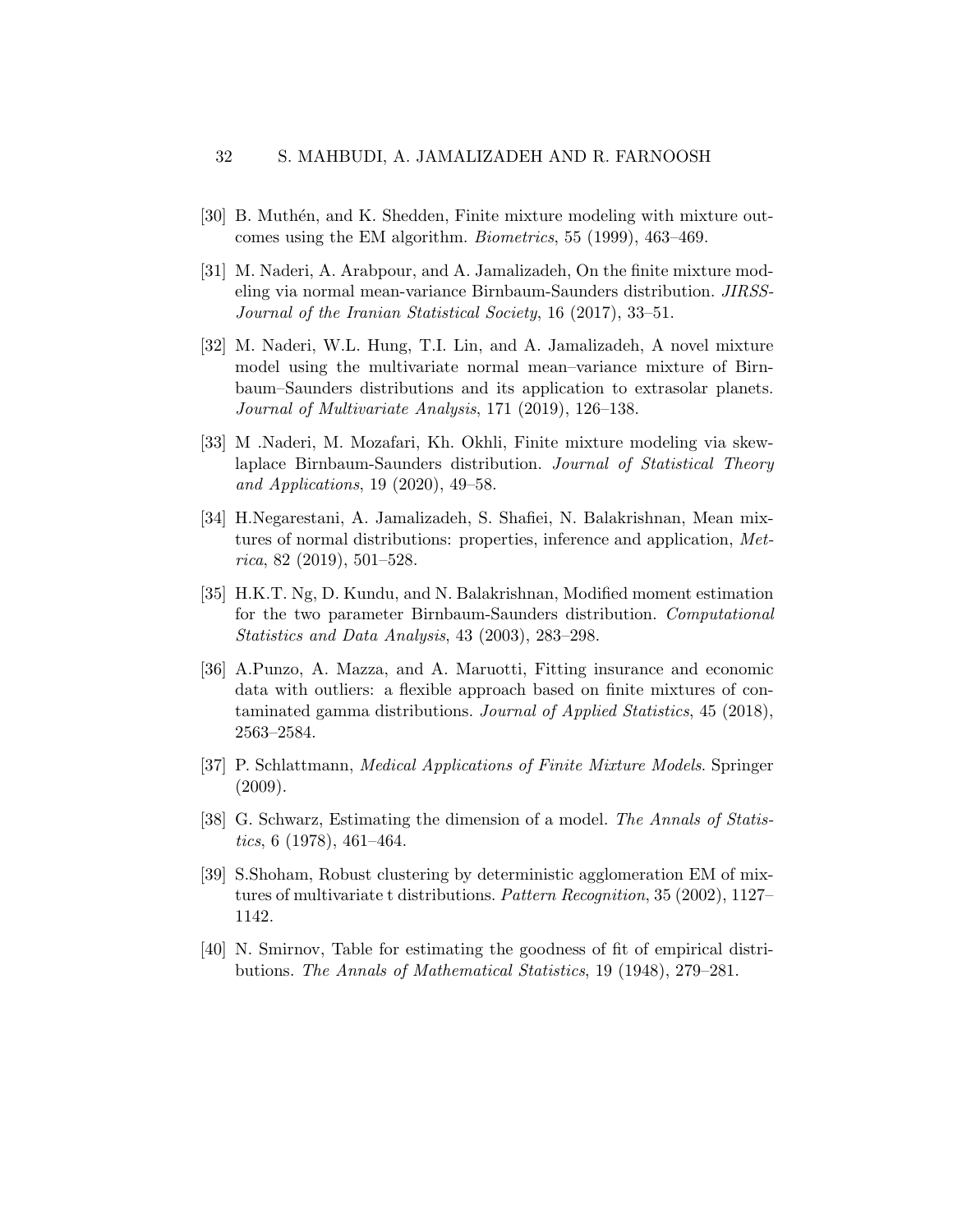- <span id="page-32-1"></span>[41] D. M. Titterington, A.F. Smith, and U.E. Markov, Statistical Analysis of Finite Mixture Distributions, Wiley, New York (1985).
- <span id="page-32-5"></span>[42] F. Vilca, L. Santana, V. Leiva, and N. Balakrishnan, Estimation of extreme percentiles in Birnbaum–Saunders distributions, Computational Statistics & Data Analysis, 55 (2011), 1665–1678
- <span id="page-32-4"></span>[43] F. Vilca-Labra, and V. Leiva-Sánchez, A New Fatigue Life Model Based on the Family of Skew-Elliptical Distributions, Communications in Statistics-Theory and Methods, 35 (2006), 229–244.
- <span id="page-32-2"></span>[44] W.L. Wang, A. Jamalizadeh, and T.I. Lin, Finite mixtures of multivariate scale-shape mixtures of skew-normal distributions. Statistical Papers, 61 (2020), 2643–2670.
- <span id="page-32-0"></span>[45] M. Wedel, and S.W. Desarbo, Market Segment Derivation and Profiling Via a Finite Mixture Model Framework. Pattern Recognition, 13 (2002), 17–25.
- <span id="page-32-3"></span>[46] M. Wiper, D.R. Insua, and F. Ruggeri, Mixtures of gamma distributions with applications. Journal of Computational and Graphical Statistics, 10 (2001), 440–454.